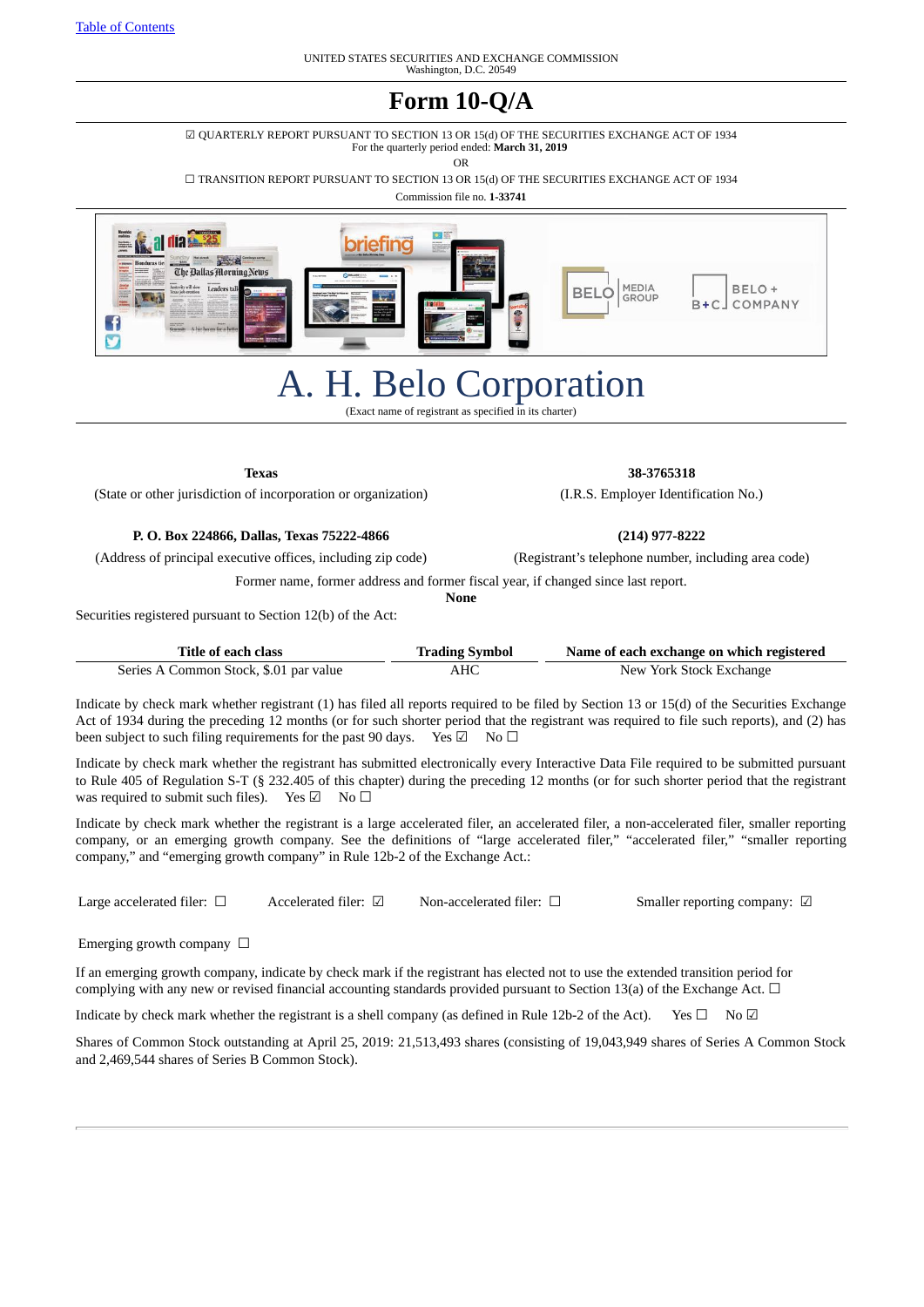#### **Explanatory Note**

This Amendment No. 1 on Form 10-Q/A (the "Form 10-Q/A") is being filed to amend A. H. Belo Corporation's (the "Company") Quarterly Report on Form 10-Q filed with the Securities and Exchange Commission on April 29, 2019, for the quarter ended March 31, 2019 (the "original Form 10-Q"). As previously disclosed on Form 8-K filed on November 20, 2019, the Company will also be filing an amended quarterly report on Form 10-Q/A for the quarterly period ended June 30, 2019.

On March 18, 2020, the Company filed an Amendment No. 1 on Form 10-K/A (the "Form 10-K/A") to amend the Form 10-K filed with the Securities and Exchange Commission on March 14, 2019, for the fiscal year ended December 31, 2018. The Form 10-K/A was filed in order to reflect the appropriate timing of the noncash impairment charge for goodwill and long-lived assets associated with the Company's Marketing Services reporting unit and the appropriate methodology for calculation of the valuation allowance within the tax provision for 2018.

As a result, this Form 10-Q/A amends the Consolidated Balance Sheet as of March 31, 2019. In connection with the restatement, the Company re-calculated the income tax benefit for the three months ended March 31, 2019. The Company determined using an estimated annual effective tax rate to calculate the income tax benefit for the three months ended March 31, 2019 was appropriate, compared to the discrete year-to-date calculation of income tax expense or benefit used in prior interim periods and in the original Form 10-Q. The Consolidated Statement of Operations was restated to reflect additional income tax benefit primarily resulting from using an estimated annual effective tax rate, a reduction in other income, net for additional interest expense related to uncertain tax positions, and the reversal of amortization expense related to the Marketing Services long-lived assets impairment disclosed in the Form 10-K/A. The use of an estimated annual effective tax rate in determining the income tax benefit and a correction to the calculation of uncertain tax positions resulted in adjustments to deferred income taxes, net, other accrued expense, and other liabilities in the Consolidated Balance Sheet as of March 31, 2019. See the Notes to the Consolidated Financial Statements, Note 2 – [Restatement](#page-8-0) of Financial Statements, for additional information.

In connection with the identification of these issues that led to the restatements described in this Form 10-Q/A, management of the Company re-evaluated the effectiveness of the Company's disclosure controls and procedures as of the end of the period covered by this report. As a result, management concluded that as of the end of the period covered by this report, due to material weaknesses in internal control over financial reporting described in Management's Report on Internal Control Over Financial Reporting in the Company's Annual Report on Form 10-K/A for the year ended December 31, 2018, the Company's disclosure controls and procedures were not effective. See Part I, [Item](#page-26-0) 4.

Except for the items noted herein, no other changes have been made to the original Form 10-Q. This Form 10-Q/A has not been updated for events occurring after the filing of the original Form 10-Q and no attempt has been made in this Form 10-Q/A to modify or update other disclosures as presented in the original filing of the Form 10-Q, except as disclosed in Note 14 - [Subsequent](#page-17-0) Events and Part II, Item 1A. Risk [Factors](#page-28-0). The following sections have been amended as a result of the restatement:

- Part I, Item 1. Financial Information
- · Part I, Item 2. Management's Discussion and Analysis of Financial Condition and Results of Operations
- Part I, Item 4. Controls and Procedures

No other significant changes have been made to the original Form 10-Q except:

- · Conforming the cover page to the Securities and Exchange Commission Form 10-Q, updated May 2019
- The updating throughout this report of references to Form 10-Q to Form 10-Q/A
- The re-numbering throughout this report of references to the Notes to the Consolidated Financial Statements to reflect the addition of Note 2

In accordance with applicable SEC rules, this Form 10-Q/A includes certifications from our Chief Executive Officer and Principal Financial Officer dated as of the date of this filing.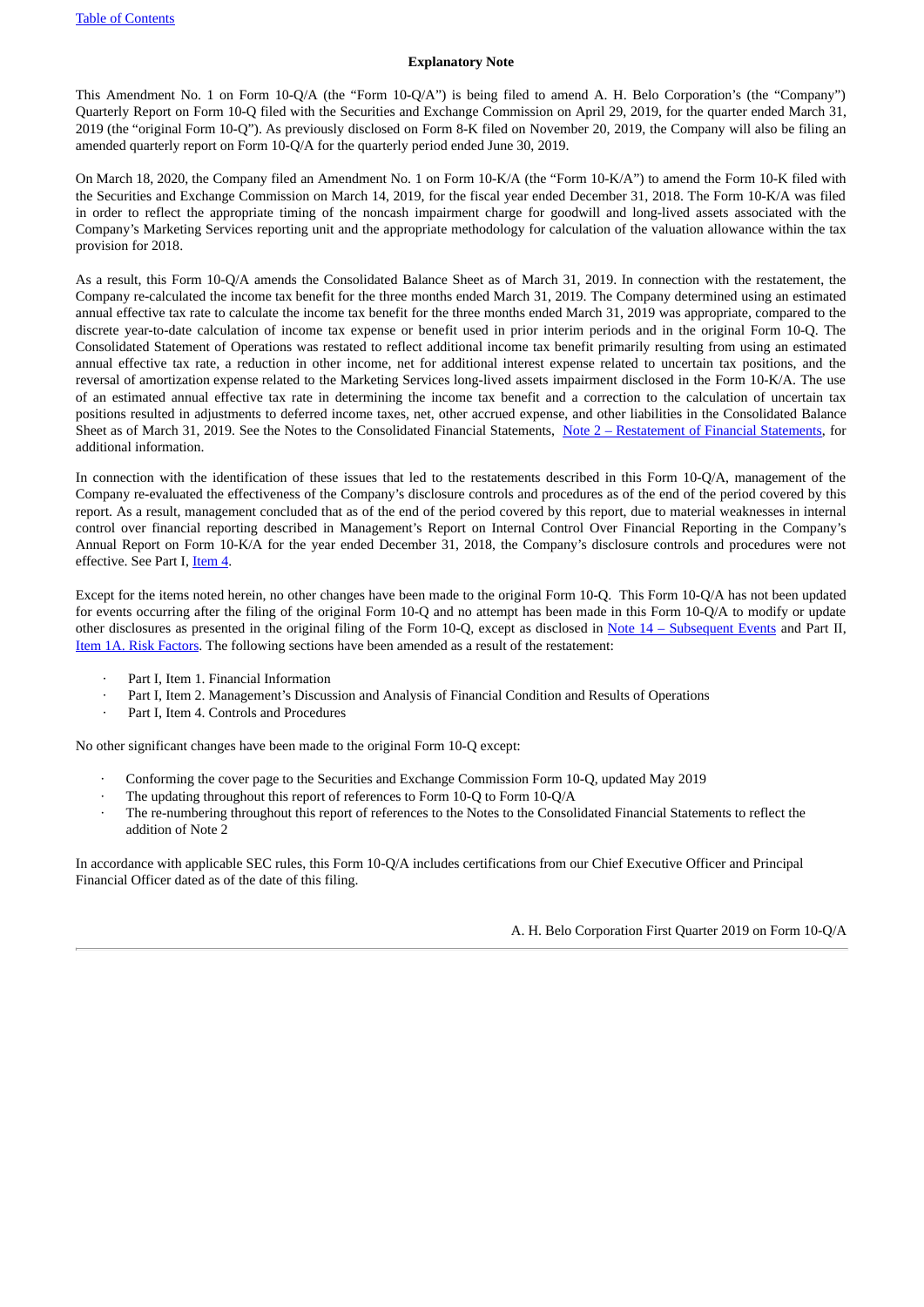## <span id="page-2-0"></span>**A. H. BELO CORPORATION**

## **FORM 10-Q/A**

## **TABLE OF CONTENTS**

|                      |                                                                                                         | Page           |
|----------------------|---------------------------------------------------------------------------------------------------------|----------------|
| <b>PART I</b>        |                                                                                                         |                |
| Item 1.              | <b>Financial Information (Restated)</b>                                                                 | PAGE 4         |
| Item 2.              | <b>Management's Discussion and Analysis of Financial Condition and Results of Operations (Restated)</b> | <b>PAGE 20</b> |
| Item 3.              | <b>Quantitative and Qualitative Disclosures about Market Risk</b>                                       | <b>PAGE 27</b> |
| Item 4.              | <b>Controls and Procedures (Restated)</b>                                                               | <b>PAGE 27</b> |
|                      |                                                                                                         |                |
| <b>PART II</b>       |                                                                                                         |                |
| Item 1.              | <b>Legal Proceedings</b>                                                                                | <b>PAGE 29</b> |
| Item 1A.             | <b>Risk Factors</b>                                                                                     | <b>PAGE 29</b> |
| Item 2.              | Unregistered Sales of Equity Securities and Use of Proceeds                                             | <b>PAGE 29</b> |
| Item 3.              | <b>Defaults Upon Senior Securities</b>                                                                  | <b>PAGE 29</b> |
| Item 4.              | <b>Mine Safety Disclosures</b>                                                                          | <b>PAGE 29</b> |
| Item 5.              | <b>Other Information</b>                                                                                | <b>PAGE 29</b> |
| Item 6.              | <b>Exhibits</b>                                                                                         | <b>PAGE 30</b> |
| <b>Signatures</b>    |                                                                                                         | PAGE 33        |
| <b>Exhibit Index</b> |                                                                                                         | <b>PAGE 34</b> |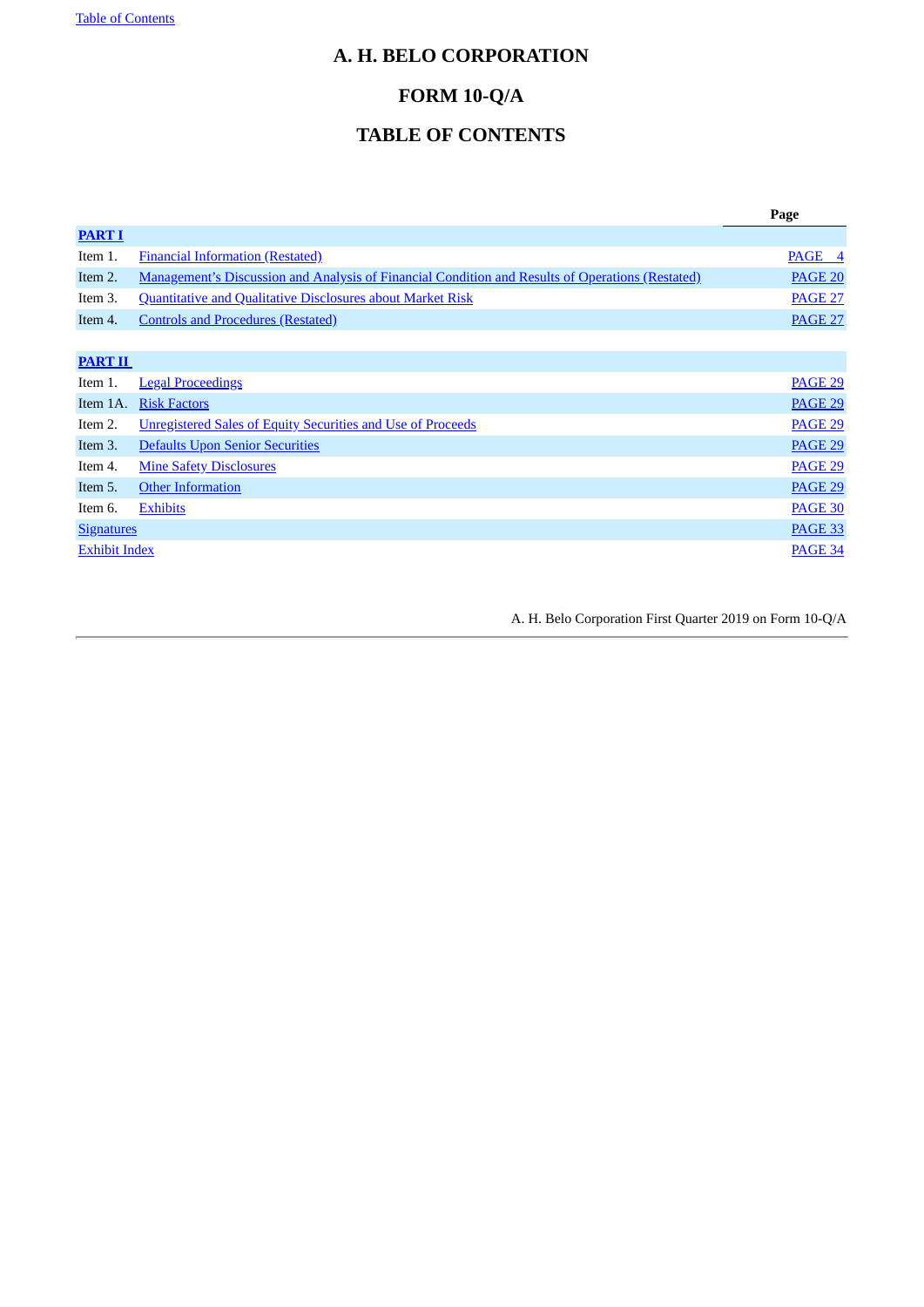## <span id="page-3-0"></span>**PART I**

#### <span id="page-3-1"></span>**Item 1. Financial Information (Restated)**

#### **A. H. Belo Corporation and Subsidiaries Consolidated Statements of Operations**

|                                                              | Three Months Ended March 31, |            |     |            |  |  |
|--------------------------------------------------------------|------------------------------|------------|-----|------------|--|--|
| In thousands, except share and per share amounts (unaudited) | 2019                         |            |     | 2018       |  |  |
|                                                              |                              | (Restated) |     |            |  |  |
| <b>Net Operating Revenue:</b>                                |                              |            |     |            |  |  |
| Advertising and marketing services                           | \$                           | 24,041     | \$  | 25,741     |  |  |
| Circulation                                                  |                              | 17,273     |     | 17,747     |  |  |
| Printing, distribution and other                             |                              | 5,275      |     | 5,965      |  |  |
| Total net operating revenue                                  |                              | 46,589     |     | 49,453     |  |  |
| <b>Operating Costs and Expense:</b>                          |                              |            |     |            |  |  |
| Employee compensation and benefits                           |                              | 21,124     |     | 24,672     |  |  |
| Other production, distribution and operating costs           |                              | 22,184     |     | 23,014     |  |  |
| Newsprint, ink and other supplies                            |                              | 4,747      |     | 5,311      |  |  |
| Depreciation                                                 |                              | 2,386      |     | 2,473      |  |  |
| Amortization                                                 |                              | 76         |     | 200        |  |  |
| Total operating costs and expense                            |                              | 50,517     |     | 55,670     |  |  |
| <b>Operating loss</b>                                        |                              | (3,928)    |     | (6,217)    |  |  |
| Other income, net                                            |                              | 829        |     | 888        |  |  |
| <b>Loss Before Income Taxes</b>                              |                              | (3,099)    |     | (5,329)    |  |  |
| Income tax benefit                                           |                              | (964)      |     | (1, 315)   |  |  |
| <b>Net Loss</b>                                              | \$                           | (2, 135)   | \$  | (4,014)    |  |  |
| <b>Per Share Basis</b>                                       |                              |            |     |            |  |  |
| Net loss                                                     |                              |            |     |            |  |  |
| Basic and diluted                                            | \$                           | (0.10)     | -\$ | (0.19)     |  |  |
| Number of common shares used in the per share calculation:   |                              |            |     |            |  |  |
| Basic and diluted                                            |                              | 21,594,262 |     | 21,716,419 |  |  |
|                                                              |                              |            |     |            |  |  |

*See the accompanying Notes to the Consolidated Financial Statements.*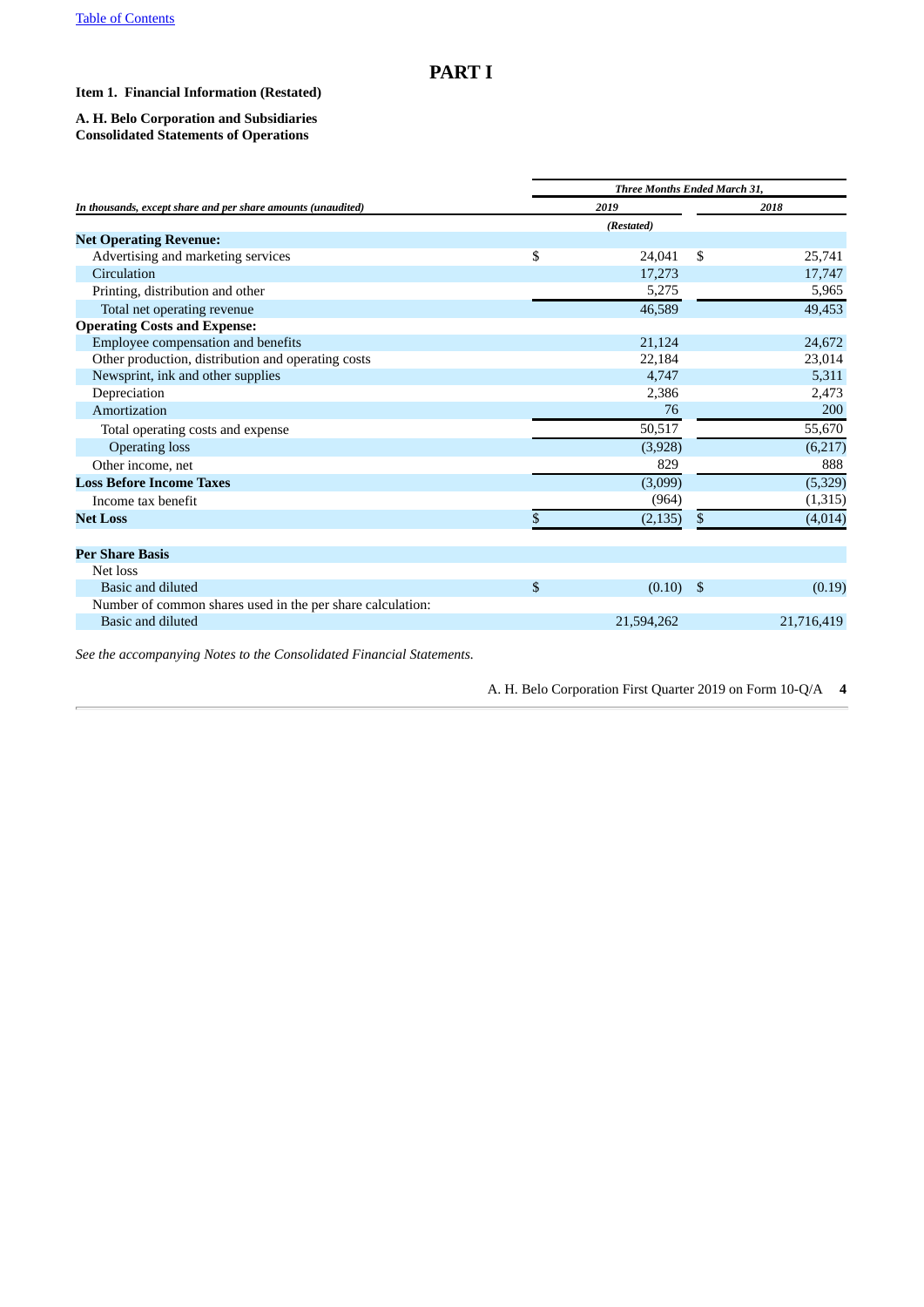#### **A. H. Belo Corporation and Subsidiaries**

**Consolidated Statements of Comprehensive Income (Loss)**

|                                                | <b>Three Months Ended March 31,</b> |              |  |         |  |
|------------------------------------------------|-------------------------------------|--------------|--|---------|--|
| In thousands (unaudited)                       | 2019                                |              |  | 2018    |  |
|                                                |                                     | (Restated)   |  |         |  |
| <b>Net Loss</b>                                |                                     | $(2,135)$ \$ |  | (4,014) |  |
| Other Comprehensive Income (Loss), Net of Tax: |                                     |              |  |         |  |
| Amortization of actuarial losses               |                                     | 63           |  | 158     |  |
| Total other comprehensive income, net of tax   |                                     | 63           |  | 158     |  |
| <b>Total Comprehensive Loss</b>                |                                     | (2,072)      |  | (3,856) |  |

*See the accompanying Notes to the Consolidated Financial Statements.*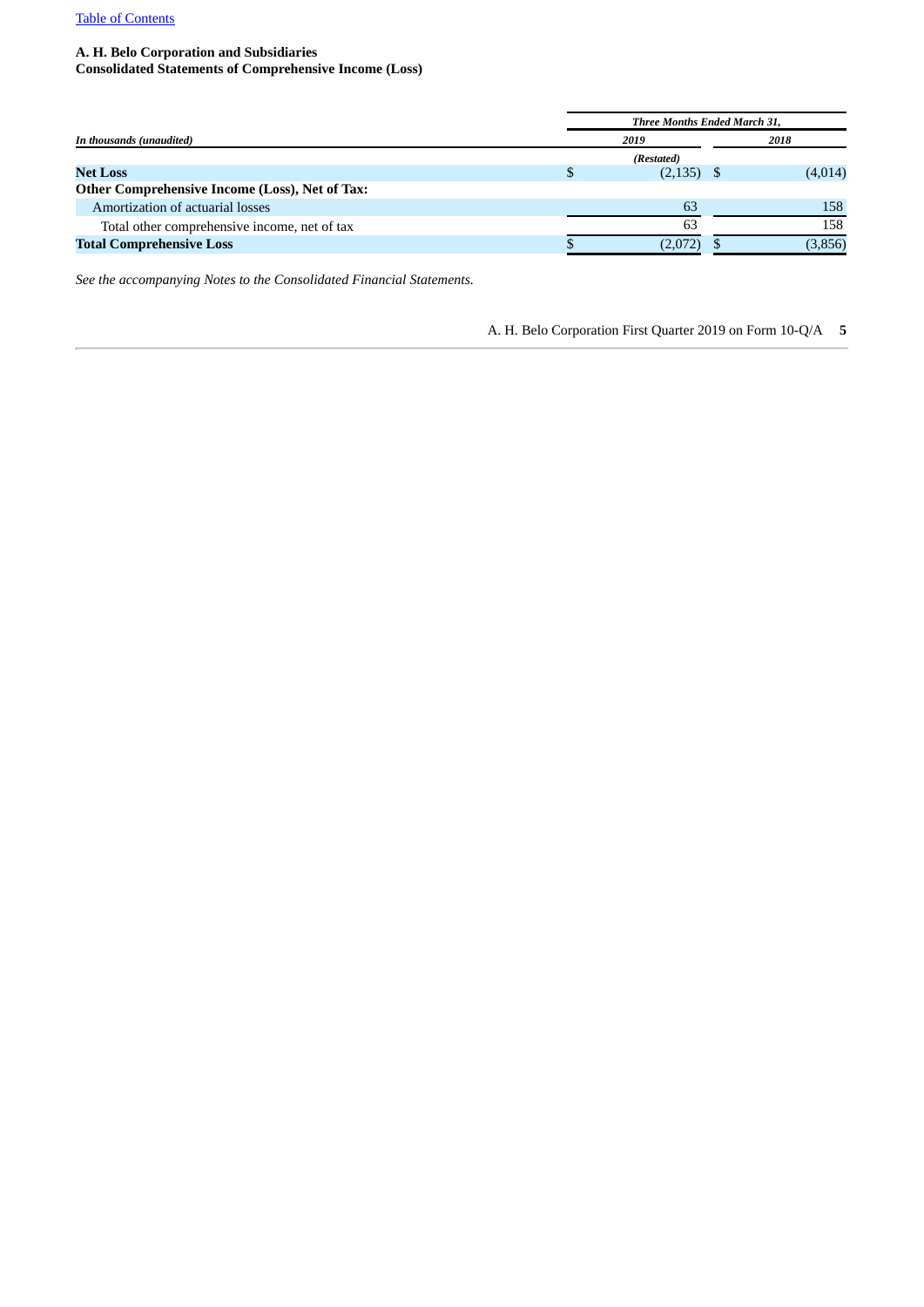#### **A. H. Belo Corporation and Subsidiaries Consolidated Balance Sheets**

| In thousands, except share amounts (unaudited)                                               | March 31,<br>2019 | December 31,<br>2018 |
|----------------------------------------------------------------------------------------------|-------------------|----------------------|
|                                                                                              | (Restated)        | (Restated)           |
| Assets                                                                                       |                   |                      |
| Current assets:                                                                              |                   |                      |
| Cash and cash equivalents                                                                    | \$<br>50,301 \$   | 55,313               |
| Accounts receivable (net of allowance of \$844 and \$581 at March 31, 2019                   | 19,552            | 22,057               |
| and December 31, 2018, respectively)<br>Inventories                                          | 3,877             | 3,912                |
| Prepaids and other current assets                                                            | 6,367             | 5,023                |
| Assets held for sale                                                                         | 1,089             | 1,089                |
| Total current assets                                                                         | 81,186            | 87,394               |
| Property, plant and equipment, at cost                                                       | 423,015           | 422,966              |
| Less accumulated depreciation                                                                | (399, 091)        | (396, 705)           |
| Property, plant and equipment, net                                                           | 23,924            | 26,261               |
| Operating lease right-of-use assets                                                          | 22,527            |                      |
| Intangible assets, net                                                                       | 228               | 304                  |
| Goodwill                                                                                     |                   |                      |
| Deferred income taxes, net                                                                   | 4,358             | 3,572                |
| Other assets                                                                                 | 4,028             | 5,029                |
| Total assets                                                                                 | \$                | 136,251 \$ 122,560   |
| <b>Liabilities and Shareholders' Equity</b>                                                  |                   |                      |
| Current liabilities:                                                                         |                   |                      |
| Accounts payable                                                                             | \$<br>4,725 \$    | 6,334                |
| Accrued compensation and benefits                                                            | 5,625             | 8,294                |
| Other accrued expense                                                                        | 6,297             | 5,586                |
| Advance subscription payments                                                                | 12,153            | 11,449               |
| Total current liabilities                                                                    | 28,800            | 31,663               |
| Long-term pension liabilities                                                                | 30,997            | 31,889               |
| Long-term operating lease liabilities                                                        | 23,862            |                      |
| Other post-employment benefits                                                               | 1,162             | 1,165                |
| Other liabilities                                                                            | 4,764             | 7,045                |
| <b>Total liabilities</b>                                                                     | 89,585            | 71,762               |
| Shareholders' equity:                                                                        |                   |                      |
| Preferred stock, \$.01 par value; Authorized 2,000,000 shares; none issued                   |                   |                      |
| Common stock, \$.01 par value; Authorized 125,000,000 shares                                 |                   |                      |
| Series A: issued 20,854,739 and 20,854,728 shares at March 31, 2019                          |                   |                      |
| and December 31, 2018, respectively                                                          | 209               | 209                  |
| Series B: issued 2,469,544 and 2,469,555 shares at March 31, 2019                            |                   |                      |
| and December 31, 2018, respectively                                                          | 24                | 24                   |
| Treasury stock, Series A, at cost; 1,780,899 and 1,697,370 shares held at March 31, 2019 and |                   |                      |
| December 31, 2018, respectively                                                              | (12, 941)         | (12,601)             |
| Additional paid-in capital                                                                   | 494,389           | 494,389              |
| Accumulated other comprehensive loss                                                         | (37,578)          | (37, 641)            |
| Accumulated deficit                                                                          | (397, 437)        | (393, 582)           |
| Total shareholders' equity                                                                   | 46,666            | 50,798               |
| Total liabilities and shareholders' equity                                                   | \$                | 136,251 \$ 122,560   |

*See the accompanying Notes to the Consolidated Financial Statements.*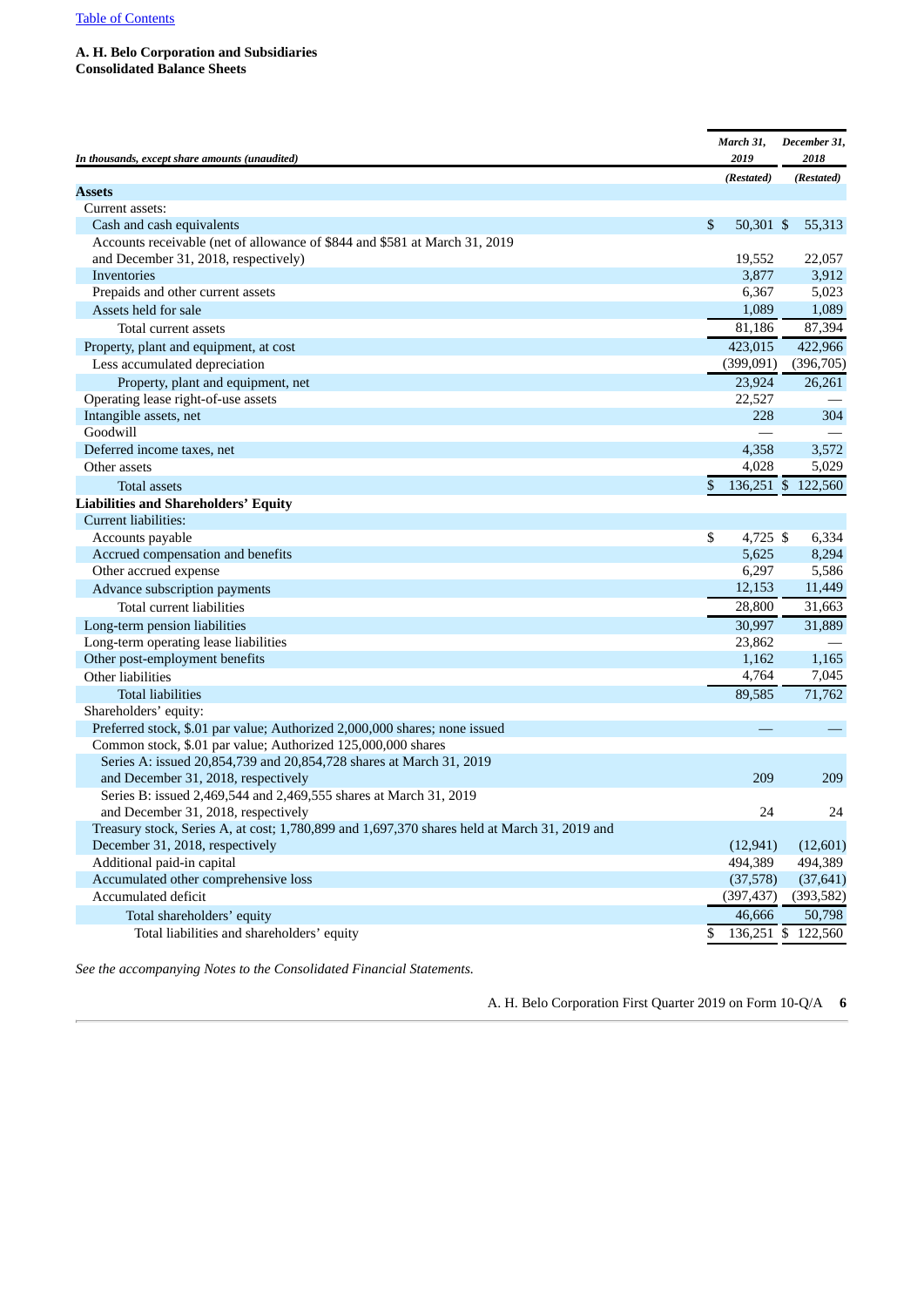#### **A. H. Belo Corporation and Subsidiaries**

**Consolidated Statements of Shareholders' Equity**

|                                                |                                  | <b>Common Stock</b>              |              |                                         | <b>Treasury Stock</b>            |                                |                                                           |                         |               |  |
|------------------------------------------------|----------------------------------|----------------------------------|--------------|-----------------------------------------|----------------------------------|--------------------------------|-----------------------------------------------------------|-------------------------|---------------|--|
| In thousands, except share amounts (unaudited) | <b>Shares</b><br><b>Series A</b> | <b>Shares</b><br><b>Series B</b> | Amount       | <b>Additional</b><br>Paid-in<br>Capital | <b>Shares</b><br><b>Series A</b> | <b>Amount</b>                  | Accumulated<br>Other<br>Comprehensive Accumulated<br>Loss | Deficit                 | Total         |  |
| Balance at December 31, 2017                   | 20,700,292                       | 2,469,755 \$ 232 \$ 494,989      |              |                                         |                                  | $(1,430,961)$ \$ $(11,302)$ \$ | (24, 932)                                                 | (361, 288)<br>S.        | 97,699<br>\$. |  |
| Net loss                                       |                                  |                                  |              |                                         |                                  |                                |                                                           | (4,014)                 | (4,014)       |  |
| Other comprehensive income                     |                                  |                                  |              |                                         |                                  |                                | 158                                                       |                         | 158           |  |
| Shares repurchased                             |                                  |                                  |              |                                         | (108,778)                        | (555)                          |                                                           |                         | (555)         |  |
| Issuance of shares for restricted stock units  | 117,102                          |                                  | $\mathbf{1}$ | (1)                                     |                                  |                                |                                                           |                         |               |  |
| Share-based compensation                       |                                  |                                  |              | 617                                     |                                  |                                |                                                           |                         | 617           |  |
| Conversion of Series B to Series A             | 120                              | (120)                            |              |                                         |                                  |                                |                                                           |                         |               |  |
| Dividends declared (\$0.08 per share)          | --                               |                                  |              |                                         |                                  |                                |                                                           | (1,781)                 | (1,781)       |  |
| Balance at March 31, 2018                      | 20,817,514                       | 2,469,635 \$ 233                 |              | \$495,605                               |                                  | $(1,539,739)$ \$ $(11,857)$ \$ | (24, 774)                                                 | (367,083)<br>S.         | \$92,124      |  |
| Balance at December 31, 2018 (Restated)        | 20,854,728                       | 2,469,555 \$ 233 \$ 494,389      |              |                                         |                                  | $(1,697,370)$ \$ $(12,601)$ \$ | (37, 641)                                                 | (393, 582)<br>\$        | \$<br>50,798  |  |
| Net loss (Restated)                            |                                  |                                  |              |                                         |                                  |                                |                                                           | (2, 135)                | (2, 135)      |  |
| Other comprehensive income                     |                                  |                                  |              |                                         |                                  |                                | 63                                                        |                         | 63            |  |
| Shares repurchased                             |                                  |                                  |              |                                         | (83, 529)                        | (340)                          |                                                           | —                       | (340)         |  |
| Conversion of Series B to Series A             | 11                               | (11)                             |              |                                         |                                  |                                |                                                           |                         |               |  |
| Dividends declared (\$0.08 per share)          |                                  |                                  |              |                                         |                                  |                                |                                                           | (1,720)                 | (1,720)       |  |
| Balance at March 31, 2019 (Restated)           | 20,854,739                       | 2,469,544 \$ 233 \$ 494,389      |              |                                         |                                  | $(1,780,899)$ \$ $(12,941)$ \$ | (37,578)                                                  | $$$ (397,437) \$ 46,666 |               |  |

*See the accompanying Notes to the Consolidated Financial Statements.*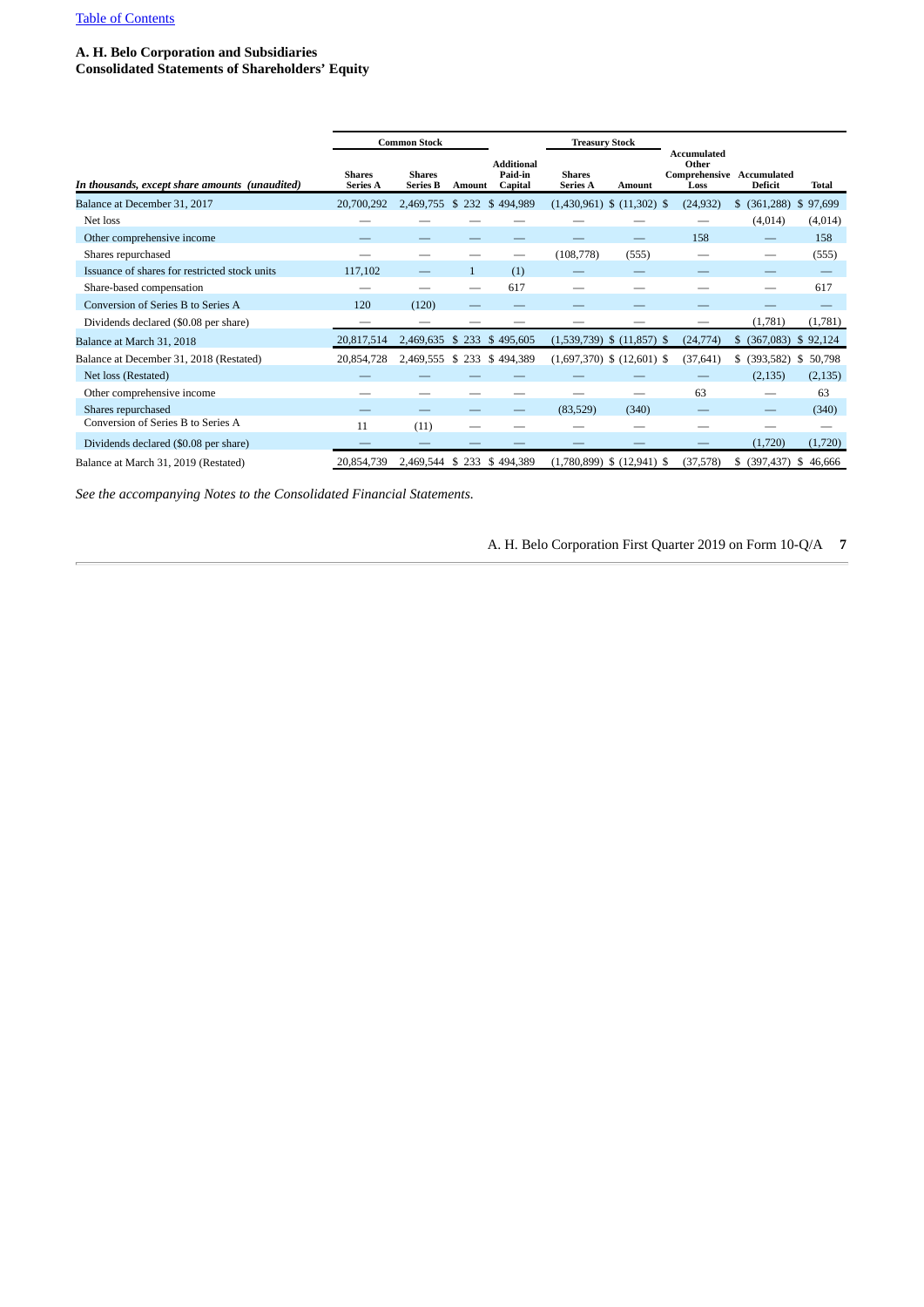#### **A. H. Belo Corporation and Subsidiaries**

**Consolidated Statements of Cash Flows**

| In thousands (unaudited)                                                                   |    | Three Months Ended March 31, |          |  |  |  |
|--------------------------------------------------------------------------------------------|----|------------------------------|----------|--|--|--|
|                                                                                            |    | 2019                         | 2018     |  |  |  |
|                                                                                            |    | (Restated)                   |          |  |  |  |
| <b>Operating Activities</b>                                                                |    |                              |          |  |  |  |
| Net loss                                                                                   | \$ | $(2, 135)$ \$                | (4,014)  |  |  |  |
| Adjustments to reconcile net loss to net cash provided by (used for) operating activities: |    |                              |          |  |  |  |
| Depreciation and amortization                                                              |    | 2.462                        | 2,673    |  |  |  |
| Net periodic pension and other post-employment benefit                                     |    | (818)                        | (930)    |  |  |  |
| Share-based compensation                                                                   |    |                              | 617      |  |  |  |
| Bad debt expense                                                                           |    | 400                          | 241      |  |  |  |
| Deferred income taxes                                                                      |    | (786)                        | (1,619)  |  |  |  |
| Loss on disposal of fixed assets                                                           |    |                              | 186      |  |  |  |
| Changes in working capital and other operating assets and liabilities:                     |    |                              |          |  |  |  |
| Accounts receivable                                                                        |    | 2,105                        | 6,049    |  |  |  |
| Inventories, prepaids and other current assets                                             |    | (1,309)                      | (1, 478) |  |  |  |
| Other assets                                                                               |    | 1,001                        | 772      |  |  |  |
| Accounts payable                                                                           |    | (1,609)                      | (2,566)  |  |  |  |
| Compensation and benefit obligations                                                       |    | (3, 362)                     | (2,089)  |  |  |  |
| Other accrued expenses                                                                     |    | 595                          | 3,428    |  |  |  |
| Advance subscription payments                                                              |    | 704                          | 563      |  |  |  |
| Other post-employment benefits                                                             |    | (14)                         | (886)    |  |  |  |
| Net cash provided by (used for) operating activities                                       |    | (2,766)                      | 947      |  |  |  |
| <b>Investing Activities</b>                                                                |    |                              |          |  |  |  |
| Purchases of assets                                                                        |    | (180)                        | (2,307)  |  |  |  |
| Net cash used for investing activities                                                     |    | (180)                        | (2, 307) |  |  |  |
| <b>Financing Activities</b>                                                                |    |                              |          |  |  |  |
| Dividends paid                                                                             |    | (1,726)                      | (1,770)  |  |  |  |
| Shares repurchased                                                                         |    | (340)                        | (555)    |  |  |  |
| Net cash used for financing activities                                                     |    | (2,066)                      | (2, 325) |  |  |  |
| Net decrease in cash and cash equivalents                                                  |    | (5,012)                      | (3,685)  |  |  |  |
| Cash and cash equivalents, beginning of period                                             |    | 55,313                       | 57,660   |  |  |  |
| Cash and cash equivalents, end of period                                                   | \$ | 50,301 \$                    | 53,975   |  |  |  |
| <b>Supplemental Disclosures</b>                                                            |    |                              |          |  |  |  |
| Income tax paid, net (refund)                                                              | \$ | 9 \$                         | (300)    |  |  |  |
| Noncash investing and financing activities:                                                |    |                              |          |  |  |  |
| Investments in property, plant and equipment payable                                       |    |                              | 327      |  |  |  |
| Dividends payable                                                                          |    | 1,723                        | 1,785    |  |  |  |

*See the accompanying Notes to the Consolidated Financial Statements.*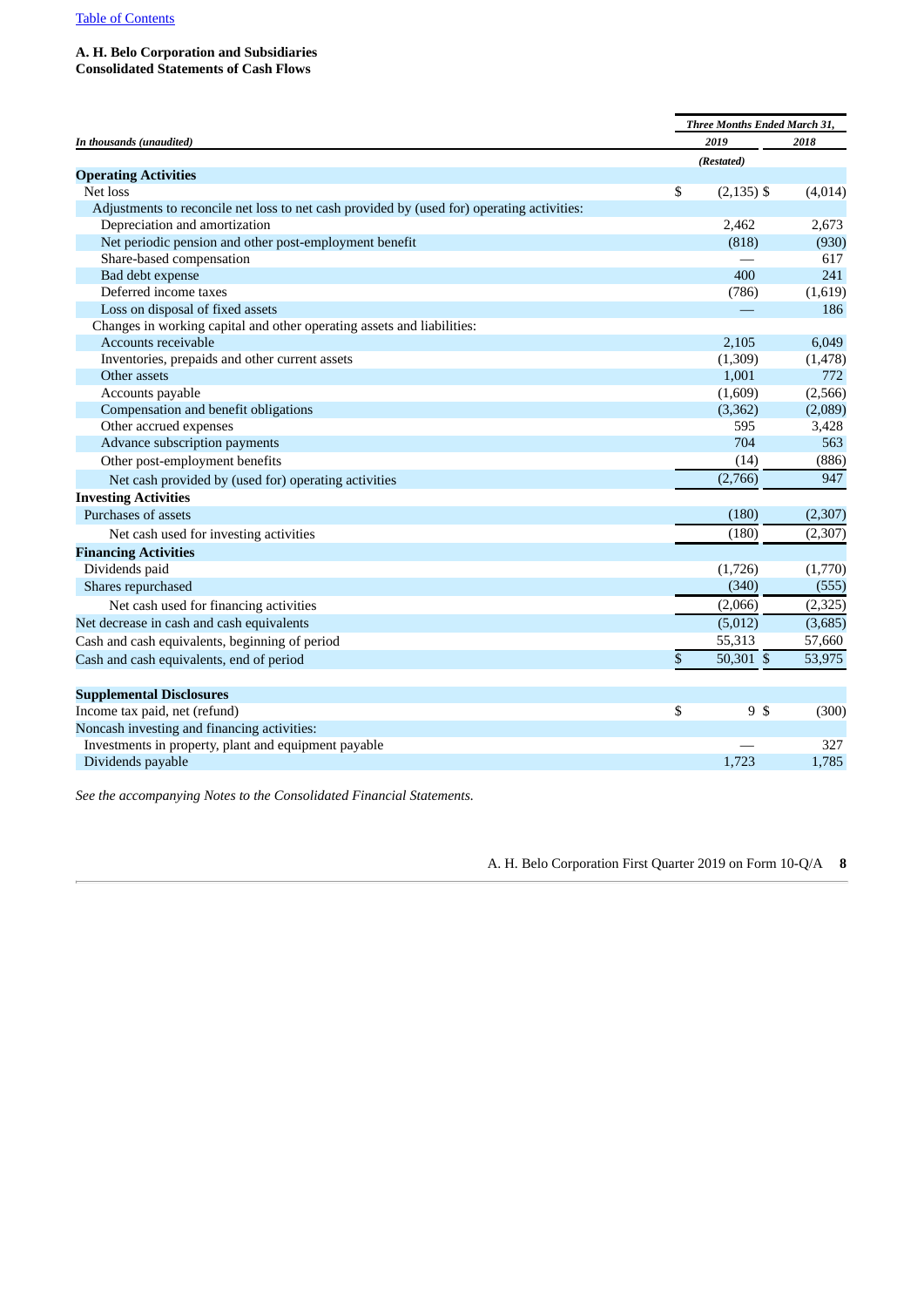#### **A. H. Belo Corporation and Subsidiaries Notes to the Consolidated Financial Statements**

#### **Note 1: Basis of Presentation and Recently Issued Accounting Standards**

**Description of Business.** A. H. Belo Corporation and subsidiaries are referred to collectively herein as "A. H. Belo" or the "Company." The Company, headquartered in Dallas, Texas, is the leading local news and information publishing company in Texas with commercial printing, distribution and direct mail capabilities, as well as a presence in emerging media and digital marketing. While focusing on extending the Company's media platforms, A. H. Belo delivers news and information in innovative ways to a broad range of audiences with diverse interests and lifestyles. The Company publishes *The Dallas Morning News* (*www.dallasnews.com*), Texas' leading newspaper and winner of nine Pulitzer Prizes, and various niche publications targeting specific audiences.

**Basis of Presentation.** The interim consolidated financial statements included herein are unaudited; however, they include adjustments of a normal recurring nature which, in the Company's opinion, are necessary to present fairly the interim consolidated financial information as of and for the periods indicated. All intercompany balances and transactions have been eliminated in consolidation. These financial statements should be read in conjunction with the consolidated financial statements and notes thereto included in the Company's Annual Report on Form 10-K/A for the fiscal year ended December 31, 2018. All dollar amounts presented herein, except share and per share amounts, are in thousands, unless the context indicates otherwise.

The preparation of financial statements in conformity with accounting principles generally accepted in the United States of America ("GAAP") requires management to make estimates and assumptions that affect (i) the reported amounts of assets and liabilities, (ii) the disclosure of contingent assets and liabilities known to exist as of the date the financial statements are published, and (iii) the reported amount of net operating revenues and expenses recognized during the periods presented. Adjustments made with respect to the use of estimates often relate to improved information not previously available. Uncertainties with respect to such estimates and assumptions are inherent in the preparation of financial statements; accordingly, actual results could differ from these estimates.

#### **Recently Adopted Accounting Pronouncements.**

In February 2016, the Financial Accounting Standards Board ("FASB") issued Accounting Standards Update ("ASU") 2016-02 – *Leases (Topic 842)*. This update requires an entity to recognize a right-of-use asset and a lease liability for virtually all of its leases. The liability will be equal to the present value of lease payments. The asset will generally be based on the liability. For income statement purposes operating leases will result in straight-line expense and finance leases will result in expenses similar to current capital leases. The guidance also requires additional disclosures to enable users of financial statements to understand the amount, timing and uncertainty of cash flows arising from leases. Since February 2016, the FASB issued clarifying updates to the new standard that did not change the core principle of ASU 2016-02. The new guidance will supersede virtually all existing lease guidance under GAAP and is effective for fiscal years beginning after December 15, 2018, including interim periods within those fiscal years. The Company adopted ASU 2016-02 on January 1, 2019, using the modified retrospective approach; see  $Note 5 - Leases.$  $Note 5 - Leases.$  $Note 5 - Leases.$ </u>

**New Accounting Pronouncements.** The FASB issued the following accounting pronouncements and guidance, which may be applicable to the Company but have not yet become effective.

In August 2018, the FASB issued ASU 2018-14 – *Compensation – Retirement Benefits – Defined Benefit Plans – General (Subtopic 715- 20): Disclosure Framework* – *Changes to the Disclosure Requirements for Defined Benefit Plans.* This update modifies the disclosure requirements for employers that sponsor defined benefit pension or other postretirement plans by removing disclosures that are no longer considered cost beneficial, clarifying the specific requirements of disclosures and adding disclosure requirements identified as relevant. The guidance will be effective for fiscal years ending after December 15, 2020. Early adoption is permitted. The Company is currently evaluating the requirements of this update and has not yet determined its impact on the Company's financial statement disclosures.

<span id="page-8-0"></span>In August 2018, the FASB issued ASU 2018-15 – *Intangibles – Goodwill and Other – Internal-Use Software (Subtopic 350-40):* Customer's Accounting for Implementation Costs Incurred in a Cloud Computing Arrangement That is a Service Contract. This update clarifies the accounting for implementation costs incurred in a cloud computing arrangement, or hosting arrangement, that is a service contract. Costs for implementation activities incurred during the application development stage will be capitalized depending on the nature of the costs, while costs incurred during the preliminary project and post implementation stages will be expensed as the activities are performed. The capitalized implementation costs will be expensed over the term of the hosting arrangement. The guidance will be effective for fiscal years beginning after December 15, 2019, and interim periods within those fiscal years. Early adoption is permitted. The Company is currently evaluating the requirements of this update and has not yet determined its impact on the Company's consolidated financial statements.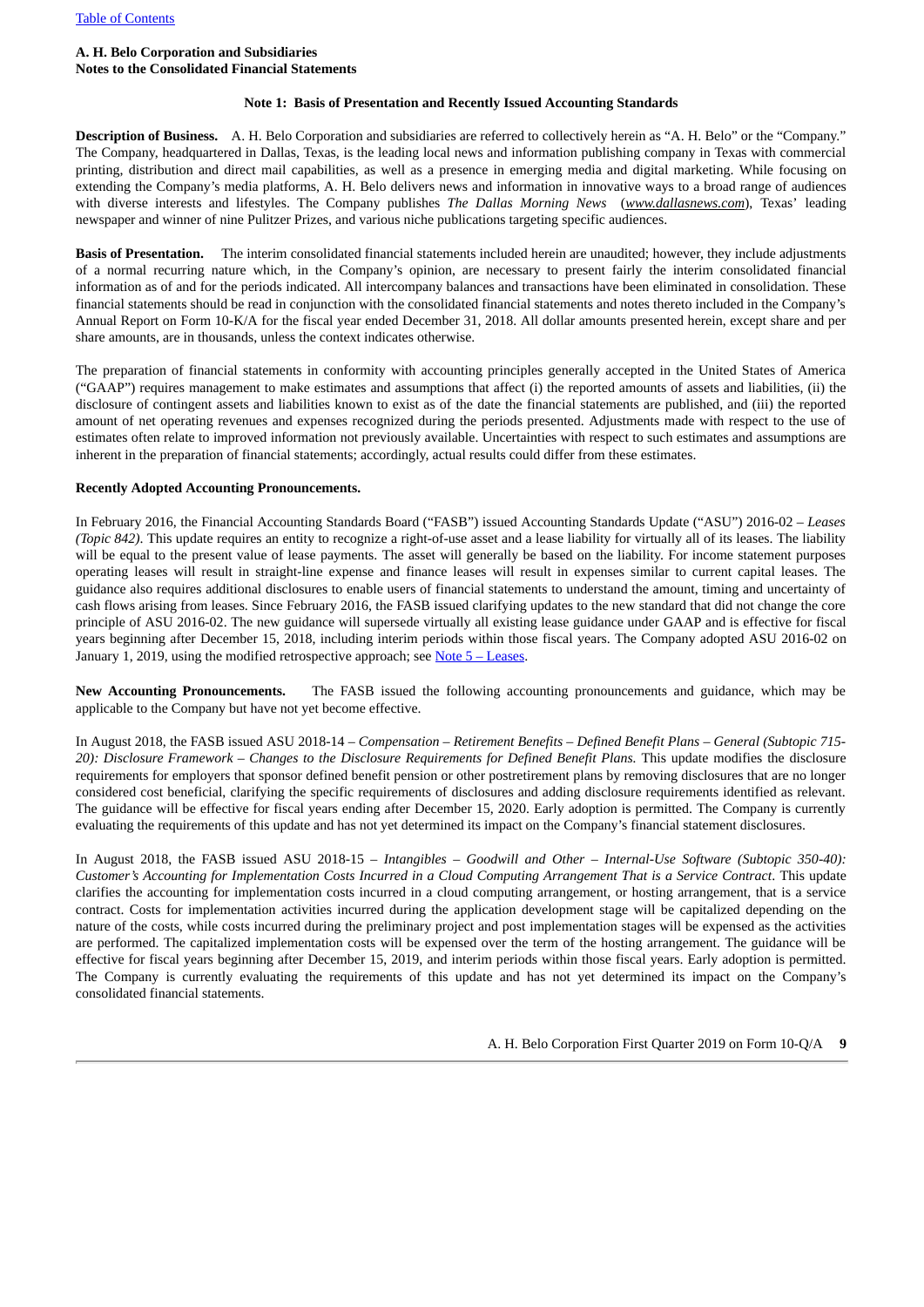#### **Note 2: Restatement of Financial Statements**

The Company restated its financial statements to amend its Consolidated Balance Sheet as of March 31, 2019, related to the corrections disclosed in the December 31, 2018 Form 10-K/A. In connection with the restatement, the Company re-calculated the income tax benefit for the three months ended March 31, 2019. The Company determined using an estimated annual effective tax rate to calculate the income tax benefit for the three months ended March 31, 2019 was appropriate, compared to the discrete year-to-date calculation of income tax expense or benefit used in prior interim periods and in the original Form 10-Q. See Note 8 – [Income](#page-15-0) Taxes. The Consolidated Statement of Operations was restated to reflect additional income tax benefit primarily resulting from using an estimated annual effective tax rate, a reduction in other income, net for additional interest expense related to uncertain tax positions, and the reversal of amortization expense related to the Marketing Services long-lived assets impairment disclosed in the Form 10-K/A. See Note 6 – Goodwill and Intangible Assets. The use of an estimated annual effective tax rate in [determining](#page-15-1) the income tax benefit and a correction to the calculation of uncertain tax positions resulted in adjustments to deferred income taxes, net, other accrued expense, and other liabilities in the Consolidated Balance Sheet as of March 31, 2019.

The table below sets forth the impact of the restatement on the Consolidated Statement of Operations (unaudited).

|                                     | Three Months Ended March 31, 2019 |    |                   |    |                    |  |
|-------------------------------------|-----------------------------------|----|-------------------|----|--------------------|--|
|                                     | <b>As Previously Reported</b>     |    | <b>Adjustment</b> |    | <b>As Restated</b> |  |
| <b>Operating Costs and Expense:</b> |                                   |    |                   |    |                    |  |
| Amortization                        | \$<br>200                         | \$ | (124)             | \$ | 76                 |  |
| Total operating costs and expense   | 50,641                            |    | (124)             |    | 50,517             |  |
| <b>Operating loss</b>               | (4,052)                           |    | 124               |    | (3,928)            |  |
| Other income, net                   | 897                               |    | (68)              |    | 829                |  |
| <b>Loss Before Income Taxes</b>     | (3, 155)                          |    | 56                |    | (3,099)            |  |
| Income tax benefit                  | (143)                             |    | (821)             |    | (964)              |  |
| <b>Net Loss</b>                     | (3,012)                           |    | 877               |    | (2, 135)           |  |
|                                     |                                   |    |                   |    |                    |  |
| <b>Per Share Basis</b>              |                                   |    |                   |    |                    |  |
| Net loss                            |                                   |    |                   |    |                    |  |
| Basic and diluted                   | \$<br>(0.14)                      | \$ | 0.04              | \$ | (0.10)             |  |
|                                     |                                   |    |                   |    |                    |  |

The table below sets forth the impact of the restatement on the Consolidated Statement of Comprehensive Income (Loss) (unaudited).

|                                 | <b>Three Months Ended March 31, 2019</b> |  |            |  |             |  |
|---------------------------------|------------------------------------------|--|------------|--|-------------|--|
|                                 | <b>As Previously Reported</b>            |  | Adiustment |  | As Restated |  |
| <b>Net Loss</b>                 | (3,012)                                  |  | 877        |  | (2, 135)    |  |
| <b>Total Comprehensive Loss</b> | (2,949)                                  |  | 877        |  | (2,072)     |  |

The table below sets forth the impact of the restatement on the Consolidated Balance Sheet (unaudited).

|                                             | March 31, 2019                |            |                   |           |                    |           |
|---------------------------------------------|-------------------------------|------------|-------------------|-----------|--------------------|-----------|
|                                             | <b>As Previously Reported</b> |            | <b>Adjustment</b> |           | <b>As Restated</b> |           |
| Assets                                      |                               |            |                   |           |                    |           |
| Intangible assets, net                      | \$                            | 3.074      | \$                | (2,846)   | \$                 | 228       |
| Goodwill                                    |                               | 13,973     |                   | (13, 973) |                    |           |
| Deferred income taxes, net                  |                               | 6,720      |                   | (2,362)   |                    | 4,358     |
| <b>Total assets</b>                         |                               | 155,432    |                   | (19, 181) |                    | 136,251   |
| <b>Liabilities and Shareholders' Equity</b> |                               |            |                   |           |                    |           |
| Other accrued expense                       | \$                            | 6,635      | \$                | (338)     | \$                 | 6,297     |
| Total current liabilities                   |                               | 29,138     |                   | (338)     |                    | 28,800    |
| Other liabilities                           |                               | 4,696      |                   | 68        |                    | 4,764     |
| Total liabilities                           |                               | 89,855     |                   | (270)     |                    | 89,585    |
| Accumulated deficit                         |                               | (378, 526) |                   | (18, 911) |                    | (397,437) |
| Total shareholders' equity                  |                               | 65,577     |                   | (18, 911) |                    | 46,666    |
| Total liabilities and shareholders' equity  |                               | 155.432    |                   | (19, 181) |                    | 136.251   |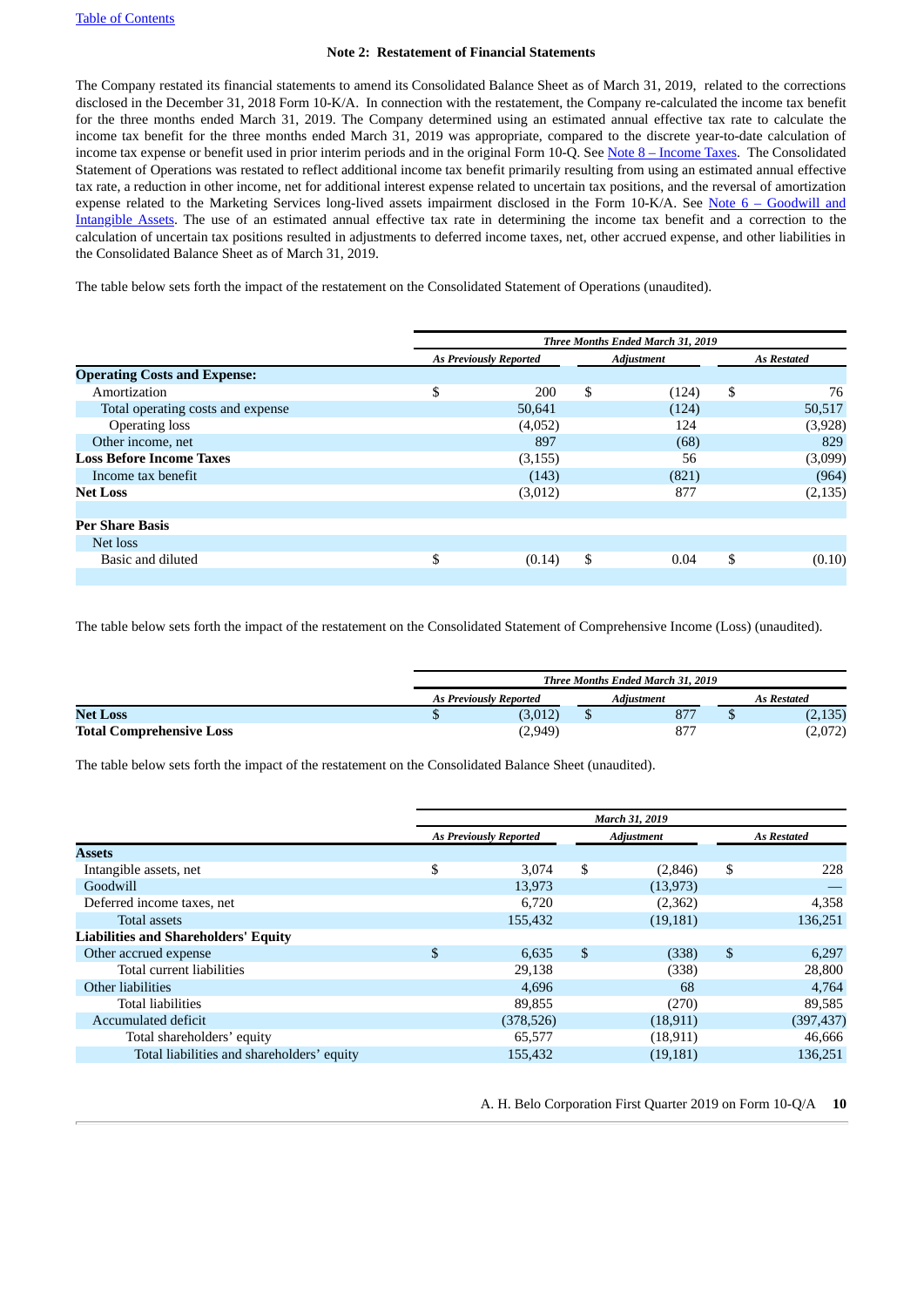The table below sets forth the impact of the restatement on the Consolidated Statement of Cash Flows (unaudited).

|                                                | Three Months Ended March 31, 2019 |                               |    |                   |     |                    |
|------------------------------------------------|-----------------------------------|-------------------------------|----|-------------------|-----|--------------------|
|                                                |                                   | <b>As Previously Reported</b> |    | <b>Adjustment</b> |     | <b>As Restated</b> |
| <b>Operating Activities</b>                    |                                   |                               |    |                   |     |                    |
| Net loss                                       | \$                                | (3,012)                       | S  | 877               | \$  | (2, 135)           |
| Adjustments to reconcile net loss to net cash  |                                   |                               |    |                   |     |                    |
| provided by (used for) operating activities:   |                                   |                               |    |                   |     |                    |
| Depreciation and amortization                  | S                                 | 2.586                         | -S | (124)             | S   | 2.462              |
| Deferred income taxes                          |                                   | (303)                         |    | (483)             |     | (786)              |
| Changes in working capital and other operating |                                   |                               |    |                   |     |                    |
| assets and liabilities:                        |                                   |                               |    |                   |     |                    |
| Other accrued expenses                         | S                                 | 865                           | S. | (270)             | \$. | 595                |
|                                                |                                   |                               |    |                   |     |                    |

#### **Note 3: Segment Reporting**

The Company identified two reportable segments based on reporting structure and the go-to-market for the Company's service and product offerings. The two reportable segments are Publishing and Marketing Services.

The Publishing segment includes the Company's core print and digital operations associated with its newspapers, niche publications and related websites and apps. These operations generate revenue from sales of advertising within its newspaper and digital platforms, subscription and retail sales of its newspapers, commercial printing and distribution services, primarily related to national and regional newspapers, and preprint advertising. Businesses within the Publishing segment leverage its production facilities, subscriber and advertiser base, and digital news platforms to provide additional contribution margin. The Publishing segment's operating results includes \$5,205 and \$6,748 of corporate expense at March 31, 2019 and 2018, respectively. The Company evaluates Publishing operations based on operating profit and cash flows from operating activities.

The Marketing Services segment includes the operations of DMV Digital Holdings Company ("DMV Holdings") and digital advertising through Connect (programmatic advertising). The Company operates this integrated portfolio of assets within its Marketing Services segment as separate businesses that sell digital marketing and advertising through different channels, including programmatic advertising and content marketing within the social media environment.

Based on the organization of the Company's structure and organizational chart, the Company's chief operating decision maker (the "CODM") is its Chief Executive Officer, Robert W. Decherd. The CODM allocates resources and capital to the Publishing and Marketing Services segments at the segment level.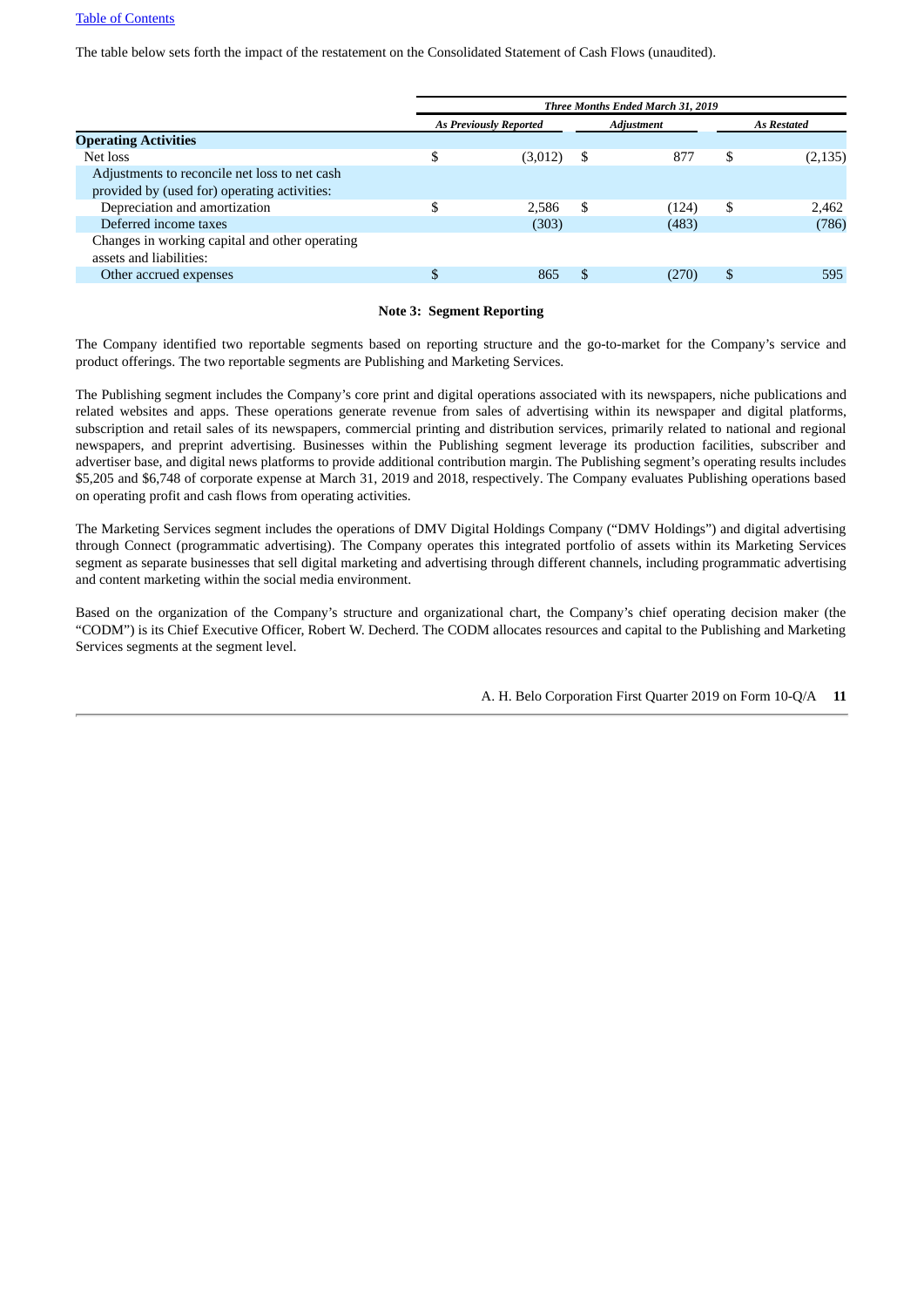The tables below set forth summarized financial information for the Company's reportable segments. In the first quarter of 2019, the Company determined one of the Company's business units, previously reported in the Publishing segment, is now providing services and products more closely aligned with the Marketing Services segment. Beginning January 1, 2019, this business unit will be reported in the Marketing Services segment. The 2018 financial information by segment was recast for comparative purposes.

|                                | Three Months Ended March 31,  |          |  |  |  |
|--------------------------------|-------------------------------|----------|--|--|--|
|                                | 2019                          | 2018     |  |  |  |
|                                | (Restated)                    | (Recast) |  |  |  |
| <b>Revenue</b>                 |                               |          |  |  |  |
| Publishing                     | \$<br>\$<br>40,703            | 43,629   |  |  |  |
| <b>Marketing Services</b>      | 5,886                         | 5,824    |  |  |  |
| Total                          | \$<br>\$<br>46,589            | 49,453   |  |  |  |
|                                |                               |          |  |  |  |
| <b>Operating Income (Loss)</b> |                               |          |  |  |  |
| Publishing                     | \$<br>$\mathbb{S}$<br>(4,040) | (6, 302) |  |  |  |
| <b>Marketing Services</b>      | 112                           | 85       |  |  |  |
| <b>Total</b>                   | \$<br>\$<br>(3,928)           | (6,217)  |  |  |  |
| <b>Noncash Expenses</b>        |                               |          |  |  |  |
| <b>Publishing</b>              |                               |          |  |  |  |
| Depreciation                   | \$<br>\$<br>2,317             | 2,436    |  |  |  |
| Total                          | \$<br>\$<br>2,317             | 2,436    |  |  |  |
| <b>Marketing Services</b>      |                               |          |  |  |  |
| Depreciation                   | \$<br>\$<br>69                | 37       |  |  |  |
| Amortization                   | 76                            | 200      |  |  |  |
| Total                          | \$<br>145<br>\$               | 237      |  |  |  |

|                           | March 31,<br>2019 |     | December 31,<br>2018 |
|---------------------------|-------------------|-----|----------------------|
|                           | (Restated)        |     | (Restated)           |
| <b>Total Assets</b>       |                   |     |                      |
| Publishing                | \$<br>126,434     | -\$ | 117,289              |
| <b>Marketing Services</b> | 9,817             |     | 5,271                |
| Total                     | 136,251           |     | 122,560              |

#### **Note 4: Revenue**

#### **Revenue Recognition**

Revenue is recognized when obligations under the terms of a contract with our customer are satisfied. This occurs when control of the promised goods or services is transferred to our customers, in an amount that reflects the consideration we expect to be entitled to in exchange for those goods or services. Sales tax collected concurrent with revenue-producing activities are excluded from revenue.

Accounts receivable are reported net of a valuation reserve that represents an estimate of amounts considered uncollectible. The Company estimates the allowance for doubtful accounts based on historical write-off experience and the Company's knowledge of the customers' ability to pay amounts due. Accounts are written-off after all collection efforts fail; generally, after one year has expired. Expense for such uncollectible amounts is included in other production, distribution and operating costs.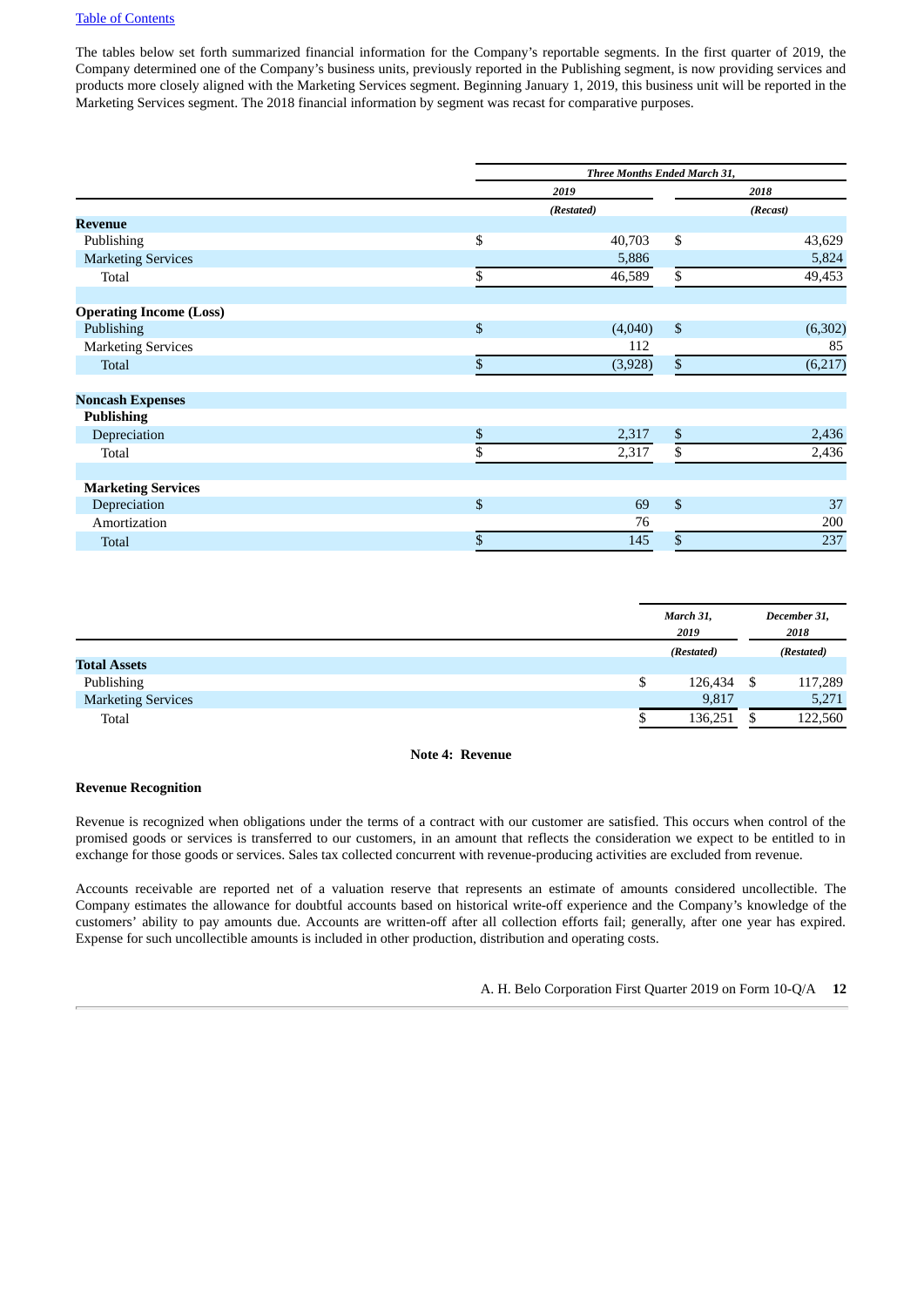The table below sets forth revenue disaggregated by revenue source.

|                                    | Three Months Ended March 31, |        |    |        |  |  |  |  |  |  |
|------------------------------------|------------------------------|--------|----|--------|--|--|--|--|--|--|
|                                    |                              | 2019   |    | 2018   |  |  |  |  |  |  |
| <b>Advertising revenue</b>         |                              | 18,155 | \$ | 19,917 |  |  |  |  |  |  |
| Digital services                   |                              | 4,309  |    | 4,468  |  |  |  |  |  |  |
| Other services                     |                              | 1,577  |    | 1,356  |  |  |  |  |  |  |
| Advertising and marketing services |                              | 24,041 |    | 25,741 |  |  |  |  |  |  |
| <b>Circulation</b>                 |                              | 17,273 |    | 17,747 |  |  |  |  |  |  |
| Printing, distribution and other   |                              | 5,275  |    | 5,965  |  |  |  |  |  |  |
| <b>Total Revenue</b>               |                              | 46,589 |    | 49,453 |  |  |  |  |  |  |

#### **Advertising and Marketing Services Revenue**

Advertising revenue, included in the Publishing segment results, is generated by selling print and digital advertising products. Print advertising revenue represents sales of advertising space within the Company's core and niche newspapers, as well as preprinted advertisements inserted into the Company's core newspapers and niche publications or distributed to non-subscribers through the mail. Digital advertising is generated by selling banner and real estate classified advertising on *The Dallas Morning News'* website *dallasnews.com*, online employment and obituary classified advertising on third-party websites sold under a print/digital bundle package and sales of online automotive classifieds on the *cars.com* platform.

Digital services and other services revenues are included in the Marketing Services segment results. Digital services revenue includes targeted and multi-channel (programmatic) advertising placed on third-party websites, content development, social media management, search optimization, and other consulting. Other services revenue is primarily generated from the sale of promotional merchandise.

Advertising and marketing services revenue is primarily recognized at a point in time when the ad or service is complete and delivered, based on the customers' contract price. In addition, certain digital advertising revenue related to website access is recognized over time, based on the customers' monthly rate.

For ads placed on certain third-party websites, the Company must evaluate whether it is acting as the principal, where revenue is reported on a gross basis, or acting as the agent, where revenue is reported on a net basis. Generally, the Company reports advertising revenue for ads placed on third-party websites on a net basis, meaning the amount recorded to revenue is the amount billed to the customer net of amounts paid to the publisher of the third-party website. The Company is acting as the agent because the publisher controls the advertising inventory.

#### **Circulation**

Circulation revenue, included in the Publishing segment results, is generated primarily by selling home delivery and digital subscriptions, as well as single copy sales to non-subscribers. Home delivery and single copy revenue is recognized at a point in time when the paper is delivered or purchased. Digital subscriptions are recognized over time, based on the customers' monthly rate.

#### **Printing, Distribution and Other**

Printing, distribution and other revenue, included in the Publishing segment results, is primarily generated from printing and distribution of other newspapers, as well as production of preprinted advertisements for other newspapers. Printing, distribution and other revenue is recognized at a point in time when the product or service is delivered.

#### **Remaining Performance Obligations**

The Company has various Publishing advertising contracts and Marketing Services digital services contracts that range from 13 months to 36 months. The Company recognizes revenue on the advertising contracts over the term of the agreement at a point in time when the service or product is delivered. The Company recognizes revenue on the digital services contracts over time, based on the customers' monthly rate. At March 31, 2019, the remaining performance obligation was \$3,495. The Company expects to recognize \$1,293 over the remainder of 2019, \$1,196 in 2020, \$886 in 2021, and \$120 in 2022.

#### **Deferred Revenue**

Deferred revenue is recorded when cash payments are received in advance of the Company's performance, including amounts which are refundable. The short-term and long-term deferred revenue balance as of March 31, 2019, was \$14,525, included in advance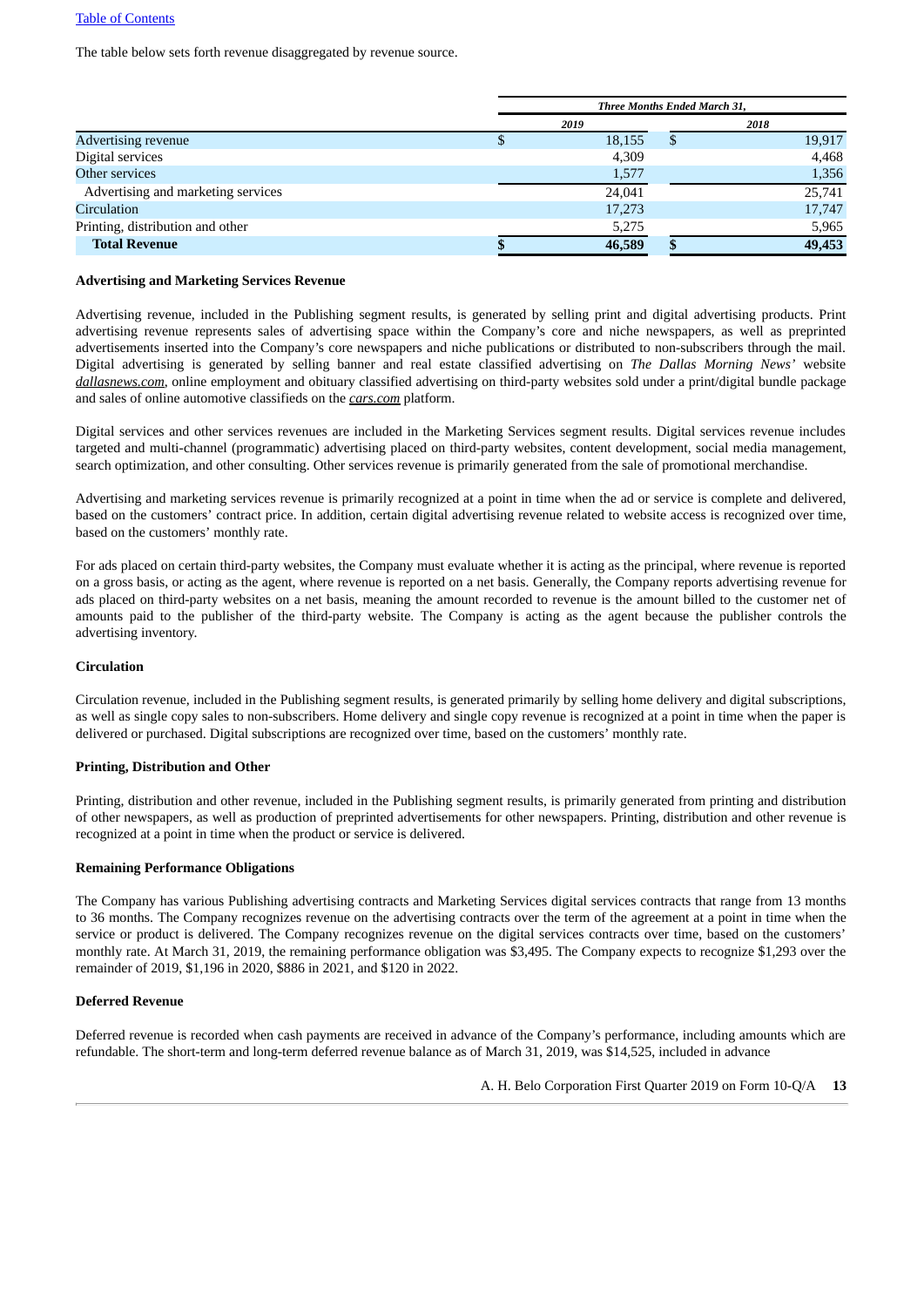subscription payments, other accrued expense and other liabilities in the Consolidated Balance Sheet. In the three months ended March 31, 2019, the balance increased \$1,930, primarily driven by cash payments received in advance of satisfying our performance obligations, offset by \$7,241 of revenue recognized that was included in the deferred revenue balance as of December 31, 2018.

#### **Practical Expedients and Exemptions**

The Company generally expenses sales commissions and circulation acquisition costs when incurred because the amortization period would have been one year or less. These costs are recorded within employee compensation and benefits expense and other production, distribution and operating costs expense, respectively.

The Company does not disclose the value of unsatisfied performance obligations for contracts with an original expected length of one year or less and contracts for which revenue is recognized at the amount invoiced for services performed.

#### **Note 5: Leases**

#### <span id="page-13-0"></span>**Adoption of ASU 2016-02 – Leases (Topic 842)**

On January 1, 2019, the Company adopted ASU 2016-02 using the modified retrospective approach applied to all leases with a remaining lease term greater than one year. Results for reporting periods beginning after January 1, 2019, are presented in accordance with the new guidance under ASU 2016-02, while prior period amounts are not restated. The adoption of the new lease guidance resulted in the Company recognizing operating lease right-of-use assets and lease liabilities based on the present value of remaining minimum lease payments. For the discount rate assumption, the implicit rate was not readily determinable in the Company's lease agreements. Therefore, the Company used an estimated secured incremental borrowing rate, based on the Company's credit rating, adjusted for the weighted average term of each lease in determining the present value of lease payments. There was no impact to opening retained earnings.

The Company elected the practical expedients available under ASU 2016-02 and applied them consistently to all applicable leases. The Company did not apply ASU 2016-02 to any leases with a remaining term of 12 months or less. For these leases, no asset or liability was recorded and lease expense continues to be recognized on a straight-line basis over the lease term. As allowed by the practical expedients, the Company does not reassess whether any expired or existing contracts are or contain leases, does not reassess the lease classification for any expired or existing leases and does not reassess initial direct costs for existing leases. Additionally, the Company does not separately identify lease and nonlease components, such as maintenance costs.

#### **Lease Accounting**

The Company has various operating leases primarily for office space and other distribution centers, some of which include escalating lease payments and options to extend or terminate the lease. The Company determines if a contract is a lease at the inception of the arrangement. The exercise of lease renewal options are at the Company's sole discretion and options are recognized when it is reasonably certain the Company will exercise the option. The Company's leases have remaining terms of less than one year to 15 years. The Company does not have lease agreements with residual value guarantees, sale leaseback terms or material restrictive covenants.

The Company has a sublease with Denton Publishing Company for a remaining term of approximately four years. Additionally, the Company has various subleases with distributors, for distribution center space, with varying remaining lease terms of less than one year to two years and are cancellable with notice by either party. As of March 31, 2019, sublease income is expected to approximate \$390 for the remainder of 2019, \$341 in 2020, \$232 in 2021, \$221 in 2022, and \$129 in 2023.

Operating lease right-of-use assets and liabilities are recognized at commencement date of lease agreements greater than one year based on the present value of lease payments over the lease term. Lease expense is recognized on a straight-line basis over the lease term and variable lease costs are expensed as incurred. As of March 31, 2019, the Company does not have any significant additional operating leases that have not yet commenced.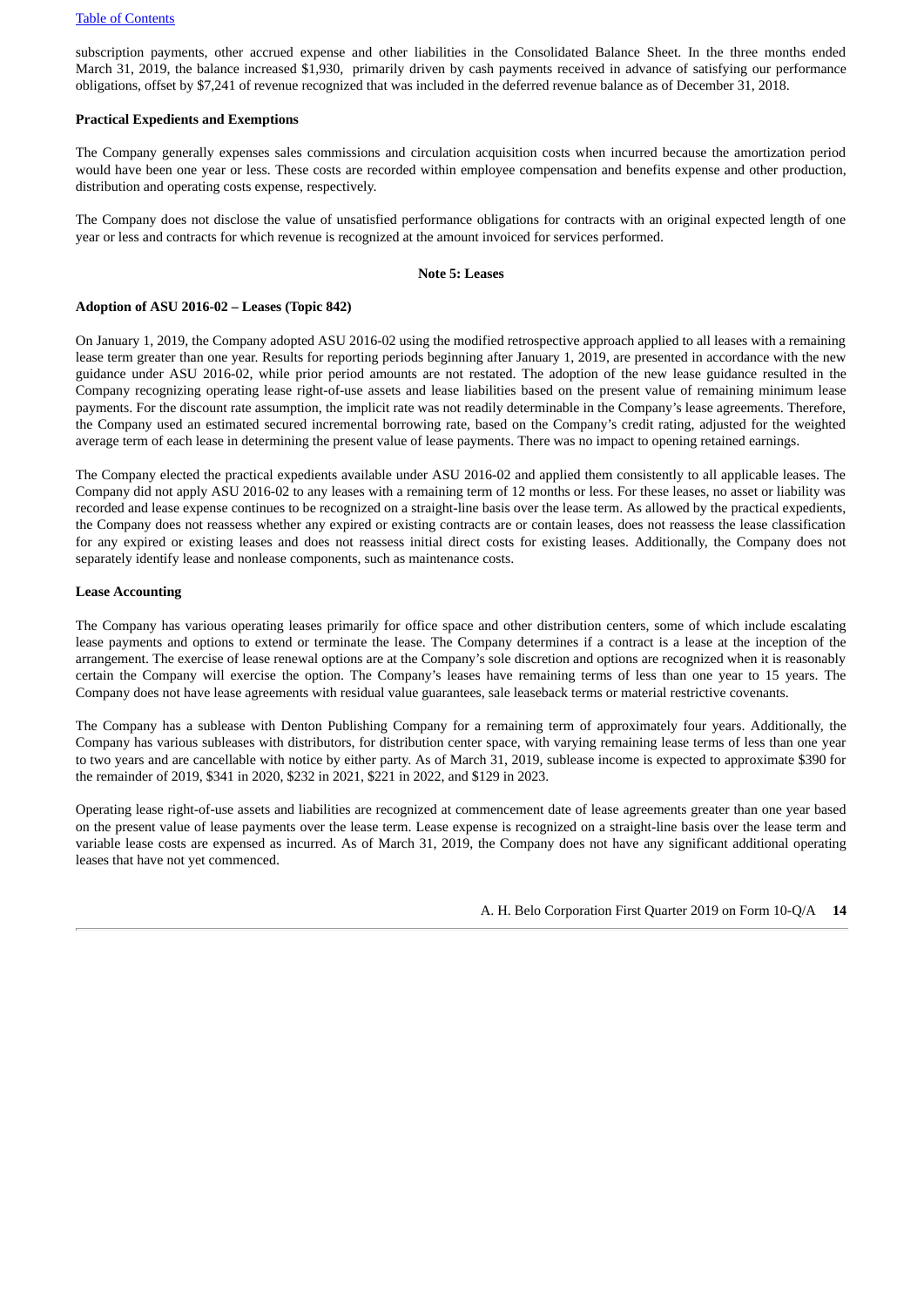The table below sets forth supplemental Consolidated Balance Sheet information for the Company's leases.

|                                               | Classification                        | March 31, 2019 |
|-----------------------------------------------|---------------------------------------|----------------|
| <b>Assets</b>                                 |                                       |                |
| <b>Operating</b>                              | Operating lease right-of-use assets   | \$<br>22,527   |
|                                               |                                       |                |
| <b>Liabilities</b>                            |                                       |                |
| Operating                                     |                                       |                |
| Current                                       | Other accrued expense                 | \$<br>1,802    |
| Noncurrent                                    | Long-term operating lease liabilities | 23,862         |
| Total lease liabilities                       |                                       | 25,664         |
|                                               |                                       |                |
| <b>Lease Term and Discount Rate</b>           |                                       |                |
| <b>Operating leases</b>                       |                                       |                |
| Weighted average remaining lease term (years) |                                       | 12.2           |
| Weighted average discount rate                |                                       | $7.4\%$        |
|                                               |                                       |                |

The table below sets forth components of lease expense and supplemental cash flow information for the Company's leases.

|                                                                 |     | <b>Three Months Ended</b><br><b>March 31, 2019</b> |
|-----------------------------------------------------------------|-----|----------------------------------------------------|
| <b>Lease Cost</b>                                               |     |                                                    |
| Operating lease cost                                            | \$. | 1,038                                              |
| Short-term lease cost                                           |     | 46                                                 |
| Variable lease cost                                             |     | 90                                                 |
| Sublease income                                                 |     | (161)                                              |
| Total lease cost                                                |     | 1,013                                              |
|                                                                 |     |                                                    |
| <b>Supplemental Cash Flow Information</b>                       |     |                                                    |
| Cash paid for operating leases included in operating activities |     | 998                                                |
|                                                                 |     |                                                    |

The table below sets forth the remaining maturities of the Company's lease liabilities as of March 31, 2019.

| <b>Years Ending December 31,</b> | <b>Operating Leases</b> |
|----------------------------------|-------------------------|
| 2019                             | 2,700                   |
| 2020                             | 3,480                   |
| 2021                             | 3,450                   |
| 2022                             | 3,398                   |
| 2023                             | 2,986                   |
| Thereafter                       | 24,506                  |
| Total lease payments             | 40,520                  |
| Less: imputed interest           | 14,856                  |
| Total lease liabilities          | 25,664                  |

The table below sets forth the future minimum obligations for operating leases in effect as of December 31, 2018, as determined prior to the adoption of ASU 2016-02. Total operating lease expense was \$4,688 for the year ended December 31, 2018.

|                                                                     |    | <b>Total</b>      | 2019  |   | 2020  | 2021        | 2022         | 2023          |    | Thereafter                     |
|---------------------------------------------------------------------|----|-------------------|-------|---|-------|-------------|--------------|---------------|----|--------------------------------|
| $\overline{\phantom{0}}$<br><i>i</i> lease commitments<br>Operating | ιυ | $\sim$<br>71.OJ / | 4,403 | ш | 3.588 | E E E<br>J. | 10F<br>3.46/ | <u> J.JJJ</u> | кD | $\Gamma$<br>$\sim$<br>2.0, 2.1 |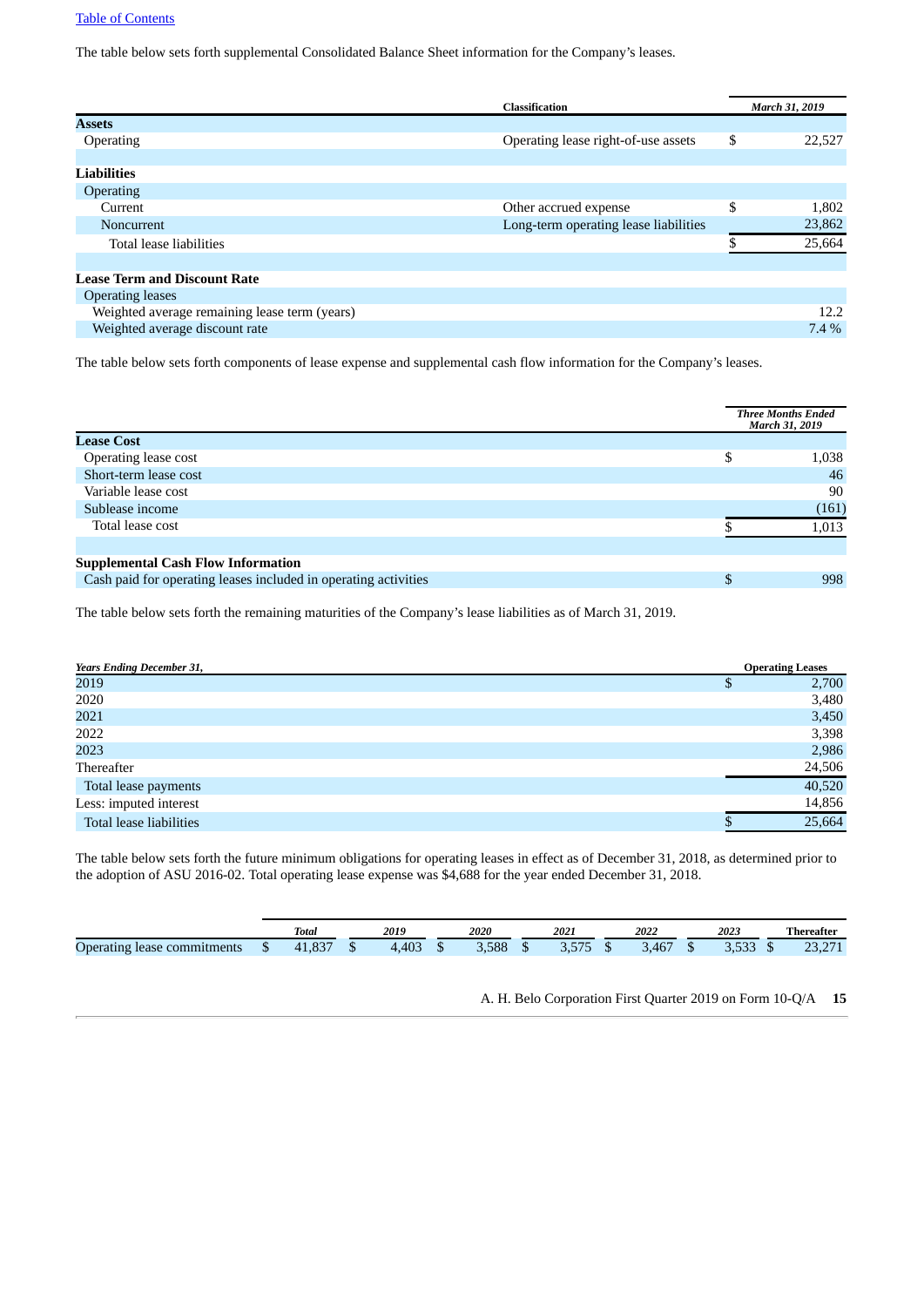#### **Note 6: Goodwill and Intangible Assets**

<span id="page-15-1"></span>The table below sets forth goodwill and other intangible assets by reportable segment as of March 31, 2019 and December 31, 2018. The Company's Publishing and Marketing Services segments each operate as a single reporting unit with all corporate expenses included in Publishing. There are no intangible assets or goodwill remaining for the Publishing segment.

|                                 | March 31,<br>2019 |    | December 31,<br>2018<br>(Restated) |  |  |
|---------------------------------|-------------------|----|------------------------------------|--|--|
|                                 | (Restated)        |    |                                    |  |  |
| <b>Goodwill</b>                 |                   |    |                                    |  |  |
| <b>Marketing Services</b>       |                   |    |                                    |  |  |
|                                 |                   |    |                                    |  |  |
| <b>Intangible Assets</b>        |                   |    |                                    |  |  |
| <b>Marketing Services</b>       |                   |    |                                    |  |  |
| Cost                            | \$<br>1,520       | \$ | 6,470                              |  |  |
| <b>Accumulated Amortization</b> | (1,292)           |    | (3, 196)                           |  |  |
| <b>Asset Impairments</b>        |                   |    | (2,970)                            |  |  |
| Net Carrying Value              | 228               | œ  | 304                                |  |  |
|                                 |                   |    |                                    |  |  |

The intangible assets consist of \$1,520 of developed technology with an estimated useful life of five years and the net carrying value of \$228 will be fully expensed by the end of 2019. Aggregate amortization expense was \$76 and \$200 for the three months ended March 31, 2019 and 2018, respectively.

#### **Note 7: Related Party Transactions**

On March 1, 2019, the Company made a loan of \$200 to eSite Analytics, Inc. As of March 31, 2019 and December 31, 2018, the Company had a note receivable of \$850 and \$650, respectively, included in prepaids and other current assets, and other assets in the Consolidated Balance Sheets. The Company accounts for eSite Analytics, Inc. as an equity method investment.

#### **Note 8: Income Taxes**

<span id="page-15-0"></span>The Company historically determined the quarterly income tax provision using a discrete year-to-date calculation due to volatility in the newspaper industry and the resulting inability to reliably forecast income or loss before income taxes. In connection with the restatement, the Company re-calculated the income tax benefit for the three months ended March 31, 2019 using an estimated annual effective tax rate based on its annual income before income taxes, adjusted for permanent differences, which it applied to the year-to-date loss before income taxes. Although volatility still exists in the newspaper industry, the Company is appropriately using an estimated annual effective tax rate to calculate its quarterly income tax provision, given the Company's ability to reliably forecast for the current annual period.

The Company recognized income tax benefit of \$964 and \$1,315 for the three months ended March 31, 2019 and 2018, respectively. Effective income tax rates were 31.1 percent and 24.7 percent for the three months ended March 31, 2019 and 2018, respectively. The effective income tax rate for the three months ended March 31, 2019, was due to additional losses generated from operations and an increase in the deferred tax asset, offset by the effect of the Texas margin tax.

#### **Note 9: Pension and Other Retirement Plans**

**Defined Benefit Plans.** The Company sponsors the A. H. Belo Pension Plans (the "Pension Plans"), which provide benefits to approximately 1,400 current and former employees of the Company. A. H. Belo Pension Plan I provides benefits to certain current and former employees primarily employed with *The Dallas Morning News* or the A. H. Belo corporate offices. A. H. Belo Pension Plan II provides benefits to certain former employees of The Providence Journal Company. This obligation was retained by the Company upon the sale of the newspaper operations of *The Providence Journal*. No additional benefits are accruing under the A. H. Belo Pension Plans, as future benefits were frozen.

No contributions are required to the A. H. Belo Pension Plans in 2019 under the applicable tax and labor laws governing pension plan funding.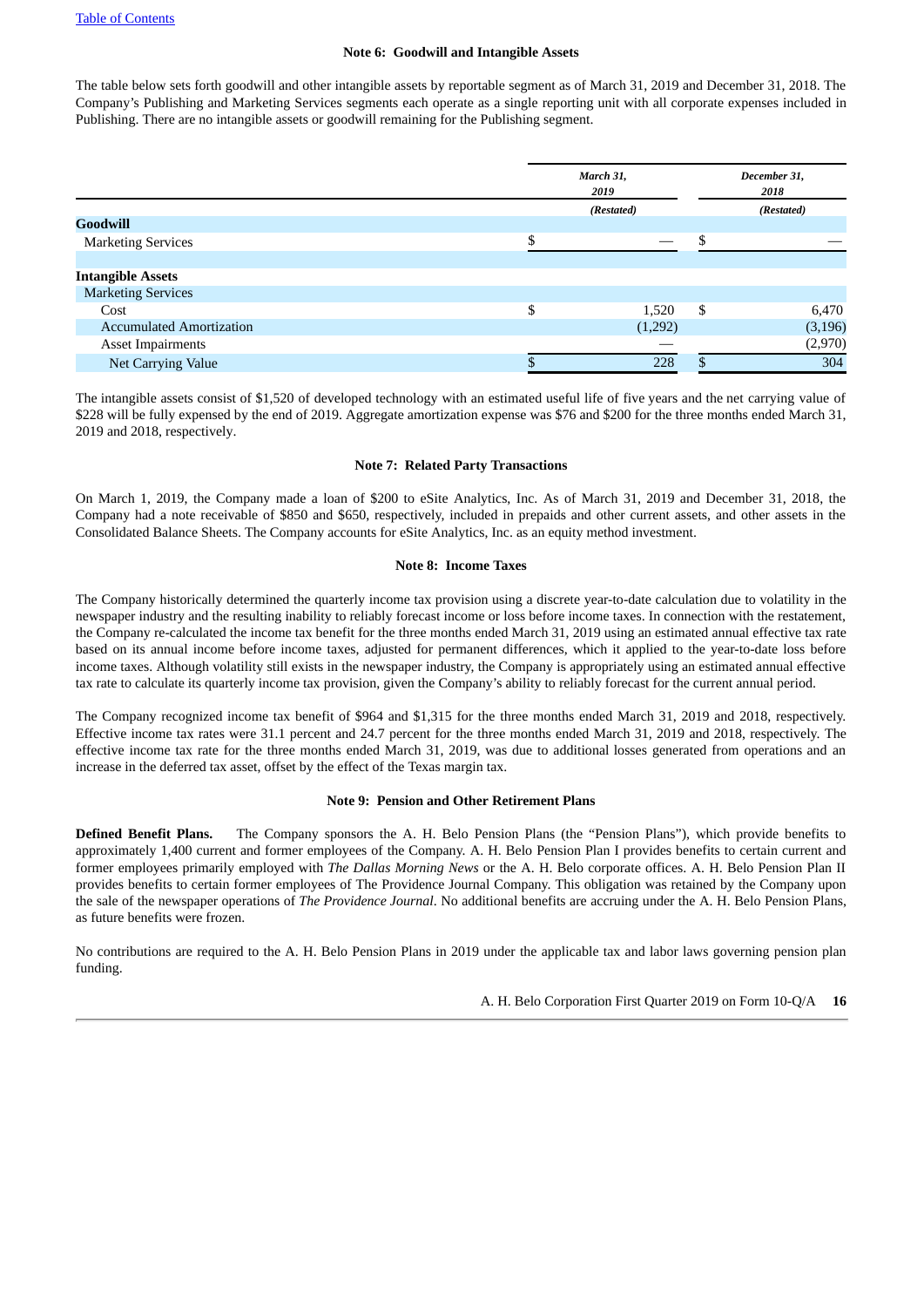#### *Net Periodic Pension Benefit*

The Company's estimates of net periodic pension expense or benefit are based on the expected return on plan assets, interest on the projected benefit obligations and the amortization of actuarial gains and losses that are deferred in accumulated other comprehensive loss. The table below sets forth components of net periodic pension benefit, which are included in other income, net in the Consolidated Statements of Operations.

|                                  | Three Months Ended March 31, |  |         |  |  |  |  |
|----------------------------------|------------------------------|--|---------|--|--|--|--|
|                                  | 2019                         |  | 2018    |  |  |  |  |
| Interest cost                    | 1,974                        |  | 1,796   |  |  |  |  |
| Expected return on plans' assets | (2,867)                      |  | (2,894) |  |  |  |  |
| Amortization of actuarial loss   | 70                           |  | 168     |  |  |  |  |
| Net periodic pension benefit     | (823)                        |  | (930)   |  |  |  |  |

**Defined Contribution Plans.** The A. H. Belo Savings Plan (the "Savings Plan"), a defined contribution 401(k) plan, covers substantially all employees of A. H. Belo. Participants may elect to contribute a portion of their pretax compensation as provided by the Savings Plan and the Internal Revenue Code. Employees can contribute up to 100 percent of their annual eligible compensation less required withholdings and deductions up to statutory limits. The Company provides an ongoing dollar-for-dollar match of eligible employee contributions, up to 1.5 percent of the employees' compensation. During the three months ended March 31, 2019 and 2018, the Company recorded expense of \$213 and \$243, respectively, for matching contributions to the Savings Plan.

#### **Note 10: Shareholders' Equity**

**Dividends.** On March 7, 2019, the Company's board of directors declared an \$0.08 per share dividend to shareholders of record as of the close of business on May 17, 2019, which is payable on June 7, 2019. During the three months ended March 31, 2019, the Company recorded \$1,723 to accrue for dividends declared but not yet paid, included in other accrued expense in the Consolidated Balance Sheet.

**Treasury Stock.** The Company repurchased shares of its common stock pursuant to a publicly announced share repurchase program authorized by the Company's board of directors. In the first quarter of 2019, the Company's board of directors authorized an additional 1,500,000 shares for repurchase. During the first quarter of 2019, the Company repurchased 83,529 shares of its Series A common stock at a total cost of \$340.

**Outstanding Shares.** The Company had Series A and Series B common stock outstanding of 19,073,840 and 2,469,544, respectively, net of treasury shares at March 31, 2019. At December 31, 2018, the Company had Series A and Series B common stock outstanding of 19,157,358 and 2,469,555, respectively, net of treasury shares.

**Accumulated other comprehensive loss.** Accumulated other comprehensive loss consists of actuarial gains and losses attributable to the A. H. Belo Pension Plans, gains and losses resulting from Pension Plans' amendments and other actuarial experience attributable to other post-employment benefit ("OPEB") plans. The Company records amortization of the components of accumulated other comprehensive loss in employee compensation and benefits in its Consolidated Statements of Operations. Gains and losses associated with the A. H. Belo Pension Plans are amortized over the weighted average remaining life expectancy of the Pension Plans' participants. Gains and losses associated with the Company's OPEB plans are amortized over the average remaining service period of active OPEB plans' participants.

The tables below set forth the changes in accumulated other comprehensive loss, net of tax, as presented in the Company's consolidated financial statements.

|                              | Three Months Ended March 31, |                                                                                          |               |  |       |                                            |           |                                            |           |  |      |
|------------------------------|------------------------------|------------------------------------------------------------------------------------------|---------------|--|-------|--------------------------------------------|-----------|--------------------------------------------|-----------|--|------|
|                              | 2019                         |                                                                                          |               |  |       |                                            |           |                                            | 2018      |  |      |
|                              | <b>Total</b>                 | <b>Defined</b><br>Other post-<br>benefit pension<br>employment<br>benefit plans<br>plans |               |  | Total | <b>Defined</b><br>benefit pension<br>plans |           | Other post-<br>employment<br>benefit plans |           |  |      |
| Balance, beginning of period | (37, 641)                    |                                                                                          | $(38,003)$ \$ |  | 362   |                                            | (24, 932) |                                            | (25, 434) |  | 502  |
| Amortization                 | 63                           |                                                                                          | 70            |  |       |                                            | 158       |                                            | 168       |  | (10) |
| Balance, end of period       | (37,578)                     |                                                                                          | (37, 933)     |  | 355   |                                            | (24,774)  |                                            | (25,266)  |  | 492  |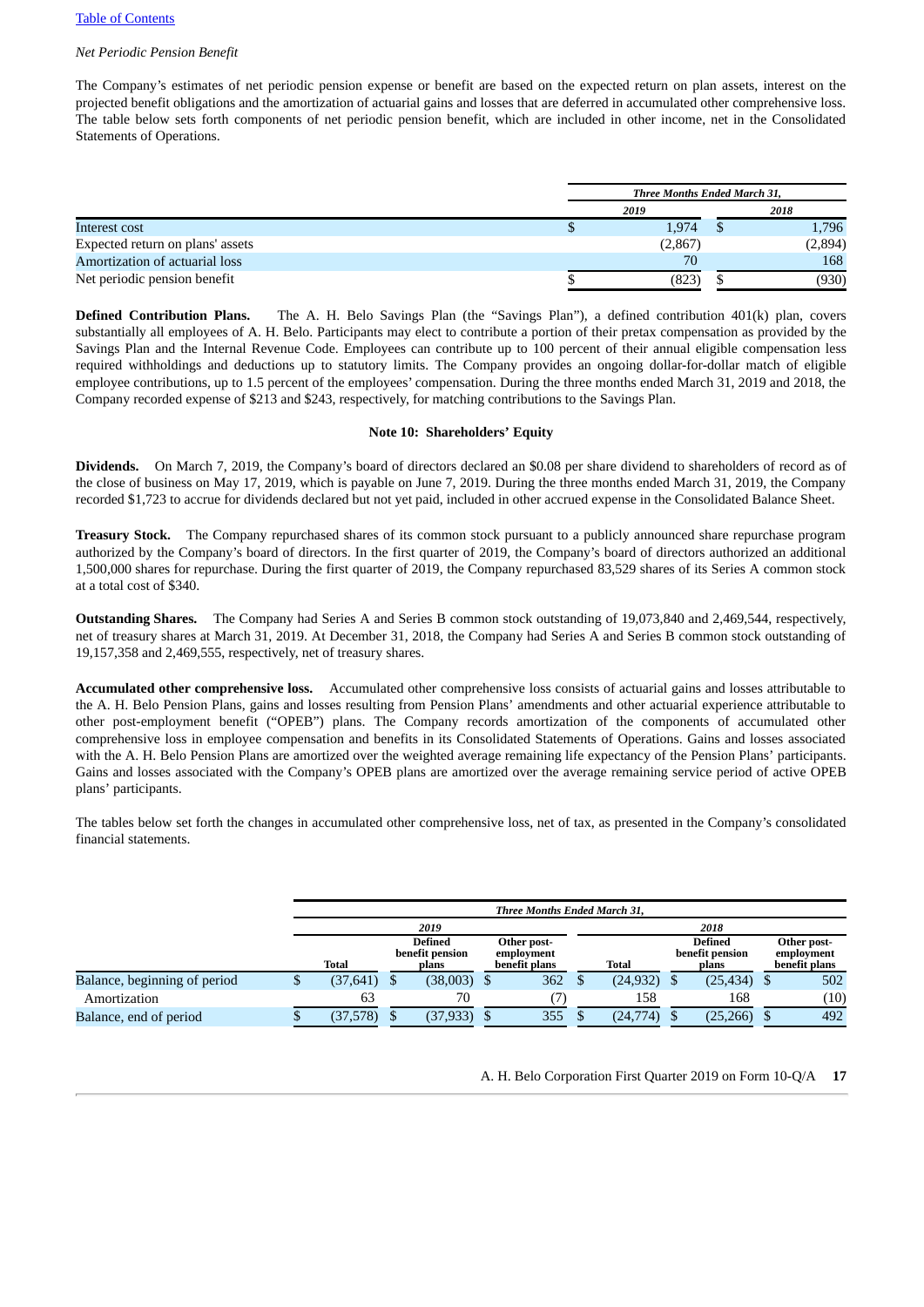#### **Note 11: Earnings Per Share**

The table below sets forth the reconciliation for net loss and weighted average shares used for calculating basic and diluted earnings per share ("EPS"). The Company's Series A and Series B common stock equally share in the distributed and undistributed earnings.

|                                                                |   | <b>Three Months Ended March 31,</b> |    |            |  |  |  |
|----------------------------------------------------------------|---|-------------------------------------|----|------------|--|--|--|
|                                                                |   | 2019                                |    | 2018       |  |  |  |
|                                                                |   | (Restated)                          |    |            |  |  |  |
| <b>Earnings (Numerator)</b>                                    |   |                                     |    |            |  |  |  |
| Net loss                                                       | S | (2, 135)                            | -S | (4,014)    |  |  |  |
| Less: dividends to participating securities                    |   |                                     |    | 45         |  |  |  |
| Net loss available to common shareholders                      |   | (2, 135)                            |    | (4,059)    |  |  |  |
| <b>Shares (Denominator)</b>                                    |   |                                     |    |            |  |  |  |
| Weighted average common shares outstanding (basic and diluted) |   | 21,594,262                          |    | 21,716,419 |  |  |  |
|                                                                |   |                                     |    |            |  |  |  |
| <b>Loss Per Share</b>                                          |   |                                     |    |            |  |  |  |
| Basic and diluted                                              |   | (0.10)                              |    | (0.19)     |  |  |  |

Holders of service-based restricted stock units ("RSUs") participate in A. H. Belo dividends on a one-for-one share basis. Distributed and undistributed income associated with participating securities is included in the calculation of EPS under the two-class method as prescribed under ASC 260 – *Earnings Per Share*.

The Company considers outstanding stock options and RSUs in the calculation of earnings per share. A total of 670,111 options and RSUs outstanding as of March 31, 2018, were excluded from the calculation because the effect was anti-dilutive. There were no options or RSUs outstanding as of March 31, 2019.

#### **Note 12: Contingencies**

**Legal proceedings.** From time to time, the Company is involved in a variety of claims, lawsuits and other disputes arising in the ordinary course of business. Management routinely assesses the likelihood of adverse judgments or outcomes in these matters, as well as the ranges of probable losses to the extent losses are reasonably estimable. Accruals for contingencies are recorded when, in the judgment of management, adverse judgments or outcomes are probable and the financial impact, should an adverse outcome occur, is reasonably estimable. The determination of likely outcomes of litigation matters relates to factors that include, but are not limited to, past experience and other evidence, interpretation of relevant laws or regulations and the specifics and status of each matter. Predicting the outcome of claims and litigation and estimating related costs and financial exposure involves substantial uncertainties that could cause actual results to vary materially from estimates and accruals. In the opinion of management, liabilities, if any, arising from other currently existing claims against the Company would not have a material adverse effect on A. H. Belo's results of operations, liquidity or financial condition.

#### **Note 13: Sales of Assets**

**Sales of Assets.** Assets held for sale include long-lived assets being actively marketed for which a sale is considered probable within the next 12 months. These assets are recorded at the lower of their fair value less costs to sell or their carrying value at the time they are classified as assets held for sale. Real estate assets in downtown Dallas, Texas, previously used as the corporate headquarters, are available for sale. These assets, with a total carrying value of \$1,089, are reported as assets held for sale as of March 31, 2019 and December 31, 2018.

#### **Note 14: Subsequent Events**

<span id="page-17-0"></span>The Company evaluates subsequent events at the date of the consolidated balance sheet as well as conditions that arise after the balance sheet date but before the consolidated financial statements are issued. To the extent any events and conditions exist, disclosures are made regarding the nature of events and the estimated financial effects for those events and conditions. The Company re-evaluated subsequent events in connection with the restatement and reissuance of these financial statements for events which arose since the previously issued consolidated financial statements were issued through the date these consolidated financial statements were reissued. The Company is not aware of any subsequent events which would require recognition or disclosure in the consolidated financial statements other than those listed below.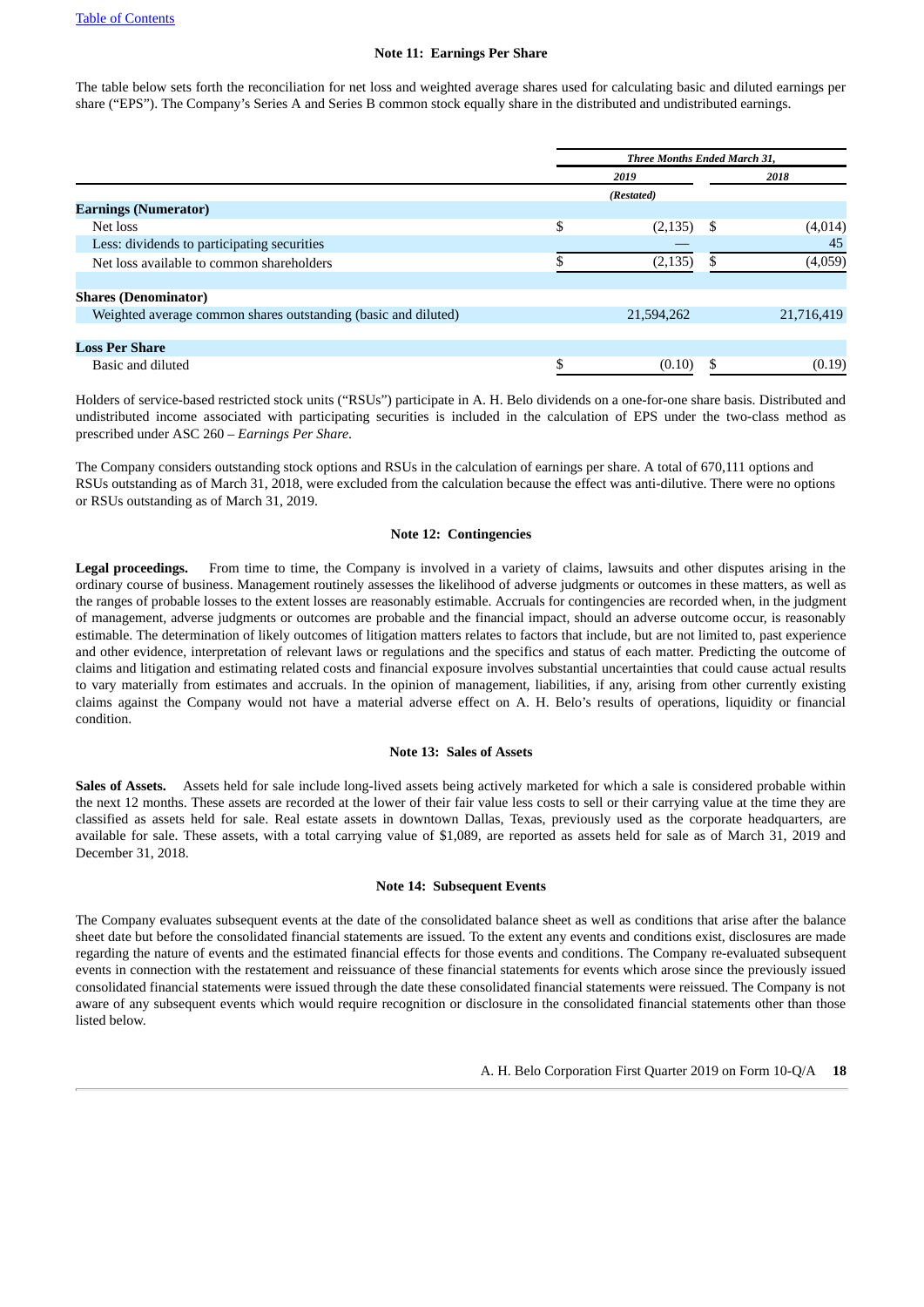On April 1, 2019, the Company completed the acquisition of certain assets of Cubic, Inc. for a cash purchase price of \$2,356, net of \$213 cash acquired. The new entity Cubic Creative, Inc. is located in Tulsa, Oklahoma and has 25 employees. This acquisition adds creative strategy services, which will be complementary to service offerings currently available to A. H. Belo clients. The acquired operations will be included in the Marketing Services segment. Operating results of the business acquired will be included in the Consolidated Statements of Operations from the acquisition date forward. The Company does not expect the acquisition to be material to its financial position or results of operations.

On May 17, 2019, the Company completed the sale of the real estate assets in downtown Dallas, Texas, previously used as the Company's headquarters for a sale price of \$28,000. The sale price consisted of \$4,597 cash received, after selling costs of approximately \$1,000, and a two-year seller-financed promissory note of \$22,400. The sale provides the Company an additional \$1,000 contingency payment if certain conditions are met, however at this time the Company does not believe these conditions are probable. These assets had a carrying value of \$1,089, and were reported as assets held for sale in the Consolidated Balance Sheets as of March 31, 2019 and December 31, 2018.

Beginning in January 2020, there has been an outbreak of the Coronavirus Disease 2019 ("COVID-19" or "virus"), which has been declared a "pandemic" by the World Health Organization. The full impact of COVID-19 is unknown and rapidly evolving. The outbreak and any preventative or protective actions that the Company or its customers may take in respect of this virus may result in a period of disruption, including the Company's financial reporting capabilities, its operations generally and could potentially impact the Company's customers, distribution partners, advertisers, production facilities, and third parties. Any resulting financial impact cannot be reasonably estimated at this time, but may materially affect the business and the Company's financial condition and results of operations. The extent to which the COVID-19 impacts the Company's results will depend on future developments, which are highly uncertain and cannot be predicted, including new information which may emerge concerning the severity of COVID-19 and the actions to contain the virus or treat its impact, among others.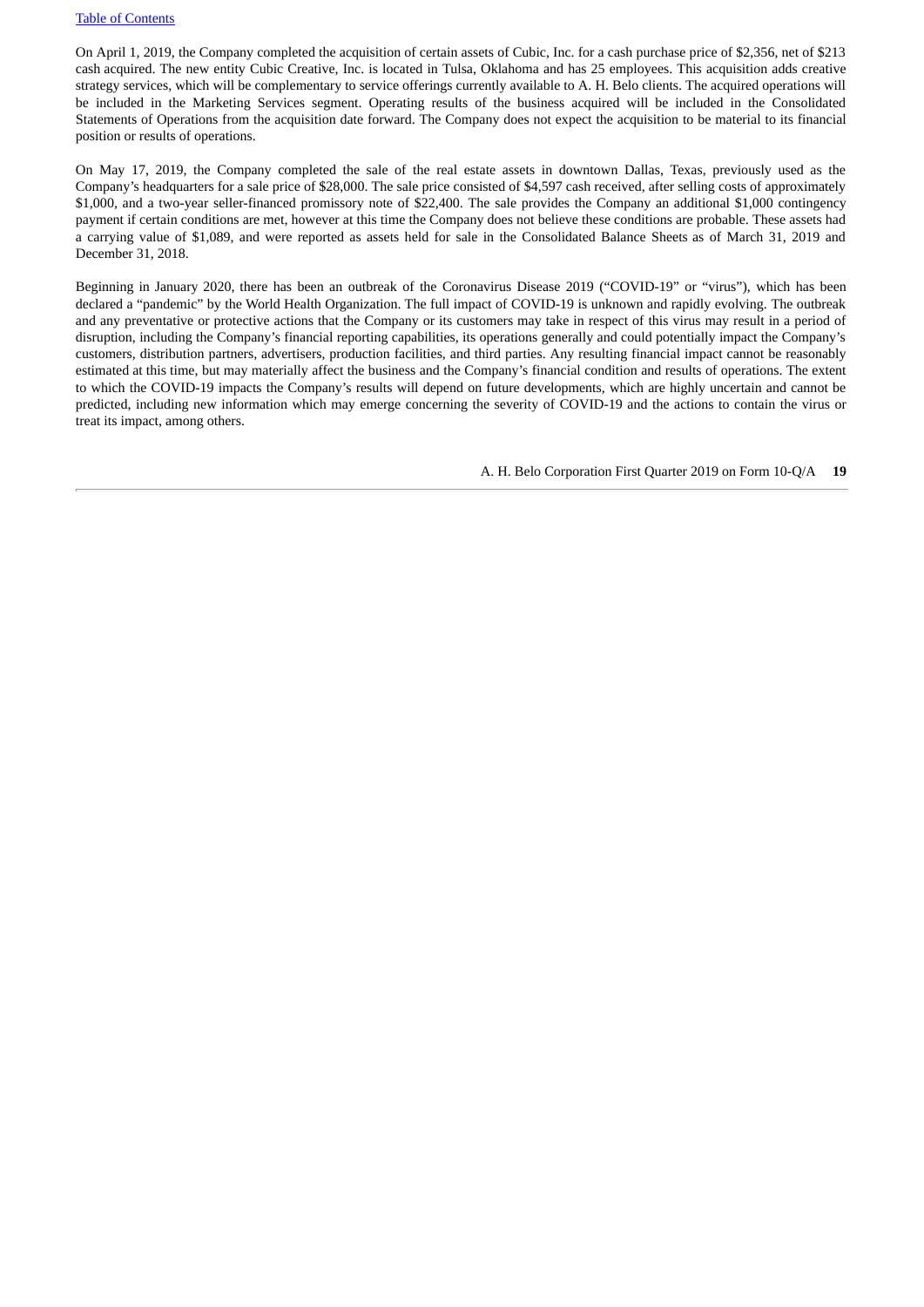#### <span id="page-19-0"></span>**Item 2. Management's Discussion and Analysis of Financial Condition and Results of Operations (Restated)**

A. H. Belo intends for the discussion of its financial condition and results of operations that follows to provide information that will assist in understanding its financial statements, the changes in certain key items in those statements from period to period, and the primary factors that accounted for those changes, as well as how certain accounting principles, policies and estimates affect its financial statements. The following information should be read in conjunction with the Company's consolidated financial statements and related notes filed as part of this report. Unless otherwise noted, amounts in Management's Discussion and Analysis reflect continuing operations of the Company, and all dollar amounts are presented in thousands, except share and per share amounts.

#### **OVERVIEW**

A. H. Belo, headquartered in Dallas, Texas, is the leading local news and information publishing company in Texas with commercial printing, distribution and direct mail capabilities, as well as a presence in emerging media and digital marketing. While focusing on extending the Company's media platforms, A. H. Belo delivers news and information in innovative ways to a broad range of audiences with diverse interests and lifestyles.

The Company's Publishing segment includes the operations of *The Dallas Morning News* (*www.dallasnews.com*), Texas' leading newspaper and winner of nine Pulitzer Prizes, and various niche publications targeting specific audiences. Its newspaper operations also provide commercial printing and distribution services to large national and regional newspapers and other businesses in Texas. The segment includes sales of online automotive classifieds on the *cars.com* platform. In addition, the Publishing segment includes all corporate expenses.

All other operations are reported within the Company's Marketing Services segment. These operations primarily include DMV Digital Holdings Company ("DMV Holdings") and its subsidiaries Distribion, Inc. ("Distribion"), Vertical Nerve, Inc. ("Vertical Nerve") and CDFX, LLC ("MarketingFX"). The segment also includes targeted display advertising generated by Connect (programmatic advertising).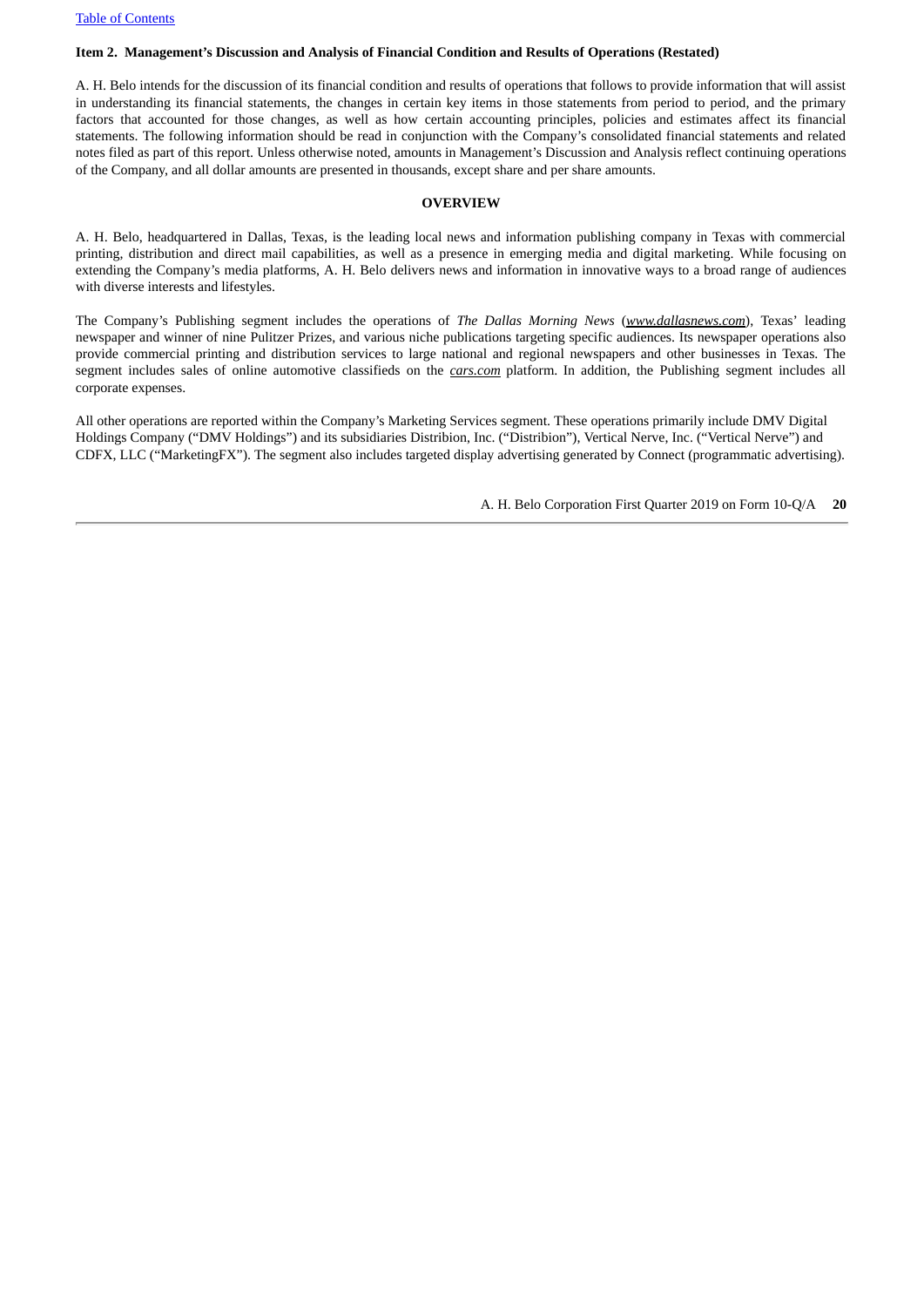#### **RESULTS OF OPERATIONS**

#### **Consolidated Results of Operations (unaudited)**

This section contains discussion and analysis of net operating revenue, expense and other information relevant to an understanding of results of operations for the three months ended March 31, 2019 and 2018. In the first quarter of 2019, the Company determined one of the Company's business units, previously reported in the Publishing segment, is now providing services and products more closely aligned with the Marketing Services segment. Beginning January 1, 2019, this business unit will be reported in the Marketing Services segment. The 2018 financial information by segment was recast for comparative purposes.

This Form 10-Q/A amends the Quarterly Report on Form 10-Q filed with the Securities and Exchange Commission on April 29, 2019, (the "original Form 10-Q") to reflect the restatement of the Company's financial statements for the quarter ended March 31, 2019. In connection with the restatement, the Company re-calculated the income tax benefit for the three months ended March 31, 2019. The Company determined using an estimated annual effective tax rate to calculate the income tax benefit for the three months ended March 31, 2019 was appropriate, compared to the discrete year-to-date calculation of income tax expense or benefit used in prior interim periods and in the original Form 10-Q. The Consolidated Statement of Operations was restated to reflect additional tax benefit primarily resulting from using an estimated annual effective tax rate, a reduction in other income, net for additional interest expense related to uncertain tax positions, and the reversal of amortization expense related to the Marketing Services long-lived assets impairment disclosed in the December 31, 2018 Form 10-K/A. See the Notes to the [Consolidated](#page-8-0) Financial Statements, Note 2 – Restatement of Financial Statements, for additional information.

The table below sets forth the components of A. H. Belo's operating income (loss) by segment.

|                                          | <b>Three Months Ended March 31,</b> |            |                      |    |          |  |  |  |
|------------------------------------------|-------------------------------------|------------|----------------------|----|----------|--|--|--|
|                                          |                                     | 2019       | Percentage<br>Change |    | 2018     |  |  |  |
|                                          |                                     | (Restated) |                      |    | (Recast) |  |  |  |
| <b>Publishing</b>                        |                                     |            |                      |    |          |  |  |  |
| Advertising and marketing services       | \$                                  | 18,155     | $(8.8) \%$           | \$ | 19,917   |  |  |  |
| Circulation                              |                                     | 17,273     | $(2.7)\%$            |    | 17,747   |  |  |  |
| Printing, distribution and other         |                                     | 5,275      | $(11.6)\%$           |    | 5,965    |  |  |  |
| <b>Total Net Operating Revenue</b>       |                                     | 40,703     | (6.7)%               |    | 43,629   |  |  |  |
| <b>Total Operating Costs and Expense</b> |                                     | 44,743     | $(10.4)\%$           |    | 49,931   |  |  |  |
| <b>Operating Loss</b>                    |                                     | (4,040)    | 35.9 %               |    | (6, 302) |  |  |  |
| <b>Marketing Services</b>                |                                     |            |                      |    |          |  |  |  |
| Advertising and marketing services       | \$                                  | 5,886      | 1.1 %                | \$ | 5,824    |  |  |  |
| <b>Total Net Operating Revenue</b>       |                                     | 5,886      | $1.1\%$              |    | 5,824    |  |  |  |
| <b>Total Operating Costs and Expense</b> |                                     | 5,774      | 0.6 %                |    | 5,739    |  |  |  |
| <b>Operating Income</b>                  |                                     | 112        | 31.8 %               | \$ | 85       |  |  |  |

Traditionally, the Company's primary revenues are generated from advertising within its core newspapers, niche publications and related websites and from subscription and single copy sales of its printed newspapers. As a result of competitive and economic conditions, the newspaper industry has faced a significant revenue decline over the past decade. Therefore, the Company has sought to diversify its revenues through development and investment in new product offerings, increased circulation rates and leveraging of its existing assets to offer cost efficient commercial printing and distribution services to its local markets. The Company continually evaluates the overall performance of its core products to ensure existing assets are deployed adequately to maximize return.

The Company's advertising revenue from its core newspapers continues to be adversely affected by the shift of advertiser spending to other forms of media and the increased accessibility of free online news content, as well as news content from other sources, which resulted in declines in advertising and paid print circulation volumes and revenue. The most significant decline in advertising revenue has been attributable to print display and classified categories. These categories have declined to 17.6 percent of consolidated revenue thus far in 2019, and further declines are likely in future periods. Decreases in print display and classified categories are indicative of continuing trends by advertisers towards digital platforms, which are widely available from many sources. In the current environment,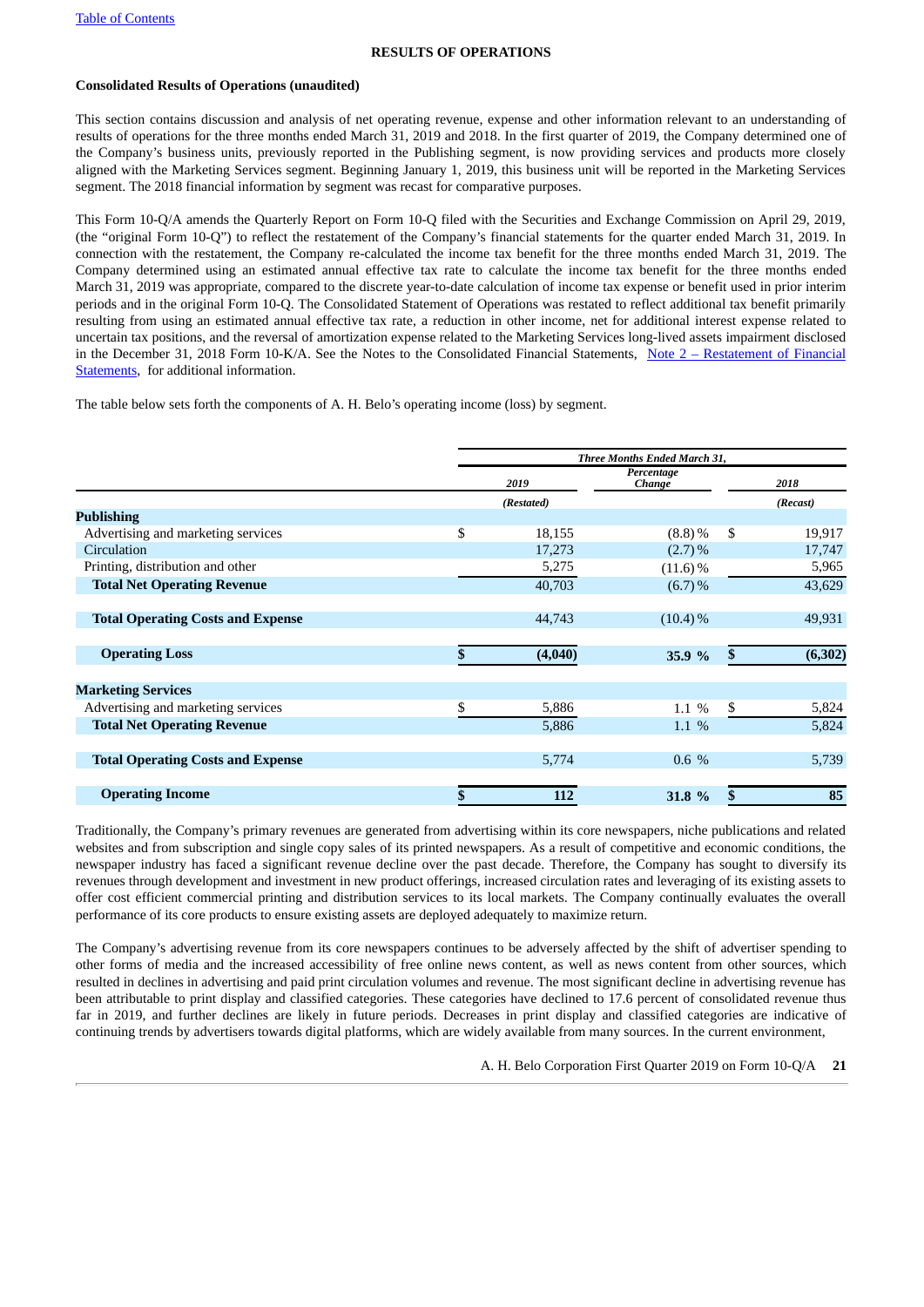companies are allocating more of their advertising spending towards programmatic channels that provide digital advertising on multiple platforms with enhanced technology for targeted delivery and measurement.

The Company has responded to these challenges by expanding programmatic channels through which it works to meet customer demand for digital advertisement opportunities in display, mobile, video and social media categories. By utilizing advertising exchanges to apply marketing insight, the Company believes it offers greater value to clients through focused targeting of advertising to potential customers. The Company has a meter on its website and continues to build a base of paid digital subscribers.

The Company's expanded digital and marketing services product offerings leverage the Company's existing resources and relationships to offer additional value to existing and new advertising clients. Solutions provided by DMV Holdings include development of mobile websites, search engine marketing and optimization, video, mobile advertising, email marketing, advertising analytics and online reputation management services.

#### *Advertising and marketing services revenue*

Advertising and marketing services revenue was 51.6 percent and 52.0 percent of total revenue for the three months ended March 31, 2019 and 2018, respectively.

|     | Three Months Ended March 31, |            |                      |          |  |  |  |  |  |
|-----|------------------------------|------------|----------------------|----------|--|--|--|--|--|
|     | 2019                         |            | 2018                 |          |  |  |  |  |  |
|     |                              |            |                      | (Recast) |  |  |  |  |  |
|     |                              |            |                      |          |  |  |  |  |  |
| ъĐ. | 18,155                       | $(8.8) \%$ | S                    | 19,917   |  |  |  |  |  |
|     |                              |            |                      |          |  |  |  |  |  |
|     | 4,309                        | $(3.6)$ %  |                      | 4,468    |  |  |  |  |  |
|     | 1,577                        | 16.3 %     |                      | 1,356    |  |  |  |  |  |
|     | 24,041                       | $(6.6)$ %  |                      | 25,741   |  |  |  |  |  |
|     |                              |            | Percentage<br>Change |          |  |  |  |  |  |

#### **Publishing**

**Advertising Revenue** – The Company has a comprehensive portfolio of print and digital advertising products, which include display, classified, preprint and digital advertising. Display and classified print revenue primarily represents sales of advertising space within the Company's core and niche newspapers. As advertisers continue to diversify marketing budgets to incorporate more and varied avenues of reaching consumers, traditional display and classified advertising continues to decline. Display and classified print revenue decreased \$511 in the three months ended March 31, 2019, primarily due to lower classified advertising in all categories.

Preprint revenue primarily reflects preprinted advertisements inserted into the Company's core newspapers and niche publications, or distributed to non-subscribers through the mail. Revenue decreased \$1,023 due to a volume decline in preprint newspaper inserts, consistent with the decline in circulation volumes discussed below.

Digital Publishing revenue is primarily comprised of banner and real estate classified advertising on *The Dallas Morning News'* website *dallasnews.com*, online employment and obituary classified advertising on third-party websites sold under a print/digital bundle package and sales of online automotive classifieds on the *cars.com* platform. Revenue decreased \$228 primarily due to a lower volume of online advertisements on *dallasnews.com*.

#### **Marketing Services**

**Digital services –** Digital marketing revenue includes targeted and multi-channel advertising placed on third-party websites, content development, social media management, search optimization, and other consulting. Revenue decreased \$159 for the three months ended March 31, 2019, primarily due to the attrition of several accounts.

**Other services** – Other services revenue increased \$221 in the three months ended March 31, 2019, due to an increase in the sale of promotional merchandise by MarketingFX.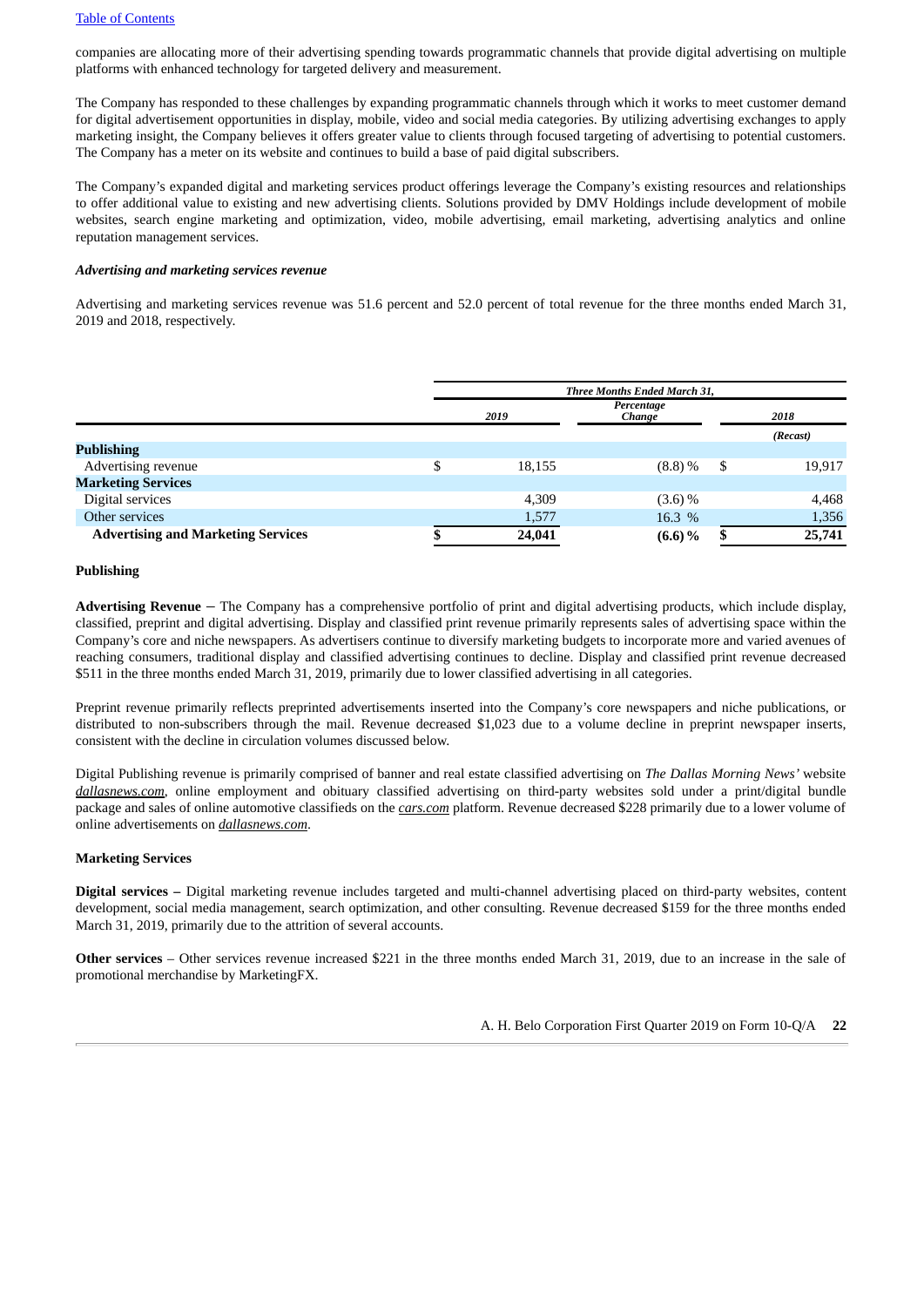#### *Circulation revenue*

Circulation revenue was 37.1 percent and 35.9 percent of total revenue for the three months ended March 31, 2019 and 2018, respectively.

|                   | Three Months Ended March 31, |                      |  |        |
|-------------------|------------------------------|----------------------|--|--------|
|                   | 2019                         | Percentage<br>Change |  | 2018   |
| <b>Publishing</b> |                              |                      |  |        |
| Circulation       | 17,273                       | $(2.7) \%$           |  | 17,747 |

Revenue decreased due to home delivery and single copy paid print circulation volume declines of 12.5 percent and 20.2 percent, respectively, for the three months ended March 31, 2019. The volume declines were partially offset by rate increases. *Printing, distribution and other revenue*

Printing, distribution and other revenue was 11.3 percent and 12.1 percent of total revenue for the three months ended March 31, 2019 and 2018, respectively.

|                                         | <b>Three Months Ended March 31.</b> |                      |  |       |
|-----------------------------------------|-------------------------------------|----------------------|--|-------|
|                                         | 2019                                | Percentage<br>Chanae |  | 2018  |
| <b>Publishing</b>                       |                                     |                      |  |       |
| <b>Printing, Distribution and Other</b> | 5,275                               | $(11.6) \%$          |  | 5,965 |

Revenue decreased in the three months ended March 31, 2019, due to the Company eliminating its brokered printing business in which it provided services direct to small business clients. Additionally, the Company reduced the number of local and national commercial print customers it serves from more than 30 to five.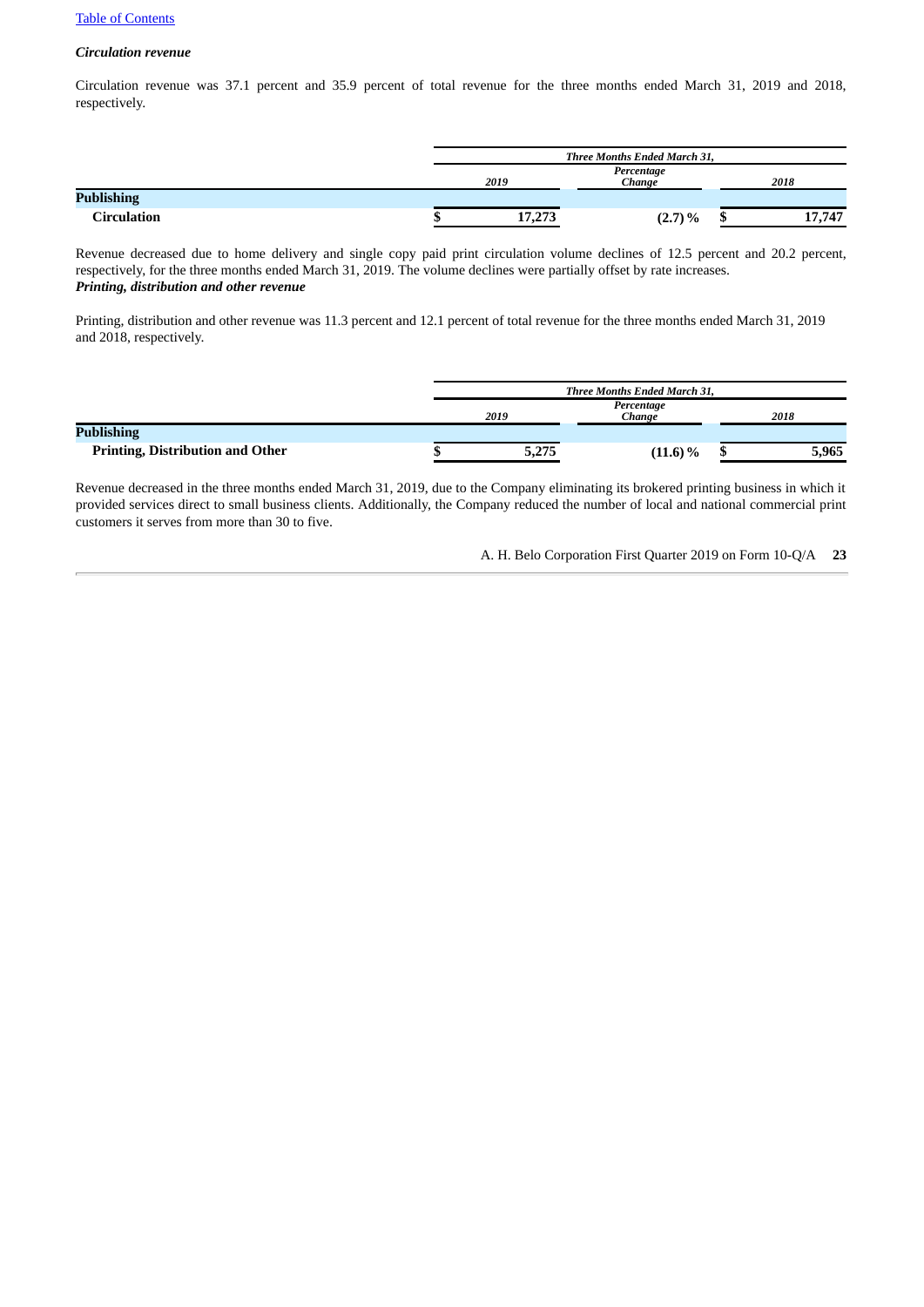#### *Operating Costs and Expense*

The table below sets forth the components of the Company's operating costs and expense.

|                                                    | Three Months Ended March 31, |            |    |          |
|----------------------------------------------------|------------------------------|------------|----|----------|
|                                                    | Percentage<br>2019<br>Change |            |    | 2018     |
|                                                    | (Restated)                   |            |    | (Recast) |
| <b>Publishing</b>                                  |                              |            |    |          |
| Employee compensation and benefits                 | \$<br>18,062                 | $(15.3)\%$ | S. | 21,315   |
| Other production, distribution and operating costs | 20,046                       | $(4.7)\%$  |    | 21,039   |
| Newsprint, ink and other supplies                  | 4,318                        | $(16.0)\%$ |    | 5,141    |
| Depreciation                                       | 2,317                        | (4.9)%     |    | 2,436    |
| <b>Marketing Services</b>                          |                              |            |    |          |
| Employee compensation and benefits                 | 3,062                        | $(8.8)\%$  |    | 3,357    |
| Other production, distribution and operating costs | 2,138                        | 8.3%       |    | 1,975    |
| Newsprint, ink and other supplies                  | 429                          | 152.4 %    |    | 170      |
| Depreciation                                       | 69                           | 86.5 %     |    | 37       |
| Amortization                                       | 76                           | $(62.0)\%$ |    | 200      |
| <b>Total Operating Costs and Expense</b>           | \$<br>50,517                 | $(9.3)\%$  |    | 55,670   |

#### **Publishing**

**Employee compensation and benefits** – The Company continues to implement measures to optimize its workforce and reduce risk associated with future obligations for employee benefit plans. Employee compensation and benefits decreased \$3,253 in the three months ended March 31, 2019, primarily due to headcount reductions of 126.

**Other production, distribution and operating costs** – Expense decreased \$993 in the three months ended March 31, 2019, reflecting savings as the Company continues to manage discretionary spending. Savings were primarily generated by reductions in distribution expense related to delivery of the Company's various publications and products.

**Newsprint, ink and other supplies** – Expense decreased due to reduced newsprint costs associated with lower circulation volumes and the elimination of brokered printing for small business clients. Newsprint consumption for the three months ended March 31, 2019 and 2018, approximated 3,806 and 4,999 metric tons, respectively.

**Depreciation** – Expense decreased in the three months ended March 31, 2019, due to a lower depreciable asset base as a higher level of in-service assets are now fully depreciated.

#### **Marketing Services**

**Employee compensation and benefits** – Expense decreased \$295 in the three months ended March 31, 2019, primarily due to fewer headcount and a decrease in variable compensation.

**Other production, distribution and operating costs** – Expense increased \$163 in the three months ended March 31, 2019, primarily due to an increase in revenue-related expenses.

**Newsprint, ink and other supplies** – Expense increased \$259 in the three months ended March 31, 2019, primarily due to an increase in promotional material printing costs associated with MarketingFX.

**Depreciation** – Expense increased in the three months ended March 31, 2019, due to a higher depreciable asset base as additional assets were purchased to support technology investments.

**Amortization** – Expense is related to developed technology associated with DMV Holdings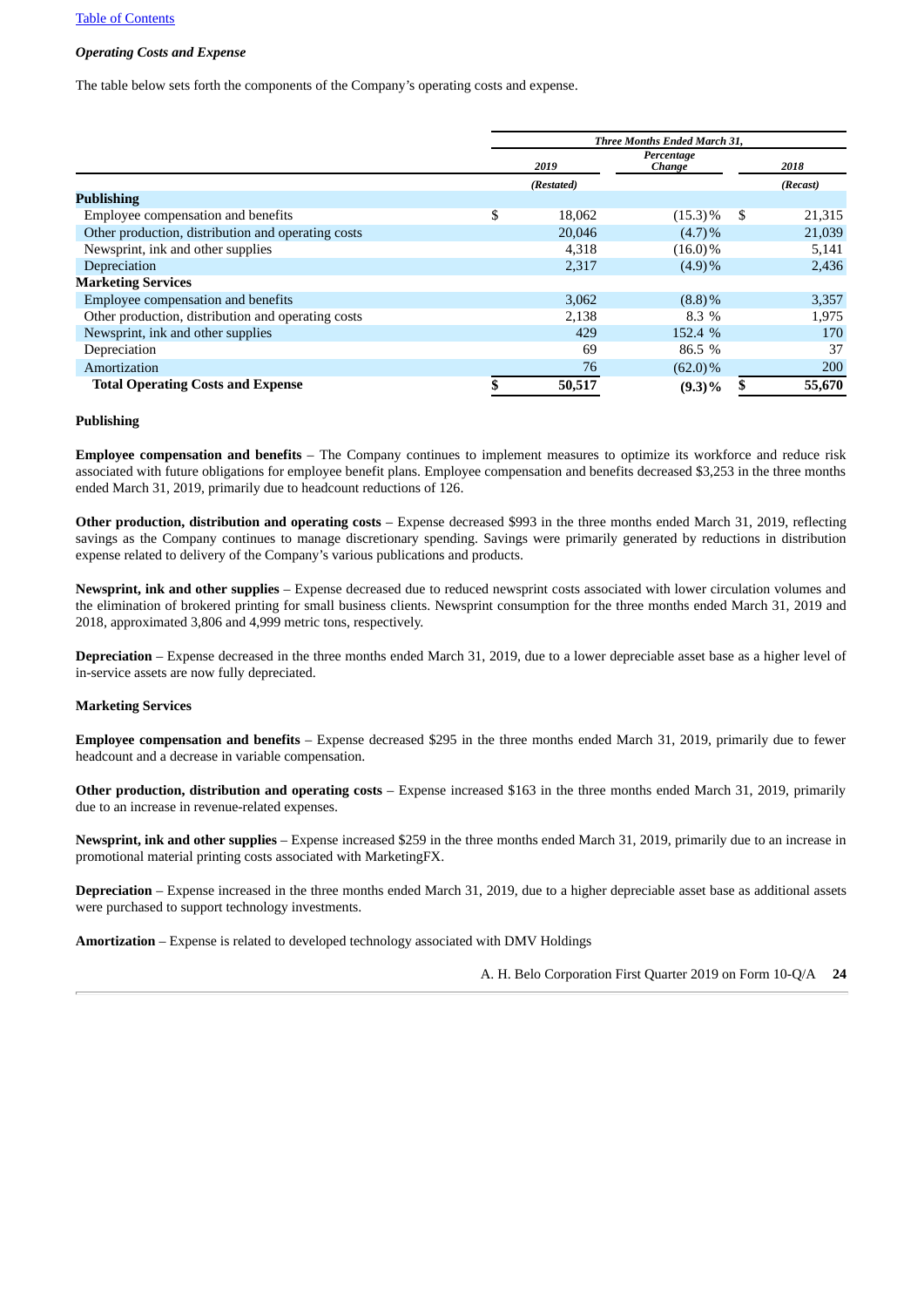#### *Other*

The table below sets forth the other components of the Company's results of operations.

|                    | Three Months Ended March 31, |           |  |          |  |  |
|--------------------|------------------------------|-----------|--|----------|--|--|
|                    | 2019                         | 2018      |  |          |  |  |
|                    | (Restated)                   |           |  |          |  |  |
| Other income, net  | 829                          | $(6.6)$ % |  | 888      |  |  |
| Income tax benefit | (964)                        | 26.7 %    |  | (1, 315) |  |  |

**Other income, net** – Other income, net is primarily comprised of net periodic pension and other post-employment benefit of \$818 and \$930 for the three months ended March 31, 2019 and 2018, respectively. Gain (loss) on disposal of fixed assets, gain (loss) from investments, and interest income (expense) are also included in other income, net.

**Income tax benefit** – The Company recognized income tax benefit of \$964 and \$1,315 for the three months ended March 31, 2019 and 2018, respectively. Effective income tax rates were 31.1 percent and 24.7 percent for the three months ended March 31, 2019 and 2018, respectively. The effective income tax rate for the three months ended March 31, 2019, was due to additional losses generated from operations and an increase in the deferred tax asset, offset by the effect of the Texas margin tax.

**Legal proceedings** – From time to time, the Company is involved in a variety of claims, lawsuits and other disputes arising in the ordinary course of business. Management routinely assesses the likelihood of adverse judgments or outcomes in these matters, as well as the ranges of probable losses to the extent losses are reasonably estimable. Accruals for contingencies are recorded when, in the judgment of management, adverse judgments or outcomes are probable and the financial impact, should an adverse outcome occur, is reasonably estimable. The determination of likely outcomes of litigation matters relates to factors that include, but are not limited to, past experience and other evidence, interpretation of relevant laws or regulations and the specifics and status of each matter. Predicting the outcome of claims and litigation and estimating related costs and financial exposure involves substantial uncertainties that could cause actual results to vary materially from estimates and accruals. In the opinion of management, liabilities, if any, arising from other currently existing claims against the Company would not have a material adverse effect on A. H. Belo's results of operations, liquidity or financial condition.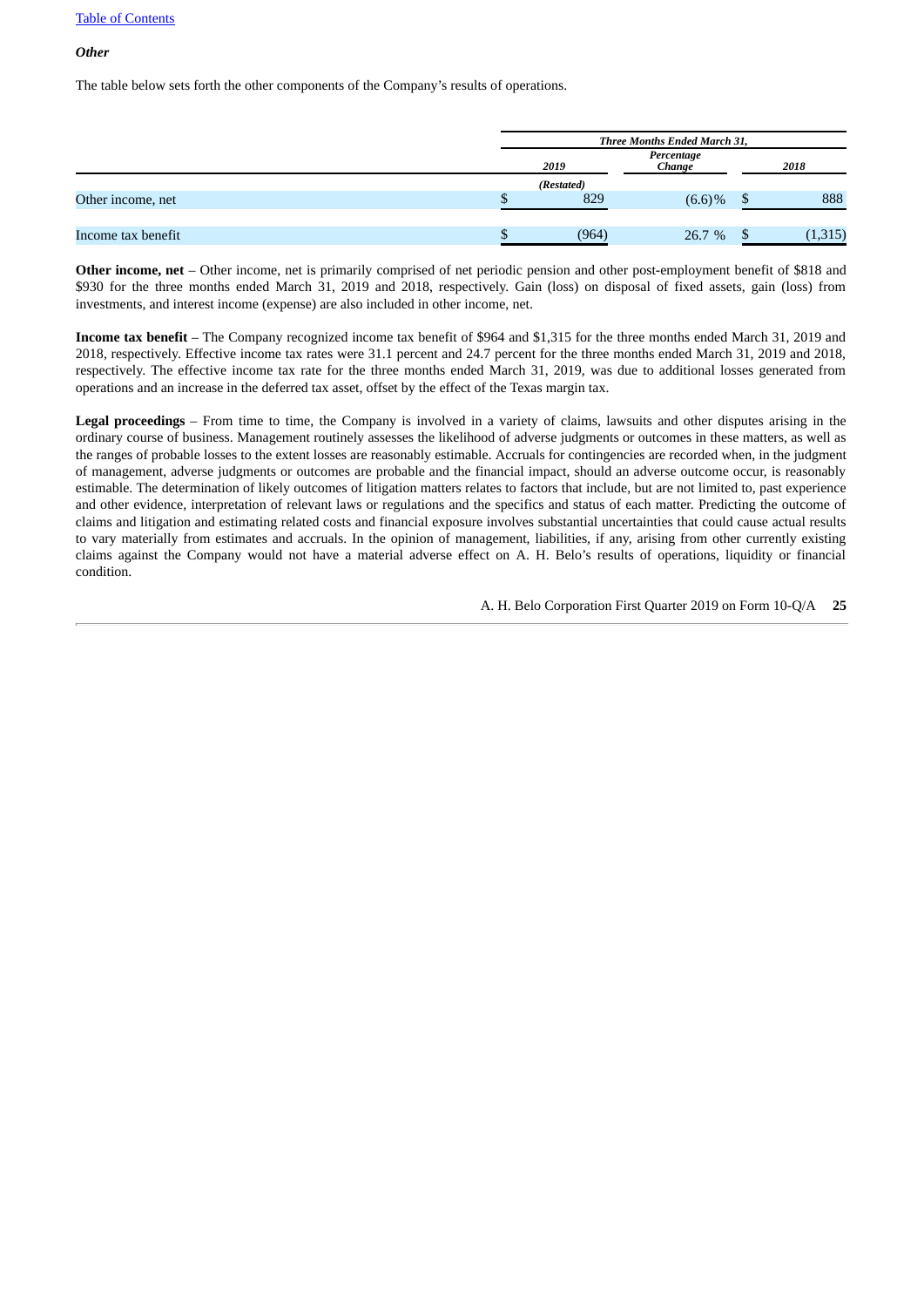#### **Liquidity and Capital Resources**

The Company's cash balances as of March 31, 2019 and December 31, 2018, were \$50,301 and \$55,313, respectively.

The Company intends to hold existing cash for purposes of future investment opportunities, potential return of capital to shareholders and for contingency purposes. Although revenue from Publishing operations is expected to continue to decline in future periods, operating contributions expected from the Company's Marketing Services businesses and other cost cutting measures, are expected to be sufficient to fund operating activities and capital spending of approximately \$1,800 over the remainder of the year.

The future payment of dividends is dependent upon available cash after considering future operating and investing requirements and cannot be guaranteed. The Company continued stock repurchases under its prior board-authorized repurchase authority and in the first quarter of 2019, the board authorized an additional 1,500,000 shares for repurchase. Current holdings of treasury stock can be sold on the open market.

The following discusses the changes in cash flows by operating, investing and financing activities.

#### **Operating Cash Flows**

Net cash provided by (used for) operating activities for the three months ended months ended March 31, 2019 and 2018, was \$(2,766) and \$947, respectively. Cash flows from operating activities decreased by \$3,713 during the three months ended March 31, 2019, when compared to the prior year period, primarily due to changes in working capital and other operating assets and liabilities.

#### **Investing Cash Flows**

Net cash used for investing activities was \$180 and \$2,307 for the three months ended March 31, 2019 and 2018, respectively, all of which is attributable to capital spending.

#### **Financing Cash Flows**

Net cash used for financing activities was \$2,066 and \$2,325 for the three months ended March 31, 2019 and 2018, respectively. Cash used for financing activities included dividend payments of \$1,726 and \$1,770 in 2019 and 2018, respectively. Additionally, in 2019, the Company purchased 83,529 shares of its Series A common stock at a cost of \$340 under its share repurchase program.

#### **Financing Arrangements**

None.

#### **Contractual Obligations**

Under the applicable tax and labor laws governing pension plan funding, no contributions to the A. H. Belo Pension Plans are required in 2019.

On March 7, 2019, the Company's board of directors declared an \$0.08 per share dividend to shareholders of record as of the close of business on May 17, 2019, which is payable on June 7, 2019.

Additional information related to the Company's contractual obligations is available in Company's Annual Report on Form 10‑K/A for the year ended December 31, 2018, filed on March 18, 2020, with the Securities and Exchange Commission ("SEC").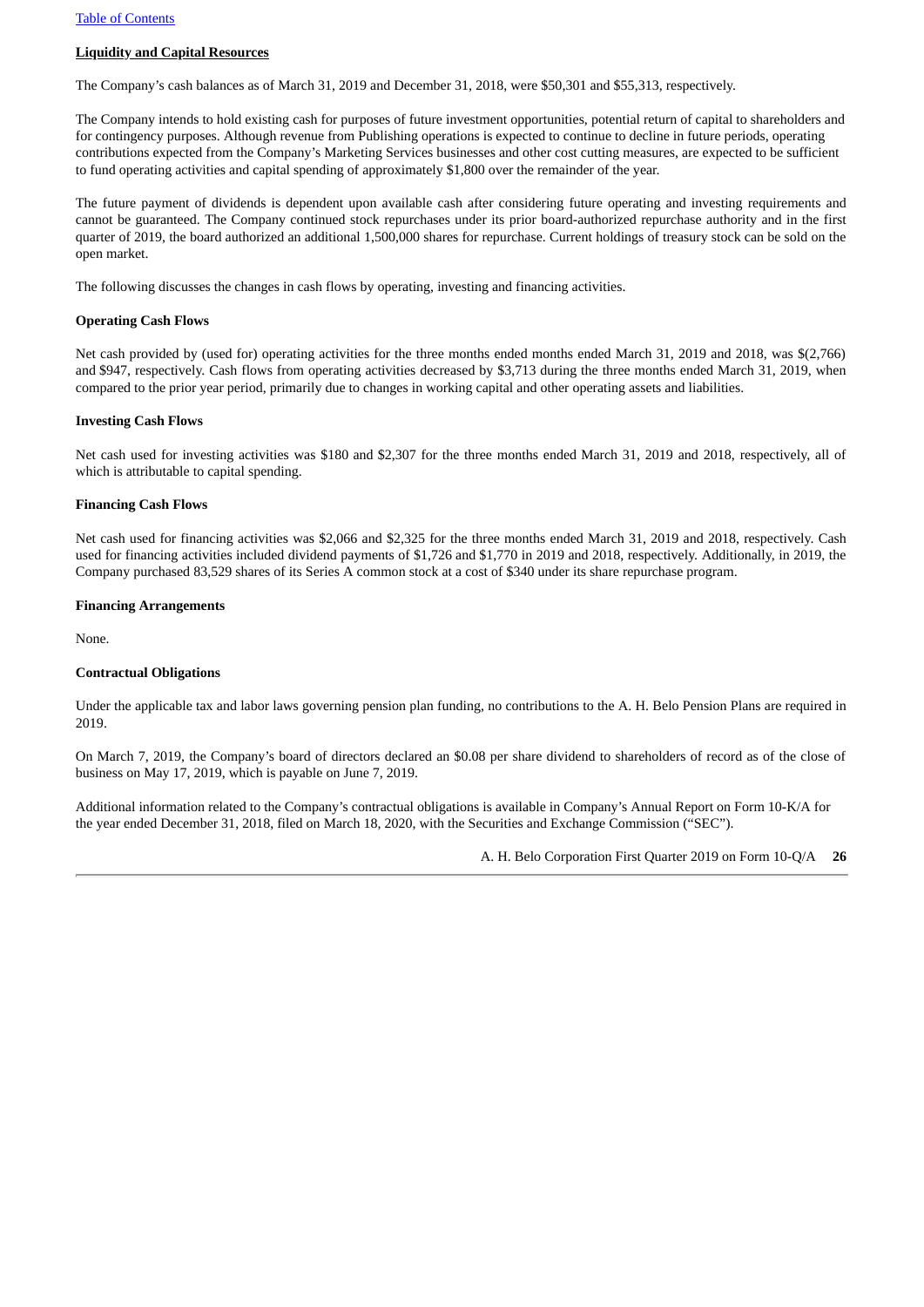#### **Critical Accounting Policies and Estimates**

Beginning January 1, 2019, the Company adopted Accounting Standards Update ("ASU") 2016-02 – Leases (Topic 842)*.* As a result, the Company implemented changes to the Company's polices related to processes around evaluating and accounting for leases or arrangements that contain a lease. Under the new standard, for substantially all leases an operating lease right-of-use asset and liability is recognized at commencement date based on the present value of lease payments over the lease term.

Except for adoption of the new lease guidance (Topic 842), no material changes were made to the Company's critical accounting policies as set forth in "Item 7. Management's Discussion and Analysis of Financial Condition and Results of Operations", included in the Company's Annual Report on Form 10-K/A filed with the SEC for the year ended December 31, 2018.

#### *Forward-Looking Statements*

Statements in this communication concerning A, H, Belo Corporation's business outlook or future economic performance, revenues, expenses, and other financial and non-financial items that are not historical facts, including statements of the Company's expectations relating to the outcome of its ongoing review of asset impairment and related items and the timing of its anticipated amendment of the second quarter 2019 report, its late third quarter 2019 report and its 2019 Form 10-K with the Securities and Exchange Commission and filing future reports, are "forward-looking statements" as the term is defined under applicable federal securities laws. Forward-looking statements are subject to risks, uncertainties and other factors that could cause actual results to differ materially from those statements. Such risks, trends and uncertainties are, in most instances, beyond the Company's control, and include unanticipated challenges in completing the 2019 audit process or filing the Company's late reports, the impact of the COVID-19 virus outbreak on the Company's financial reporting capabilities and its operations generally and the potential impact of such virus on the Company's customers, distribution partners, advertisers and production facilities and third parties, as well as changes in advertising demand and other economic conditions; consumers' tastes; newsprint prices; program costs; labor relations; technology obsolescence; as well as other risks described in the Company's Annual Report on Form 10-K and in the Company's other public disclosures and filings with the Securities and Exchange Commission. Forward-looking statements, which are as of the date of this filing, are not updated to reflect *events or circumstances after the date of the statement.*

#### <span id="page-26-1"></span>**Item 3. Quantitative and Qualitative Disclosures about Market Risk**

There were no material changes in A. H. Belo Corporation's exposure to market risk from the disclosure included in the Annual Report on Form 10-K/A for the year ended December 31, 2018.

#### <span id="page-26-2"></span><span id="page-26-0"></span>**Item 4. Controls and Procedures (Restated)**

#### **Evaluation of Disclosure Controls and Procedures**

Disclosure controls and procedures, as defined in Rules 13a-15(e) and 15d-15(e) under the Exchange Act, are controls that are designed to ensure that information required to be disclosed by the Company in reports filed or submitted under the Exchange Act is recorded, processed, summarized and reported within the time periods specified in the SEC's rules and forms, and that such information is accumulated and communicated to management, including the Company's Chief Executive Officer and Principal Financial Officer, as appropriate, to allow timely decisions regarding required disclosure. In designing disclosure controls and procedures, management is required to apply its judgment in evaluating the cost-benefit relationship of possible disclosure controls and procedures. The design of any disclosure controls and procedures is also based, in part, upon certain assumptions about the likelihood of future events and there can be no assurance that any design will succeed in achieving its stated goals under all potential future conditions.

The Company's management, with the participation of its Chief Executive Officer and Principal Financial Officer, initially evaluated the effectiveness of the design and operation of its disclosure controls and procedures in connection with the preparation of the Company's original Form 10-Q for the period ended March 31, 2019. The Company disclosed in its original Form 10-Q that, based on that evaluation, management concluded the Company's disclosure controls and procedures were effective. In connection with the restatements described in this Form 10-Q/A, the Company's management with the participation of its Chief Executive Officer and Principal Financial Officer re-evaluated the effectiveness of the Company's disclosure controls and procedures as of the end of the period covered by this report. As a result, management concluded that as of the end of the period covered by this report, due to material weaknesses in internal control over financial reporting described in Management's Report on Internal Control Over Financial Reporting in the Company's Annual Report on Form 10-K/A for the year ended December 31, 2018 (the "Management's Report on Internal Controls"), the Company's disclosure controls and procedures were not effective.

Notwithstanding the material weaknesses, management believes the consolidated financial statements included in this Quarterly Report on Form 10-Q/A present fairly, in all material respects, the Company's financial condition, results of operations and cash flows at and for the periods presented in accordance with U.S. generally accepted accounting principles.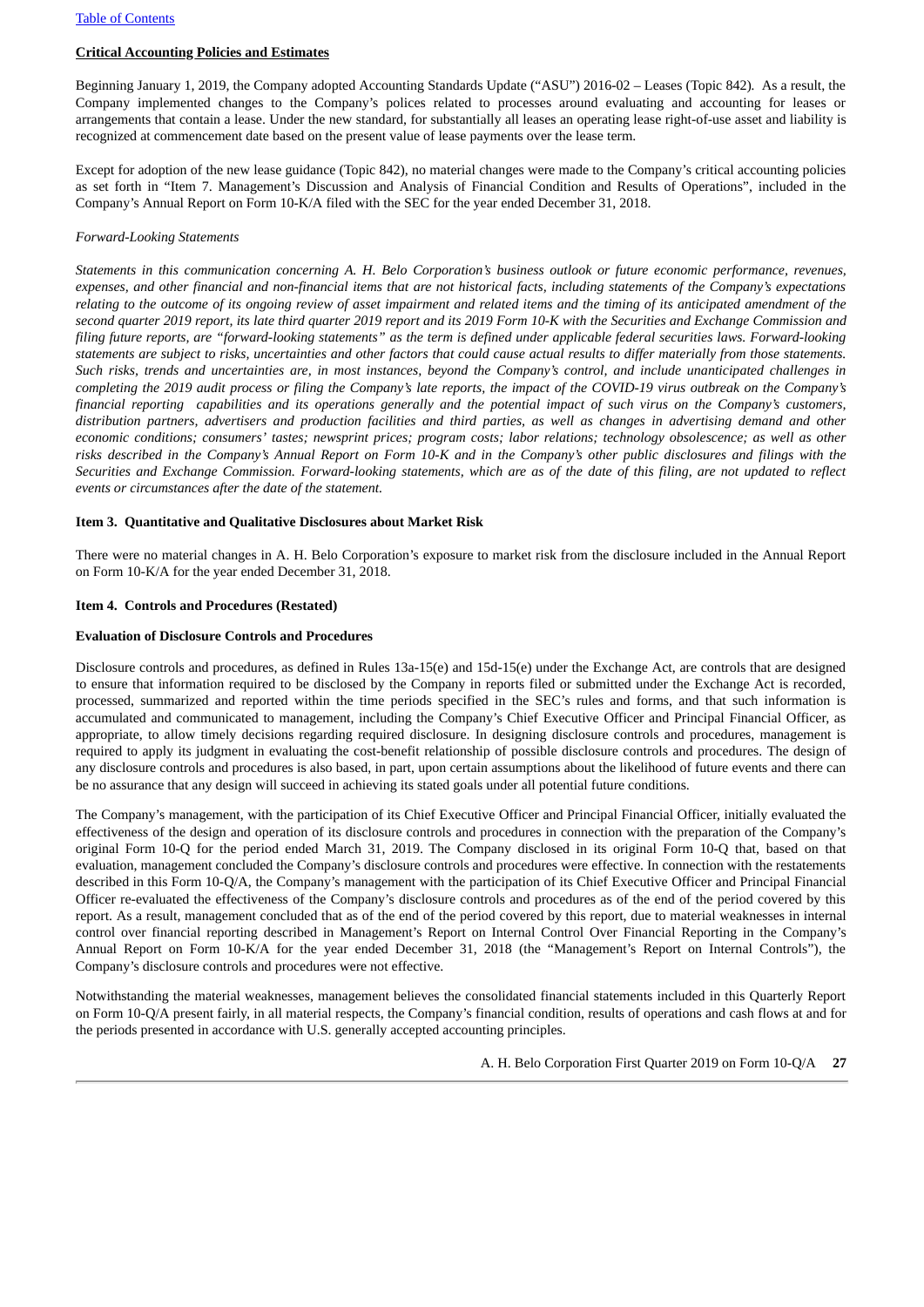#### **Management's Report on Internal Control Over Financial Reporting**

The Company's management, with oversight from the Audit Committee of the Board of Directors of the Company, is actively engaged in remediation efforts to address the material weaknesses identified in the Management's Report on Internal Controls. Management has taken a number of actions to remediate the 2018 material weaknesses including the following:

- Improve monitoring and risk assessment activities to address these control deficiencies.
- Increase the level of review and analysis of work performed by management and third-party tax professionals in the preparation of the Company's provision for income taxes.
- Enhance the controls over impairment testing for both goodwill and the long-lived assets to ensure the controls are designed and operating effectively to include properly identifying triggering events along with enhancing controls around the reviews of assumptions used in impairment tests.
- Improve the risk assessment and design of monitoring activities over change-management and the review of user access to the Company's IT systems and strengthen the review of activities conducted by users with elevated access.
- Institute change-management controls over reports generated by the Company's IT systems, which are used in the execution of key controls.
- · Implement additional process-level controls over revenue recognition of new contracts.
- Develop and deliver further Internal Controls training to individuals associated with these control deficiencies and enhance training provided to all personnel who have financial reporting or internal control responsibilities in these areas. The training will include a review of individual roles and responsibilities related to internal controls, proper oversight and reemphasize the importance of completing the control procedures.

These improvements are targeted at strengthening the Company's internal control over financial reporting and remediating the 2018 material weaknesses. The Company remains committed to an effective internal control environment and management believes that these actions and the improvements management expects to achieve as a result, will effectively remediate the 2018 material weaknesses. However, the material weaknesses in the Company's internal control over financial reporting will not be considered remediated until the controls operate for a sufficient period of time and management has concluded, through testing that these controls operate effectively. As of the date of filing this Form 10-Q/A, management is in the process of testing and evaluating these additional controls to determine whether they are operating effectively.

#### **Changes in Internal Control Over Financial Reporting**

Beginning January 1, 2019, the Company adopted ASU 2016-02 – Leases (Topic 842). The Company implemented new lease management software and changes to processes related to lease accounting and the control activities within them. The changes are primarily related to processes around evaluating and accounting for leases or arrangements that contain a lease. Under the new standard, for substantially all leases an operating lease right-of-use asset and liability is recognized at commencement date based on the present value of lease payments over the lease term.

Except as related to the adoption of the new lease guidance (Topic 842) and the material weaknesses described above, there have been no changes in the Company's internal control over financial reporting identified in connection with the evaluation required by Rules 13a-15(d) and 15d-15(d) of the Exchange Act that occurred during the first fiscal quarter ended March 31, 2019, that have materially affected, or are reasonably likely to materially affect, the Company's internal control over financial reporting. The material weaknesses discussed above were subsequently identified and will result in future mitigation activities.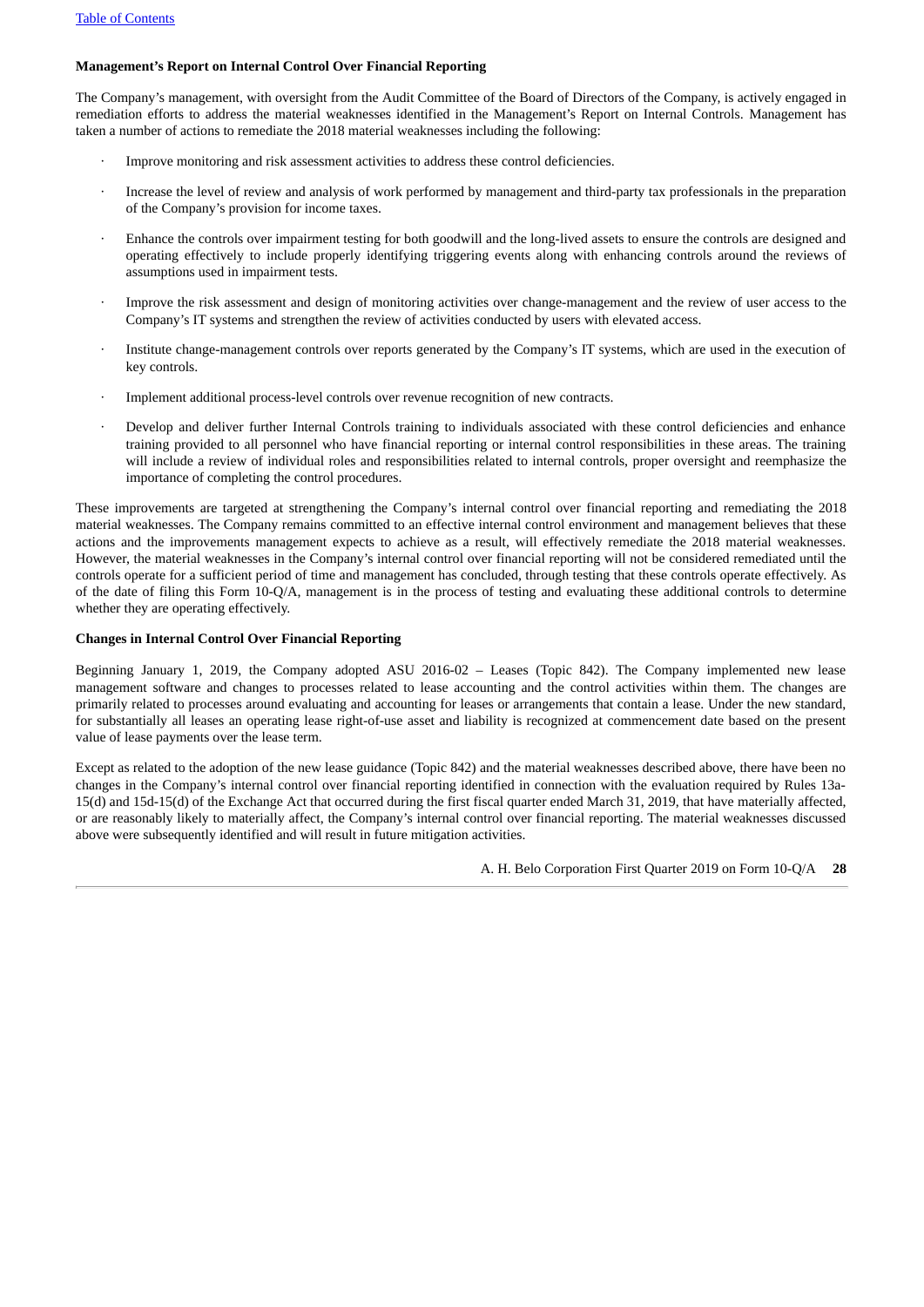## <span id="page-28-1"></span>**PART II**

### <span id="page-28-2"></span>**Item 1. Legal Proceedings**

A number of legal proceedings are pending against A. H. Belo. In the opinion of management, liabilities, if any, arising from these legal proceedings would not have a material adverse effect on A. H. Belo's results of operations, liquidity or financial condition.

#### <span id="page-28-3"></span><span id="page-28-0"></span>**Item 1A. Risk Factors**

Except as updated below, there were no material changes from the risk factors disclosed under the heading "Risk Factors" in Item 1A in the Annual Report on Form 10-K/A for the year ended December 31, 2018.

#### Recent COVID-19 and other pandemic outbreaks could negatively impact A. H. Belo's businesses and results of operations.

The Company may face risks related to the recent outbreak of the Coronavirus Disease 2019 ("COVID-19" or "virus"), which has been declared a "pandemic" by the World Health Organization. The full impact of COVID-19 is unknown and rapidly evolving. The outbreak and any preventative or protective actions that the Company or its customers may take in respect of this virus may result in a period of disruption, including the Company's financial reporting capabilities, its operations generally and could potentially impact the Company's customers, distribution partners, advertisers, production facilities, and third parties. Any resulting financial impact cannot be reasonably estimated at this time, but may materially affect the business and the Company's financial condition and results of operations. The extent to which the COVID-19 impacts the Company's results will depend on future developments, which are highly uncertain and cannot be predicted, including new information which may emerge concerning the severity of COVID-19 and the actions to contain the virus or treat its impact, among others.

#### <span id="page-28-4"></span>**Item 2. Unregistered Sales of Equity Securities and Use of Proceeds**

There were no unregistered sales of the Company's equity securities during the period covered by this report.

#### **Issuer Purchases of Equity Securities**

The Company repurchased shares of its common stock pursuant to a publicly announced share repurchase program authorized by the Company's board of directors. In the first quarter of 2019, the Company's board of directors authorized an additional 1,500,000 shares for repurchase. During 2019, the Company repurchased 83,529 shares of its Series A common stock at a total cost of \$340. All purchases were made through open market transactions and were recorded as treasury stock.

The following table contains information for shares repurchased during the first quarter of 2019. None of the shares in this table were repurchased directly from any of the Company's officers or directors.

| Period        | <b>Total Number</b><br>of Shares<br>Purchased | <b>Average Price</b><br><b>Paid per Share</b> |      | <b>Total Number of</b><br><b>Shares Purchased as</b><br><b>Part of Publicly</b><br><b>Announced Plans</b><br>or Programs | <b>Maximum Number of</b><br><b>Shares that May Yet</b><br><b>Be Purchased Under</b><br>the Plans or Programs |
|---------------|-----------------------------------------------|-----------------------------------------------|------|--------------------------------------------------------------------------------------------------------------------------|--------------------------------------------------------------------------------------------------------------|
| January 2019  | 37,813                                        |                                               | 4.13 | 1,735,183                                                                                                                | 764,817                                                                                                      |
| February 2019 | 36,377                                        |                                               | 4.06 | 1,771,560                                                                                                                | 728,440                                                                                                      |
| March 2019    | 9,339                                         |                                               | 3.90 | 1,780,899                                                                                                                | 2,219,101                                                                                                    |

#### <span id="page-28-5"></span>**Item 3. Defaults Upon Senior Securities**

None.

#### <span id="page-28-6"></span>**Item 4. Mine Safety Disclosures**

None.

#### <span id="page-28-7"></span>**Item 5. Other Information**

None.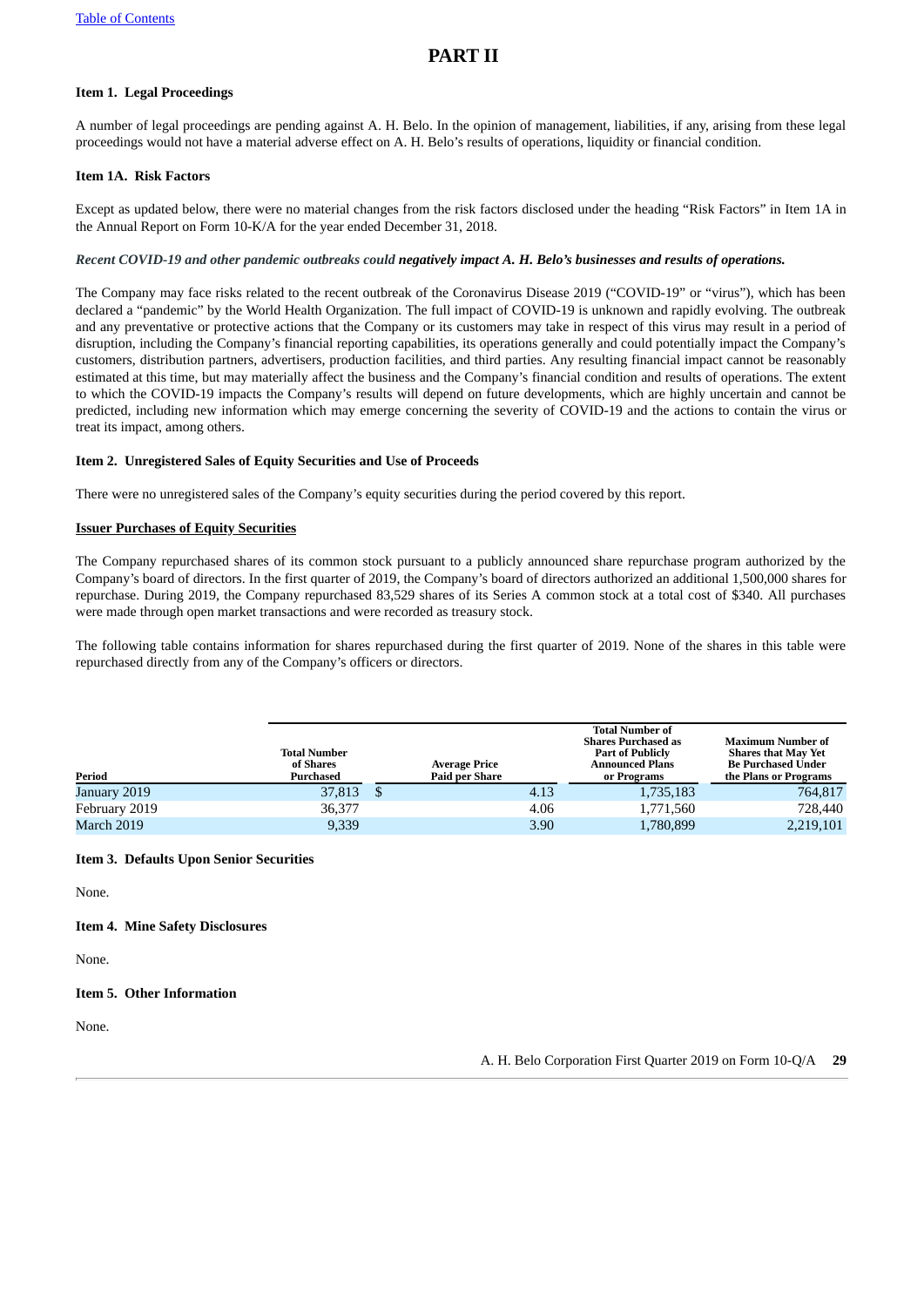#### <span id="page-29-0"></span>**Item 6. Exhibits**

Exhibits marked with an asterisk (\*) are incorporated by reference to documents previously filed by the Company with the SEC, as indicated. In accordance with Regulation S-T, the XBRL-related information marked with a double asterisk (\*\*) in Exhibit No. 101 to this Quarterly Report on Form 10-Q/A is deemed filed. All other documents are filed with this report. Exhibits marked with a tilde (~) are management contracts, compensatory plan contracts or arrangements filed pursuant to Item 601(b)(10)(iii)(A) of Regulation S-K.

| <b>Exhibit</b><br>Number |        | <b>Description</b>                                                                                                                                                                                                                                                                                                                             |
|--------------------------|--------|------------------------------------------------------------------------------------------------------------------------------------------------------------------------------------------------------------------------------------------------------------------------------------------------------------------------------------------------|
| 2.1                      | $\ast$ | Agreement and Plan of Merger dated April 23, 2018 by and between A. H. Belo Corporation and A. H. Belo Texas, Inc.<br>(Exhibit 2.1 to the Company's Current Report on Form 8-K filed with the Securities and Exchange Commission on April 23,<br>2018 (Securities and Exchange Commission File No. 001-33741) (the "April 23, 2018 Form 8-K")) |
| 3.1                      | $\ast$ | Certificate of Formation of A. H. Belo Corporation (successor to A. H. Belo Texas, Inc.)(Exhibit 3.1 to the April 23, 2018<br>Form $8-K$ )                                                                                                                                                                                                     |
| 3.2                      | $\ast$ | Certificate of Merger (Delaware) of A. H. Belo Corporation with and into A. H. Belo Texas, Inc. (Exhibit 3.3 to the<br>Company's Current Report on Form 8-K filed with the Securities and Exchange Commission on July 2, 2018 (Securities and<br>Exchange Commission File No. 001-33741) (the "July 2, 2018 Form 8-K"))                        |
| 3.3                      | $\ast$ | Certificate of Merger (Texas) of A. H. Belo Corporation with and into A. H. Belo Texas, Inc. (Exhibit 3.4 to the July 2, 2018<br>Form $8-K$ )                                                                                                                                                                                                  |
| 3.4                      | $\ast$ | Bylaws of A. H. Belo Corporation (successor to A. H. Belo Texas, Inc.) (Exhibit 3.2 to the April 23, 2018 Form 8-K)                                                                                                                                                                                                                            |
| $4.1(a)$ *               |        | Certain rights of the holders of the Company's Common Stock set forth in Exhibits 3.1-3.4 above                                                                                                                                                                                                                                                |
| $4.1(b)$ *               |        | Description of Capital Stock (Exhibit 4.1 to the July 2, 2018 Form 8-K)                                                                                                                                                                                                                                                                        |
| 4.2                      | $\ast$ | Specimen Form of Certificate representing shares of the Company's Series A Common Stock (Exhibit 4.2 to the July 2, 2018<br>Form $8-K$ )                                                                                                                                                                                                       |
| 4.3                      | $\ast$ | Specimen Form of Certificate representing shares of the Company's Series B Common Stock (Exhibit 4.3 to the July 2, 2018<br>Form $8-K$ )                                                                                                                                                                                                       |
| 10.1                     | $\ast$ | <b>Material Contracts</b>                                                                                                                                                                                                                                                                                                                      |
|                          |        | * Sublease Agreement for Old Dallas Library Building dated December 30, 2016 (Exhibit 10.1 to A. H. Belo<br>(1)<br>Corporation's Current Report on Form 8-K filed with the Securities and Exchange Commission on January 3, 2017<br>(Securities and Exchange Commission File No. 001-33741) (the "January 3, 2017 Form 8-K"))                  |

(2) \* Guaranty of Lease dated [December](http://www.sec.gov/Archives/edgar/data/1413898/000141389817000005/c898-20170103xex10_2guar.htm) 30, 2016 (Exhibit 10.2 to the January 3, 2017 Form 8-K)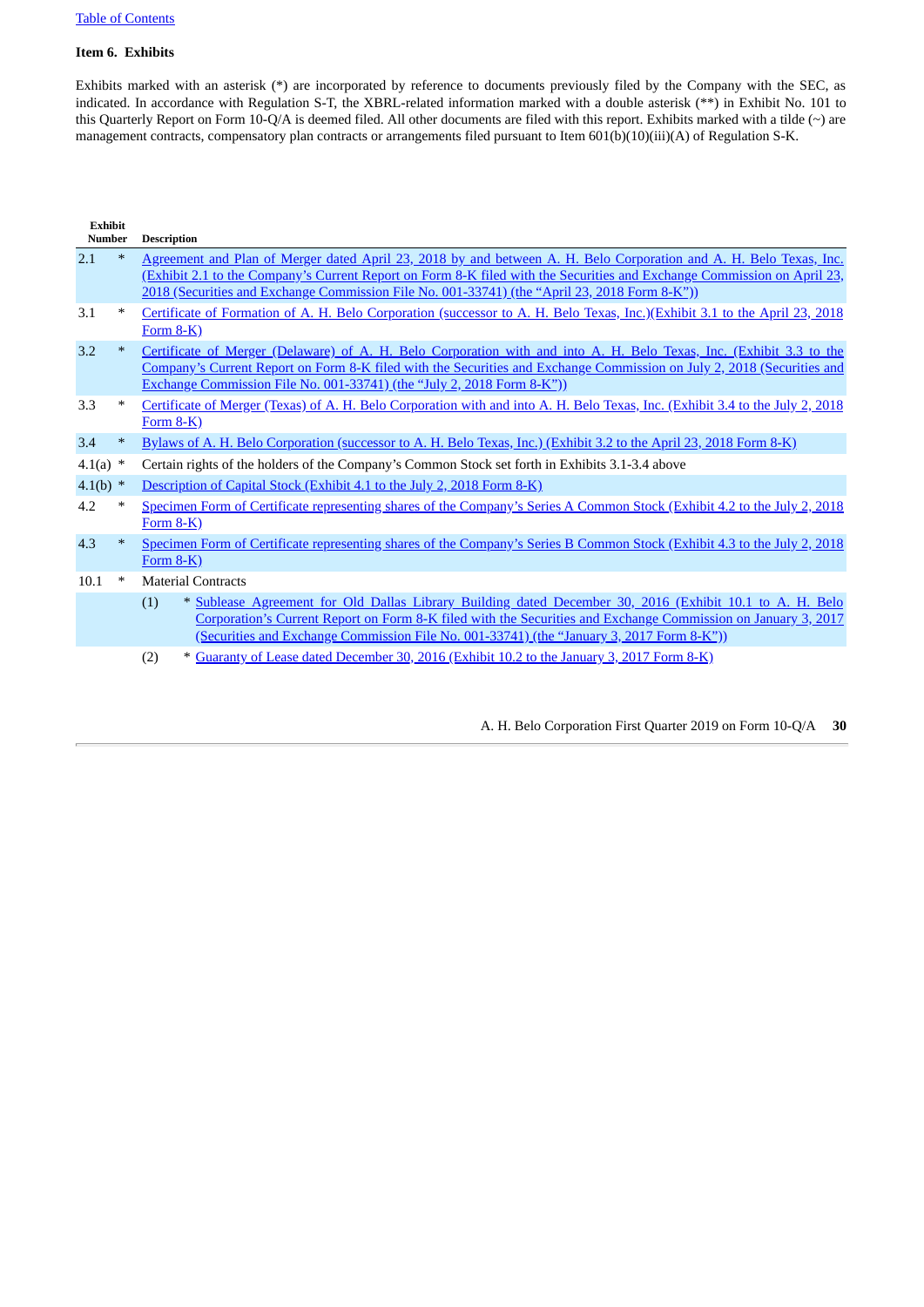| Exhibit<br>Number | <b>Description</b> |        |                                                                                                                                                                                                                                                                                                                                                        |
|-------------------|--------------------|--------|--------------------------------------------------------------------------------------------------------------------------------------------------------------------------------------------------------------------------------------------------------------------------------------------------------------------------------------------------------|
| $10.2$ *          |                    |        | Compensatory plans and arrangements:                                                                                                                                                                                                                                                                                                                   |
|                   | $\sim$ (1) *       |        | A. H. Belo Savings Plan as Amended and Restated Effective January 1, 2015 (Exhibit 10.2(1) to the Company's<br>Annual Report on Form 10-K filed with the Securities and Exchange Commission on March 6, 2015 (Securities and                                                                                                                           |
|                   |                    |        | <b>Exchange Commission File No. 001-33741)</b>                                                                                                                                                                                                                                                                                                         |
|                   |                    | $\ast$ | (a) First Amendment to the A. H. Belo Savings Plan effective January 1, 2016 (Exhibit 10.2(1)(a) to the Company's<br>Quarterly Report on Form 10-Q filed with the Securities and Exchange Commission on November 1, 2016<br>(Securities and Exchange Commission File No. 001-33741))                                                                   |
|                   |                    | $\ast$ | (b) Second Amendment to the A. H. Belo Savings Plan effective September 8, 2016 (Exhibit 10.2(1)(b) to the                                                                                                                                                                                                                                             |
|                   |                    |        | Company's Quarterly Report on Form 10-Q filed with the Securities and Exchange Commission on<br>November 1, 2016 (Securities and Exchange Commission File No. 001-33741))                                                                                                                                                                              |
|                   |                    |        | Third Amendment to the A. H. Belo Savings Plan dated September 7, 2017 (Exhibit 10.3 to the Company's<br>(c)<br>Current Report on Form 8-K filed with the Securities and Exchange Commission on September 8, 2017<br>(Securities and Exchange Commission File No. 001-33741)(the "September 8, 2017 Form 8-K"))                                        |
|                   |                    |        | (d) Fourth Amendment to the A. H. Belo Savings Plan (Exhibit 10.2 to the July 2, 2018 Form 8-K).                                                                                                                                                                                                                                                       |
|                   |                    | $\ast$ | (e) Fifth Amendment to the A. H. Belo Savings Plan dated November 27, 2018 (Exhibit 10.2(1)(E) to the<br>Company's Quarterly Report on Form 10-Q filed with the Securities and Exchange Commission on April 29,                                                                                                                                        |
|                   |                    |        | 2019 (Securities and Exchange Commission File No. 001-33741)(the "1 <sup>st</sup> Quarter 2019 Form 10-Q")).<br>Sixth Amendment to the A. H. Belo Savings Plan dated April 1, 2019 (Exhibit 10.2(1)(F) to the 1 <sup>st</sup> Quarter 2019<br>(f)                                                                                                      |
|                   |                    |        | Form $10-Q$ )                                                                                                                                                                                                                                                                                                                                          |
|                   | $\sim$ (2)         | $*$    | A. H. Belo Corporation 2008 Incentive Compensation Plan (Exhibit 10.5 to the Company's Current Report on Form<br>8-K filed with the Securities and Exchange Commission on February 12, 2008) (the "February 12, 2008 Form 8-K")                                                                                                                        |
|                   |                    | $\ast$ | First Amendment to A. H. Belo 2008 Incentive Compensation Plan effective July 23, 2008 (Exhibit 10.2(2)(a)<br>(a)<br>to the Company's Quarterly Report on Form 10-Q filed with the Securities and Exchange Commission on<br>August 14, 2008 (Securities and Exchange Commission File No. 001-33741))                                                   |
|                   |                    | $\ast$ | (b) Form of A. H. Belo 2008 Incentive Compensation Plan Evidence of Grant (for Non-Employee Director<br>Awards) (Exhibit 10.2(2)(b) to the Company's Quarterly Report on Form 10-Q filed with the Securities and<br>Exchange Commission on May 13, 2010 (Securities and Exchange Commission File No. 001-33741) (the "1st<br>Quarter 2010 Form 10-Q")) |
|                   |                    | $\ast$ | Form of A. H. Belo 2008 Incentive Compensation Plan Evidence of Grant (for Employee Awards)<br>(C)<br>(Exhibit 10.1 to A. H. Belo Corporation's Current Report on Form 8-K filed with the Securities and Exchange<br>Commission on March 12, 2012 (Securities and Exchange Commission File No. 001-33741) (the "March 12,<br>2012 Form 8-K"))          |
|                   | $\sim$ (3) *       |        | A. H. Belo 2017 Incentive Compensation Plan (Exhibit I to A. H. Belo Corporation's Schedule 14A Proxy<br>Statement filed with the Securities and Exchange Commission on March 28, 2017).                                                                                                                                                               |
|                   |                    | $\ast$ | First Amendment to the A. H. Belo 2017 Incentive Compensation Plan (Exhibit 10.1 to the July 2, 2018 Form<br>(a)<br><u>8-K)</u>                                                                                                                                                                                                                        |
|                   |                    |        | Form of A. H. Belo 2017 Incentive Compensation Plan Evidence of Grant (for Non-Employee Directors)<br>(b)<br>(Exhibit 10.1 to A. H. Belo Corporation's Current Report on Form 8-K filed with the Securities and Exchange<br>Commission on May 12, 2017 (Securities and Exchange Commission File No. 001-33741) (the "May 12, 2017<br>Form $8-K$ "))    |
|                   |                    | $\ast$ | Form of A. H. Belo 2017 Incentive Compensation Plan Evidence of Grant (for Employee Awards) (Exhibit<br>(c)<br>10.2 to the May 12, 2017 Form 8-K)                                                                                                                                                                                                      |
|                   | $\sim$ (4)         | $\ast$ | Form of A. H. Belo Cash Long-Term Incentive Compensation Evidence of Grant (for Employee Awards) (Exhibit                                                                                                                                                                                                                                              |
|                   |                    |        | 10.1 to the Company's Annual Report on Form 10-K filed with the Securities and Exchange Commission on March                                                                                                                                                                                                                                            |
|                   |                    |        | 14, 2019 (Securities and Exchange Commission File No. 001-33741))                                                                                                                                                                                                                                                                                      |
|                   | $\sim$ (5)         | $\ast$ | A. H. Belo Corporation Change In Control Severance Plan (Exhibit 10.7 to the February 12, 2008 Form 8-K).                                                                                                                                                                                                                                              |
|                   |                    | $\ast$ | Amendment to the A. H. Belo Change in Control Severance Plan dated March 31, 2009 (Exhibit 10.3 to the<br>(a)<br>April 2, 2009 Form 8-K)                                                                                                                                                                                                               |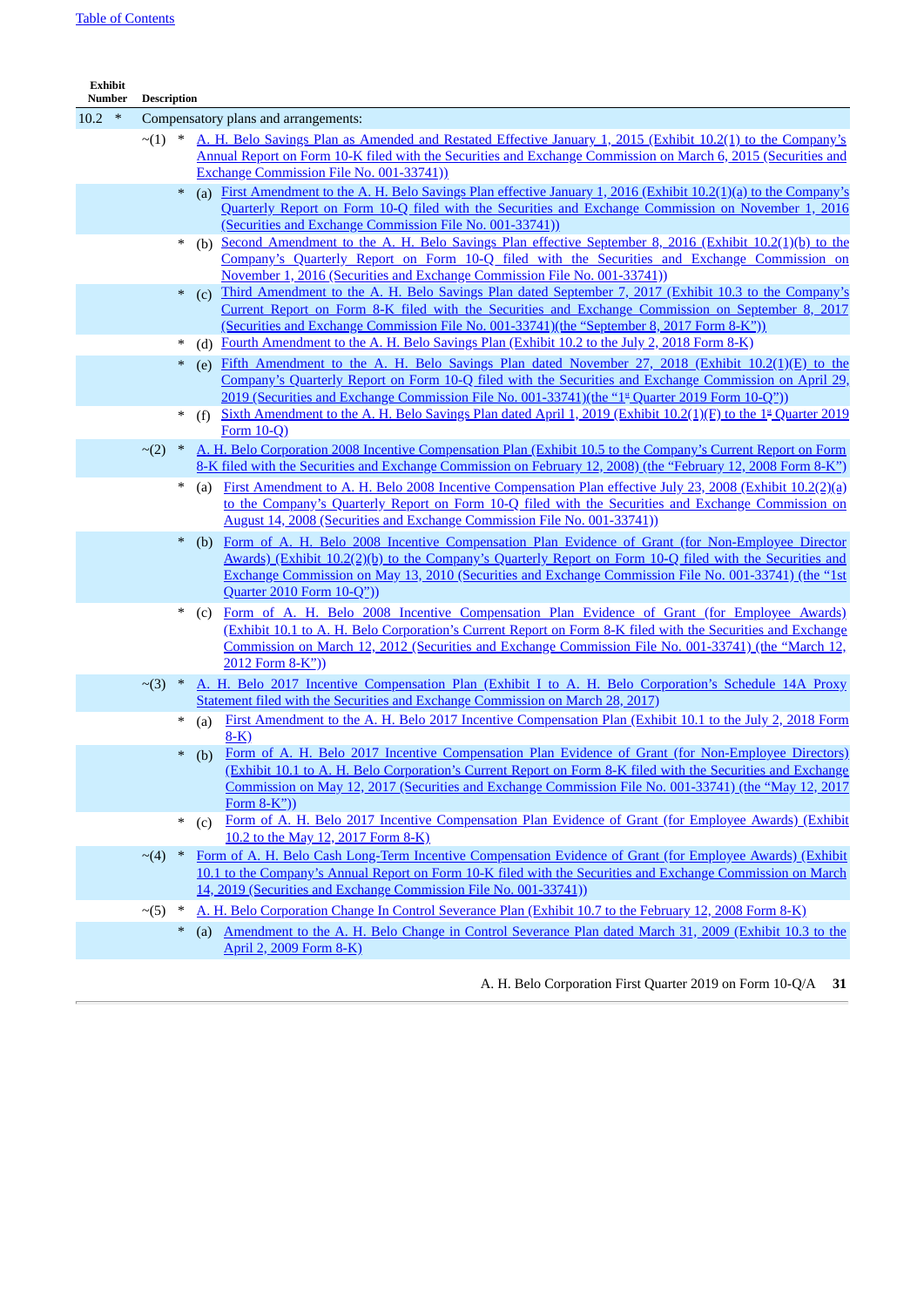| <b>Exhibit</b><br><b>Number</b> |               | <b>Description</b> |                                                                                                                                                                                                                                                                                                                          |
|---------------------------------|---------------|--------------------|--------------------------------------------------------------------------------------------------------------------------------------------------------------------------------------------------------------------------------------------------------------------------------------------------------------------------|
|                                 | $\sim$<br>(6) |                    | * Robert W. Decherd Compensation Arrangements dated June 19, 2013 (Exhibit 10.1 to the Company's Current Report<br>on Form 8-K filed with the Securities and Exchange Commission on June 19, 2013)                                                                                                                       |
|                                 | $\sim$<br>(7) |                    | * Timothy M. Storer Amended and Restated Employment Agreement dated December 10, 2018 (Exhibit 10.2 to the<br>Company's Current Report on Form 8-K filed with the Securities and Exchange Commission on December 11, 2018<br>(Securities and Exchange Commission File No. 001-33741) (the "December 11, 2018 Form 8-K")) |
|                                 | $\sim$<br>(8) |                    | James M. Moroney III Employment Agreement dated April 18, 2018 (Exhibit 10.1 to the Company's April 18, 2018<br>Form $8-K$ )                                                                                                                                                                                             |
| $10.3$ *                        |               |                    | Agreements relating to the separation of A. H. Belo from its former parent company:                                                                                                                                                                                                                                      |
|                                 | (1)           |                    | * Pension Plan Transfer Agreement by and between Belo Corp. and A. H. Belo Corporation dated as of October 6, 2010<br>(Exhibit 10.1 to the Company's current Report on Form 8-K filed with the Securities and Exchange Commission on<br>October 8, 2010 (Securities and Exchange Commission File No. 001-33741))         |
|                                 |               |                    | (2) * Agreement among the Company, Belo Corp., and The Pension Benefit Guaranty Corporation, effective March 9, 2011<br>(Exhibit 10.3(6) to the Company's Annual Report on Form 10-K filed with the Securities and Exchange Commission<br>on March 11, 2011 (Securities and Exchange Commission File No. 001-33741))     |
| 31.1                            |               |                    | <b>Certification of Chief Executive Officer pursuant to Section 302 of the Sarbanes-Oxley Act of 2002</b>                                                                                                                                                                                                                |
| 31.2                            |               |                    | Certification of principal financial officer pursuant to Section 302 of the Sarbanes-Oxley Act of 2002                                                                                                                                                                                                                   |
| 32                              |               |                    | Certifications of Chief Executive Officer and principal financial officer pursuant to 18 U.S.C. Section 1350, as adopted<br>pursuant to Section 906 of the Sarbanes-Oxley Act of 2002                                                                                                                                    |
| 101.INS                         |               | $**$               | <b>XBRL Instance Document</b>                                                                                                                                                                                                                                                                                            |
| 101.SCH                         |               | $**$               | <b>XBRL Taxonomy Extension Scheme</b>                                                                                                                                                                                                                                                                                    |
| 101.CAL                         |               | $**$               | XBRL Taxonomy Extension Calculation Linkbase Document                                                                                                                                                                                                                                                                    |
| 101.DEF                         |               | $**$               | <b>XBRL Taxonomy Extension Definition Linkbase Document</b>                                                                                                                                                                                                                                                              |
| 101.LAB                         |               | $**$               | XBRL Taxonomy Extension Label Linkbase Document                                                                                                                                                                                                                                                                          |
| <b>101.PRE</b>                  |               | $**$               | <b>XBRL Taxonomy Extension Presentation Linkbase Document</b>                                                                                                                                                                                                                                                            |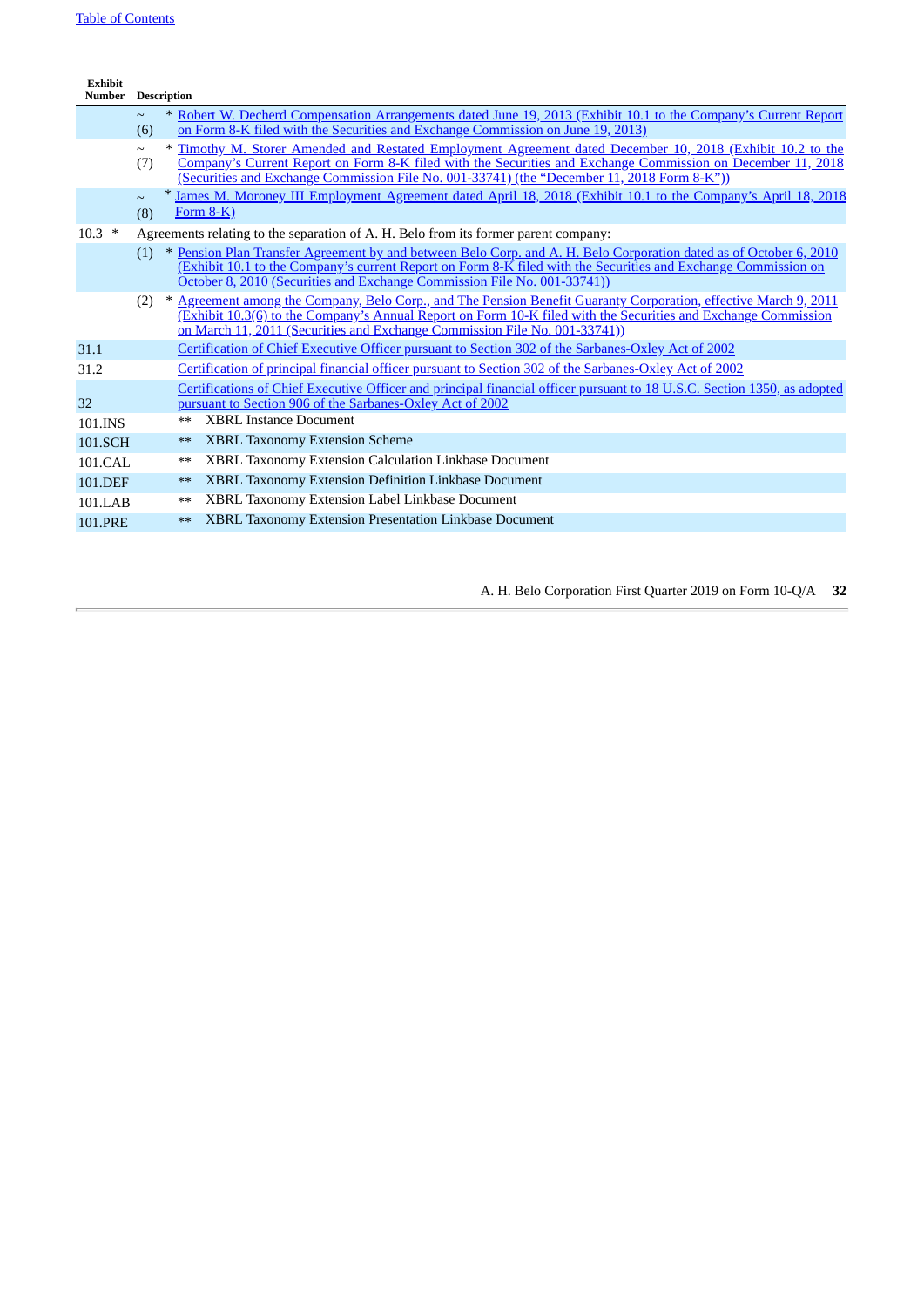#### <span id="page-32-0"></span>**SIGNATURES**

Pursuant to the requirements of Section 13 or 15(d) of the Securities Exchange Act of 1934, the Company has duly caused this report to be signed on its behalf by the undersigned, thereunto duly authorized.

#### **A. H. BELO CORPORATION**

By: /s/ Katy Murray

Katy Murray Senior Vice President/Chief Financial Officer (Principal Financial Officer)

Dated: March 26, 2020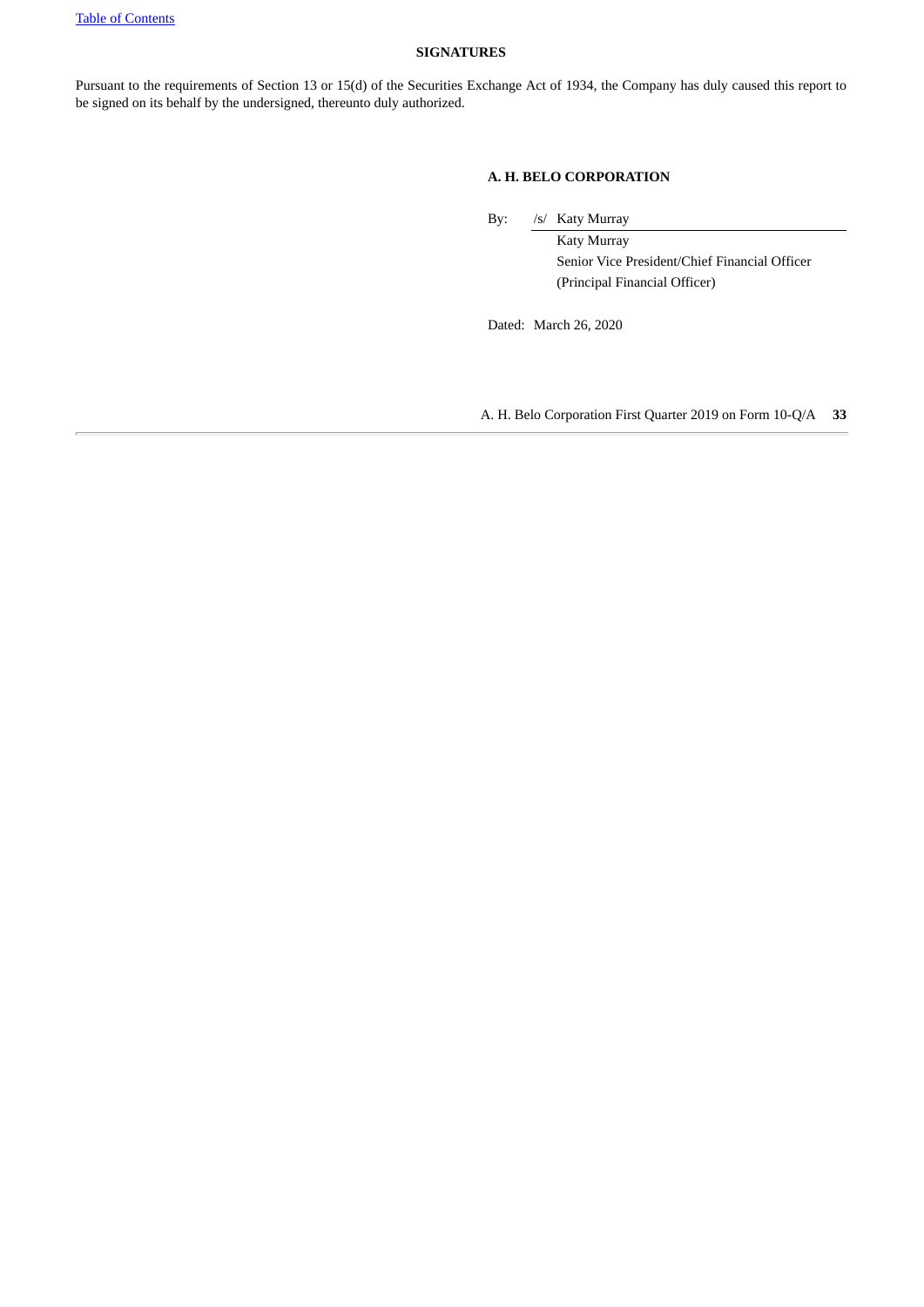<span id="page-33-0"></span>

|       | <b>Description</b>                                                                                           |
|-------|--------------------------------------------------------------------------------------------------------------|
|       | Certification of Chief Executive Officer pursuant to Section 302 of the Sarbanes-Oxley Act of 2002           |
|       | Certification of Chief Financial Officer pursuant to Section 302 of the Sarbanes-Oxley Act of 2002           |
|       | Certifications of Chief Executive Officer and Chief Financial Officer pursuant to 18 U.S.C. Section 1350, as |
|       | adopted pursuant to Section 906 of the Sarbanes-Oxley Act of 2002                                            |
| **    | <b>XBRL Instance Document</b>                                                                                |
| $***$ | <b>XBRL Taxonomy Extension Schema</b>                                                                        |
| $***$ | XBRL Taxonomy Extension Calculation Linkbase Document                                                        |
| $***$ | XBRL Taxonomy Extension Definition Linkbase Document                                                         |
| $***$ | XBRL Taxonomy Extension Label Linkbase Document                                                              |
| $***$ | XBRL Taxonomy Extension Presentation Linkbase Document                                                       |
|       |                                                                                                              |

In accordance with Regulation S-T, the XBRL-related information marked with a double asterisk (\*\*) in Exhibit No. 101 to this Quarterly Report on Form 10-Q/A is deemed filed.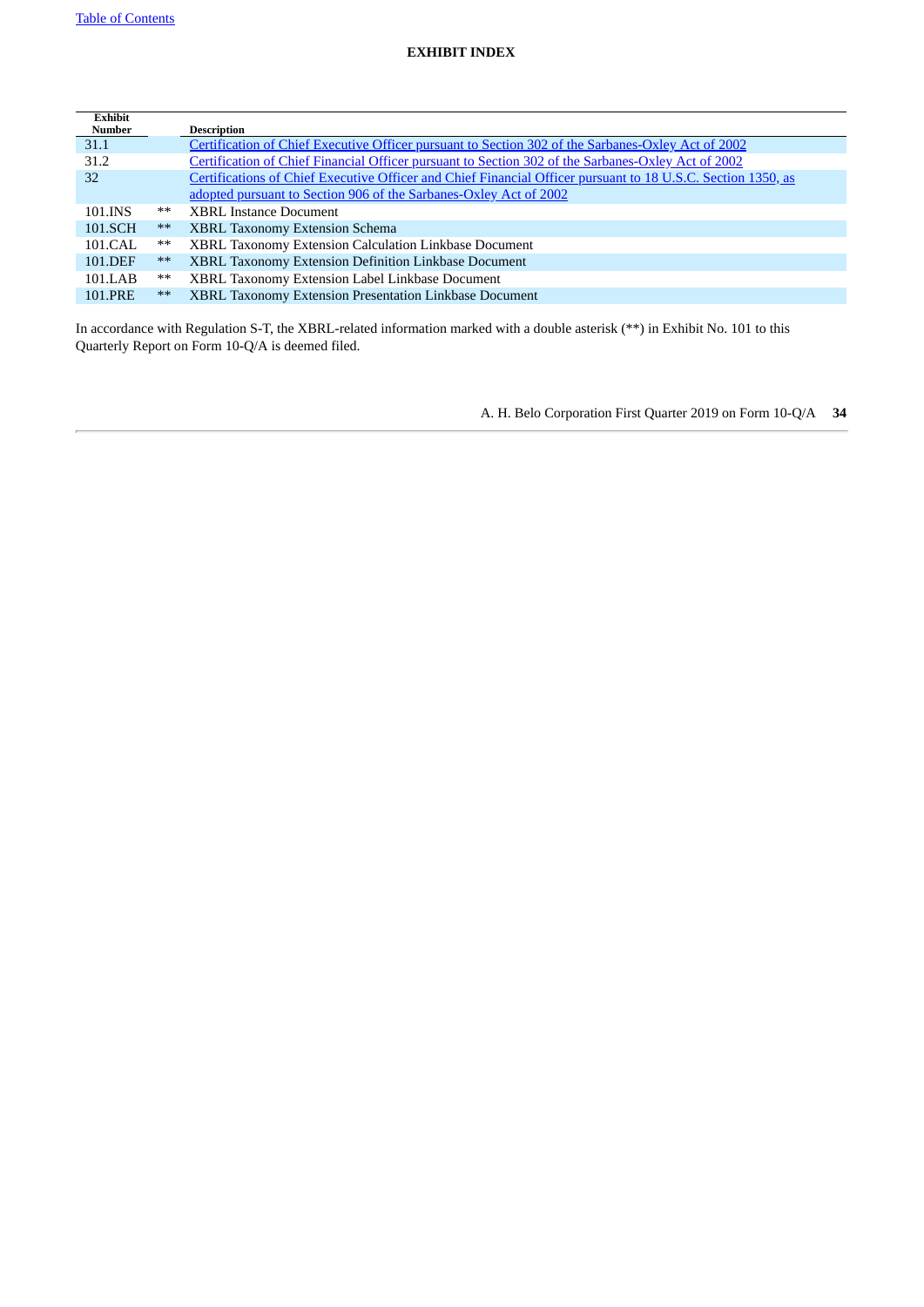#### **SECTION 302 CERTIFICATION**

<span id="page-34-0"></span>I, Robert W. Decherd, Chairman of the Board, President and Chief Executive Officer of A. H. Belo Corporation, certify that:

- 1. I have reviewed this quarterly report on Form 10-Q/A of A. H. Belo Corporation;
- 2. Based on my knowledge, this report does not contain any untrue statement of a material fact or omit to state a material fact necessary to make the statements made, in light of the circumstances under which such statements were made, not misleading with respect to the period covered by this report;
- 3. Based on my knowledge, the financial statements, and other financial information included in this report, fairly present in all material respects the financial condition, results of operations and cash flows of the registrant as of, and for, the periods presented in this report;
- 4. The registrant's other certifying officer(s) and I are responsible for establishing and maintaining disclosure controls and procedures (as defined in Exchange Act Rules 13a-15(e) and 15d-15(e)) and internal control over financial reporting (as defined in Exchange Act Rules 13a-15(f) and 15d-15(f)) for the registrant and have:
	- a) designed such disclosure controls and procedures, or caused such disclosure controls and procedures to be designed under our supervision, to ensure that material information relating to the registrant, including its consolidated subsidiaries, is made known to us by others within those entities, particularly during the period in which this report is being prepared;
	- b) designed such internal control over financial reporting, or caused such internal control over financial reporting to be designed under our supervision, to provide reasonable assurance regarding the reliability of financial reporting and the preparation of financial statements for external purposes in accordance with generally accepted accounting principles;
	- c) evaluated the effectiveness of the registrant's disclosure controls and procedures and presented in this report our conclusions about the effectiveness of the disclosure controls and procedures, as of the end of the period covered by this report based on such evaluation; and
	- d) disclosed in this report any change in the registrant's internal control over financial reporting that occurred during the registrant's most recent fiscal quarter (the registrant's fourth fiscal quarter in the case of an annual report) that has materially affected, or is reasonably likely to materially affect, the registrant's internal control over financial reporting; and
- 5. The registrant's other certifying officer(s) and I have disclosed, based on our most recent evaluation of internal control over financial reporting, to the registrant's auditors and the audit committee of the registrant's board of directors (or persons performing the equivalent functions):
	- a) all significant deficiencies and material weaknesses in the design or operation of internal control over financial reporting which are reasonably likely to adversely affect the registrant's ability to record, process, summarize and report financial information; and
	- b) any fraud, whether or not material, that involves management or other employees who have a significant role in the registrant's internal control over financial reporting.

By: /s/ Robert W. Decherd

Robert W. Decherd Chairman of the Board, President and Chief Executive Officer

Date: March 26, 2020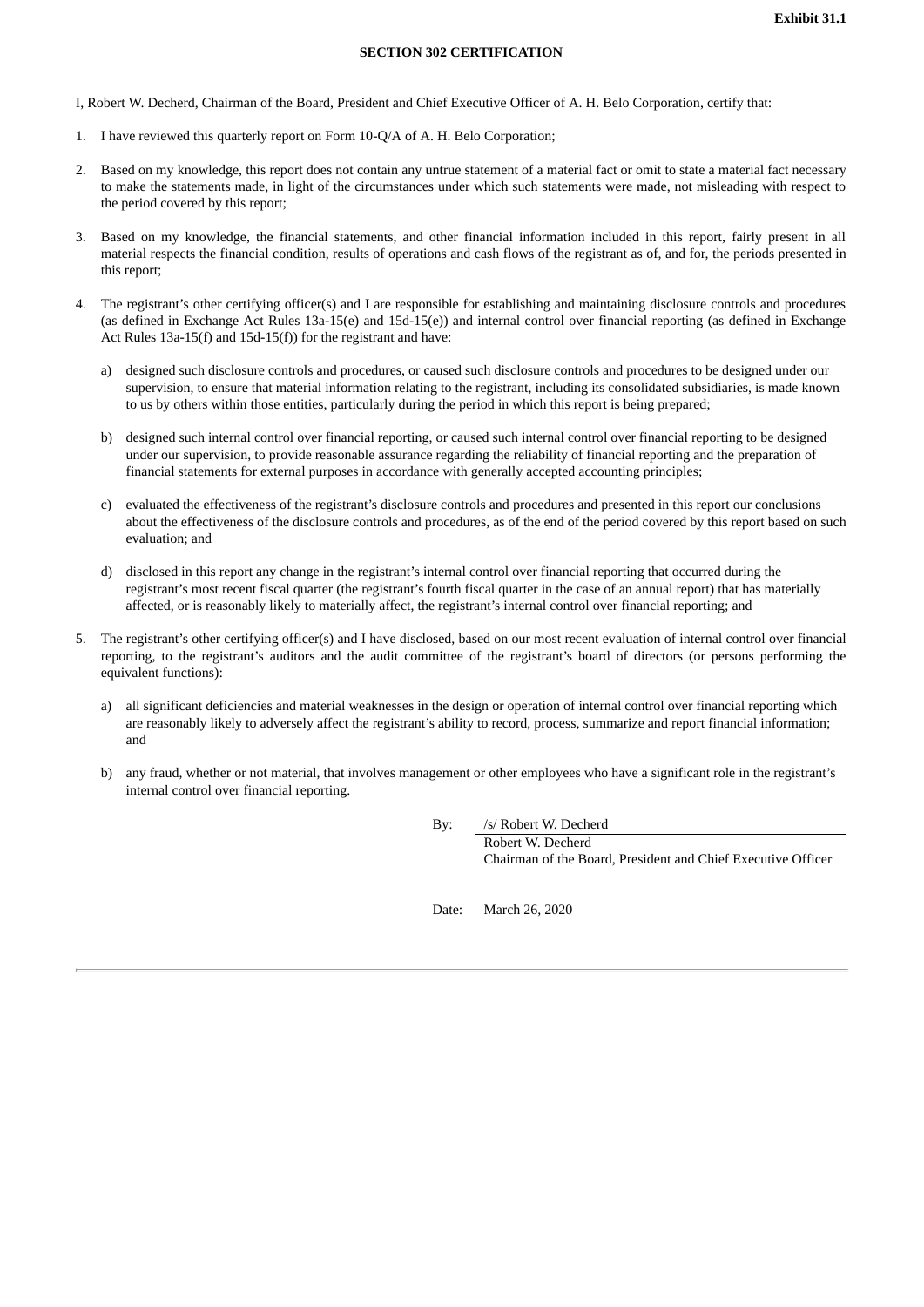#### **SECTION 302 CERTIFICATION**

<span id="page-35-0"></span>I, Katy Murray, Senior Vice President/Chief Financial Officer of A. H. Belo Corporation, certify that:

- 1. I have reviewed this quarterly report on Form 10-Q/A of A. H. Belo Corporation;
- 2. Based on my knowledge, this report does not contain any untrue statement of a material fact or omit to state a material fact necessary to make the statements made, in light of the circumstances under which such statements were made, not misleading with respect to the period covered by this report;
- 3. Based on my knowledge, the financial statements, and other financial information included in this report, fairly present in all material respects the financial condition, results of operations and cash flows of the registrant as of, and for, the periods presented in this report;
- 4. The registrant's other certifying officer(s) and I are responsible for establishing and maintaining disclosure controls and procedures (as defined in Exchange Act Rules 13a-15(e) and 15d-15(e)) and internal control over financial reporting (as defined in Exchange Act Rules 13a-15(f) and 15d-15(f)) for the registrant and have:
	- a) designed such disclosure controls and procedures, or caused such disclosure controls and procedures to be designed under our supervision, to ensure that material information relating to the registrant, including its consolidated subsidiaries, is made known to us by others within those entities, particularly during the period in which this report is being prepared;
	- b) designed such internal control over financial reporting, or caused such internal control over financial reporting to be designed under our supervision, to provide reasonable assurance regarding the reliability of financial reporting and the preparation of financial statements for external purposes in accordance with generally accepted accounting principles;
	- c) evaluated the effectiveness of the registrant's disclosure controls and procedures and presented in this report our conclusions about the effectiveness of the disclosure controls and procedures, as of the end of the period covered by this report based on such evaluation; and
	- d) disclosed in this report any change in the registrant's internal control over financial reporting that occurred during the registrant's most recent fiscal quarter (the registrant's fourth fiscal quarter in the case of an annual report) that has materially affected, or is reasonably likely to materially affect, the registrant's internal control over financial reporting; and
- 5. The registrant's other certifying officer(s) and I have disclosed, based on our most recent evaluation of internal control over financial reporting, to the registrant's auditors and the audit committee of the registrant's board of directors (or persons performing the equivalent functions):
	- a) all significant deficiencies and material weaknesses in the design or operation of internal control over financial reporting which are reasonably likely to adversely affect the registrant's ability to record, process, summarize and report financial information; and
	- b) any fraud, whether or not material, that involves management or other employees who have a significant role in the registrant's internal control over financial reporting.

By: /s/ Katy Murray

Katy Murray Senior Vice President/Chief Financial Officer

Date: March 26, 2020